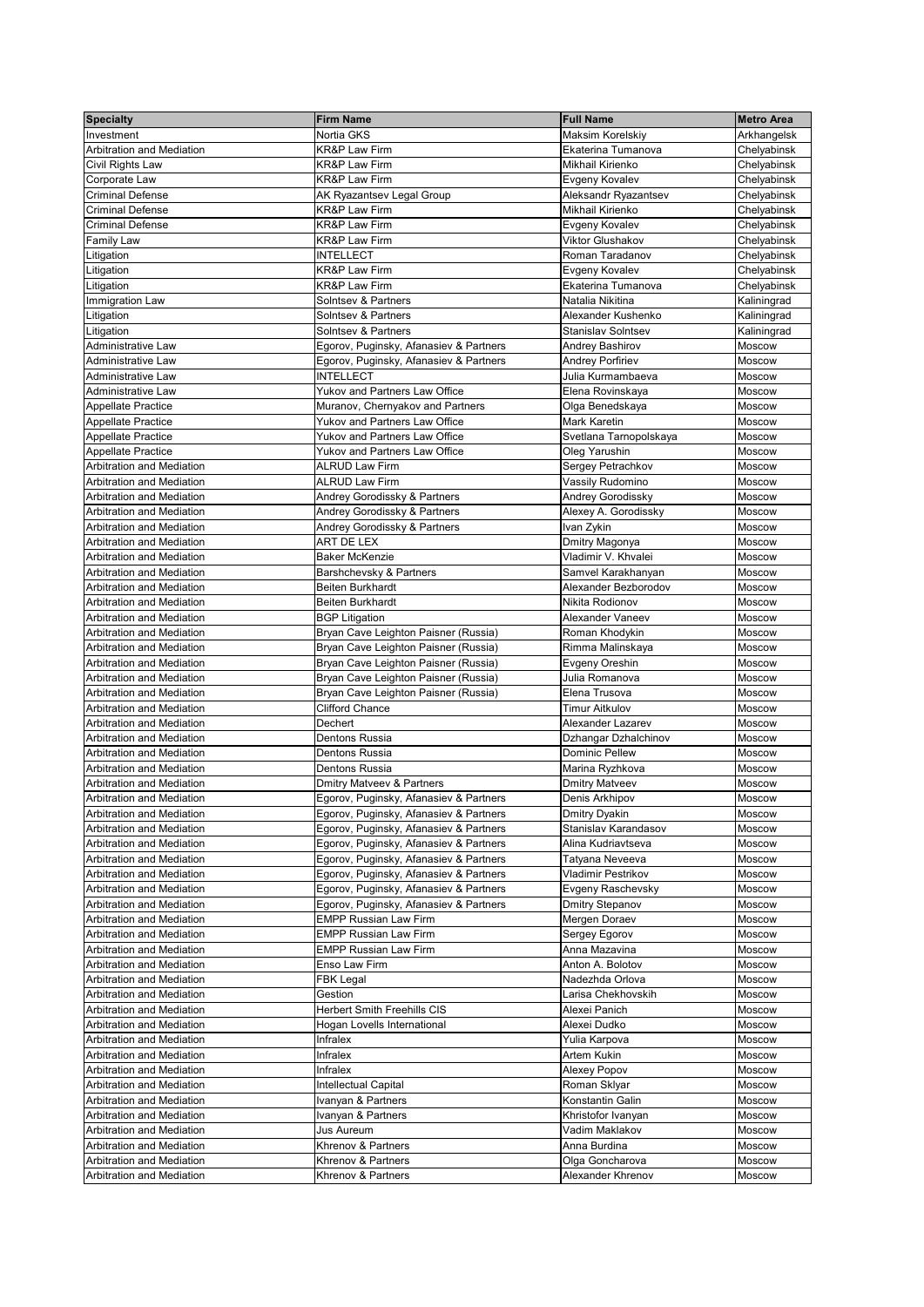| Arbitration and Mediation        | Khrenov & Partners                            | Evgeniy Kolpakov          | <b>Moscow</b> |
|----------------------------------|-----------------------------------------------|---------------------------|---------------|
| Arbitration and Mediation        | Khrenov & Partners                            | Igor Nikolaenko           | Moscow        |
| Arbitration and Mediation        | KIAP, Attorneys at Law                        | Anna Grishchenkova        | Moscow        |
| <b>Arbitration and Mediation</b> | KIAP, Attorneys at Law                        | Natalia Kisliakova        | Moscow        |
|                                  |                                               |                           |               |
| <b>Arbitration and Mediation</b> | KIAP, Attorneys at Law                        | Andrey Korelskiy          | <b>Moscow</b> |
| Arbitration and Mediation        | KIAP, Attorneys at Law                        | Andrey Zuykov             | Moscow        |
| <b>Arbitration and Mediation</b> | Kovalev, Tugushi & Partners                   | Sergey Kovalev            | Moscow        |
| Arbitration and Mediation        | Kulkov, Kolotilov & Partners                  | <b>Maxim Kulkov</b>       | Moscow        |
| <b>Arbitration and Mediation</b> | Law firm Jurpartner                           | Denis Kovalev             | <b>Moscow</b> |
| <b>Arbitration and Mediation</b> | Law firm Jurpartner                           | Anton Tolmachev           | <b>Moscow</b> |
| Arbitration and Mediation        | Lidings                                       | Andrey Zelenin            | Moscow        |
| Arbitration and Mediation        | Liniya Prava                                  | <b>Dmitriy Chepurenko</b> | Moscow        |
| Arbitration and Mediation        | Lvova, Gridnev & Partners                     | <b>Timothy Gridnev</b>    | <b>Moscow</b> |
| <b>Arbitration and Mediation</b> | <b>Mannheimer Swartling</b>                   | Alexey Barnashov          | <b>Moscow</b> |
| <b>Arbitration and Mediation</b> | Monastyrsky, Zyuba, Stepanov & Partners (MZS) | <b>Dmitry Lovyrev</b>     | <b>Moscow</b> |
| Arbitration and Mediation        | Monastyrsky, Zyuba, Stepanov & Partners (MZS) | Yuri Monastyrsky          | Moscow        |
| <b>Arbitration and Mediation</b> | Monastyrsky, Zyuba, Stepanov & Partners (MZS) | <b>Dmitry Mukhomorov</b>  | Moscow        |
| <b>Arbitration and Mediation</b> | Muranov, Chernyakov and Partners              | <b>Alexander Muranov</b>  | Moscow        |
| Arbitration and Mediation        | Nektorov, Saveliev & Partners                 | Roman Makarov             | Moscow        |
| <b>Arbitration and Mediation</b> | Norton Rose Fulbright (Central Europe)        | Yaroslav Klimov           | Moscow        |
|                                  |                                               |                           |               |
| Arbitration and Mediation        | Norton Rose Fulbright (Central Europe)        | <b>Andrey Panov</b>       | Moscow        |
| <b>Arbitration and Mediation</b> | Paradigma Law Group                           | Marat Hasanov             | Moscow        |
| <b>Arbitration and Mediation</b> | Pavlova & Partners                            | Galina Pavlova            | Moscow        |
| Arbitration and Mediation        | Pepeliaev Group                               | Roman Bevzenko            | Moscow        |
| Arbitration and Mediation        | Pleshakov, Ushkalov & Partners                | <b>Vladimir Pleshakov</b> | Moscow        |
| <b>Arbitration and Mediation</b> | Pleshakov, Ushkalov & Partners                | Viacheslav Ushkalov       | Moscow        |
| Arbitration and Mediation        | <b>RBL Law Office</b>                         | Dmitriy Samigullin        | Moscow        |
| Arbitration and Mediation        | Reznik, Gagarin & Partners                    | Nikolay A. Gagarin        | <b>Moscow</b> |
| Arbitration and Mediation        | Reznik, Gagarin & Partners                    | Genri M. Reznik           | Moscow        |
| <b>Arbitration and Mediation</b> | Russin & Vecchi                               | Natalia Kuznetsova        | Moscow        |
| <b>Arbitration and Mediation</b> | Rustam Kurmaev & Partners                     | <b>Rustam Kurmaev</b>     | Moscow        |
| <b>Arbitration and Mediation</b> | Saveliev, Batanov & Partners                  | <b>Sergey Saveliev</b>    | <b>Moscow</b> |
| <b>Arbitration and Mediation</b> | <b>SILA International Lawyers</b>             | <b>Mikhail Prokopets</b>  | Moscow        |
| <b>Arbitration and Mediation</b> | Sokolov, Maslov and Partners                  | <b>Mikhail Sokolov</b>    | Moscow        |
| <b>Arbitration and Mediation</b> | <b>Sviridov &amp; Partners</b>                | Andrey Sviridov           | Moscow        |
| <b>Arbitration and Mediation</b> |                                               | Pavel Boulatov            |               |
|                                  | White & Case                                  |                           | Moscow        |
| <b>Arbitration and Mediation</b> | White & Case                                  | David Goldberg            | Moscow        |
| Arbitration and Mediation        | Yakovlev & Partners Law Offices               | Irina Barsukova           | Moscow        |
| <b>Arbitration and Mediation</b> | Yakovlev & Partners Law Offices               | Kira Koruma               | Moscow        |
| <b>Arbitration and Mediation</b> | Yukov and Partners Law Office                 | Sergey Sorokin            | Moscow        |
| <b>Arbitration and Mediation</b> | Yukov and Partners Law Office                 | Alina Topornina           | Moscow        |
| Arbitration and Mediation        | Yukov and Partners Law Office                 | Vyacheslav Uvachev        | Moscow        |
| <b>Arbitration and Mediation</b> | <b>Yukov and Partners Law Office</b>          | <b>Andrey Yukov</b>       | <b>Moscow</b> |
| <b>Arbitration and Mediation</b> | <b>YUST Law Firm</b>                          | Alexander Bolomatov       | Moscow        |
| <b>Asset Finance Law</b>         | <b>Clifford Chance</b>                        | <b>Vladimir Barbolin</b>  | Moscow        |
| <b>Asset Finance Law</b>         | <b>Dentons Russia</b>                         | <b>Timothy Stubbs</b>     | Moscow        |
| <b>Asset Finance Law</b>         | <b>DLA Piper</b>                              | Alexei Kolesnikov         | Moscow        |
| <b>Asset Finance Law</b>         | <b>DLA Piper</b>                              | Karen Young               | Moscow        |
| <b>Asset Finance Law</b>         | Egorov, Puginsky, Afanasiev & Partners        | Dmitriy Glazounov         | <b>Moscow</b> |
| <b>Asset Finance Law</b>         | Ivanyan & Partners                            | Daria Semenikhina         | Moscow        |
| <b>Asset Finance Law</b>         | Norton Rose Fulbright (Central Europe)        | Alexander Tsakoev         | <b>Moscow</b> |
| <b>Asset Finance Law</b>         | White & Case                                  | Natalia Nikitina          | Moscow        |
| <b>Asset Finance Law</b>         | White & Case                                  | Alexander Novak           | Moscow        |
|                                  |                                               |                           |               |
| <b>Aviation Law</b>              | Allen & Overy                                 | Ilya Dvorkin              | Moscow        |
| <b>Aviation Law</b>              | Andrey Gorodissky & Partners                  | Alexey A. Gorodissky      | Moscow        |
| <b>Aviation Law</b>              | <b>CMS Russia</b>                             | Leonid Zubarev            | <b>Moscow</b> |
| <b>Aviation Law</b>              | Debevoise & Plimpton                          | Dmitry A. Karamyslov      | Moscow        |
| <b>Aviation Law</b>              | Debevoise & Plimpton                          | Alan V. Kartashkin        | Moscow        |
| <b>Aviation Law</b>              | <b>DLA Piper</b>                              | Philip Lamzin             | Moscow        |
| <b>Aviation Law</b>              | <b>DLA Piper</b>                              | Anna Otkina               | Moscow        |
| Banking and Finance Law          | Akin Gump Strauss Hauer & Feld                | Robert William Aulsebrook | Moscow        |
| Banking and Finance Law          | Akin Gump Strauss Hauer & Feld                | Dmitry Shiryaev           | <b>Moscow</b> |
| Banking and Finance Law          | Allen & Overy                                 | Ilya Dvorkin              | Moscow        |
| Banking and Finance Law          | Allen & Overy                                 | Igor Gorchakov            | <b>Moscow</b> |
| Banking and Finance Law          | Andrey Gorodissky & Partners                  | <b>Dmitry Lubomudrov</b>  | Moscow        |
| Banking and Finance Law          | <b>Baker Botts</b>                            | Konstantin Garmonin       | Moscow        |
| Banking and Finance Law          | <b>Baker McKenzie</b>                         | Vladimir Dragunov         | Moscow        |
| Banking and Finance Law          | <b>Baker McKenzie</b>                         | Max B. Gutbrod            |               |
|                                  |                                               |                           | Moscow        |
| Banking and Finance Law          | Bryan Cave Leighton Paisner (Russia)          | Oleg Khokhlov             | <b>Moscow</b> |
| Banking and Finance Law          | Bryan Cave Leighton Paisner (Russia)          | Sergey Milanov            | <b>Moscow</b> |
| Banking and Finance Law          | Bryan Cave Leighton Paisner (Russia)          | Tatiana Parshak           | Moscow        |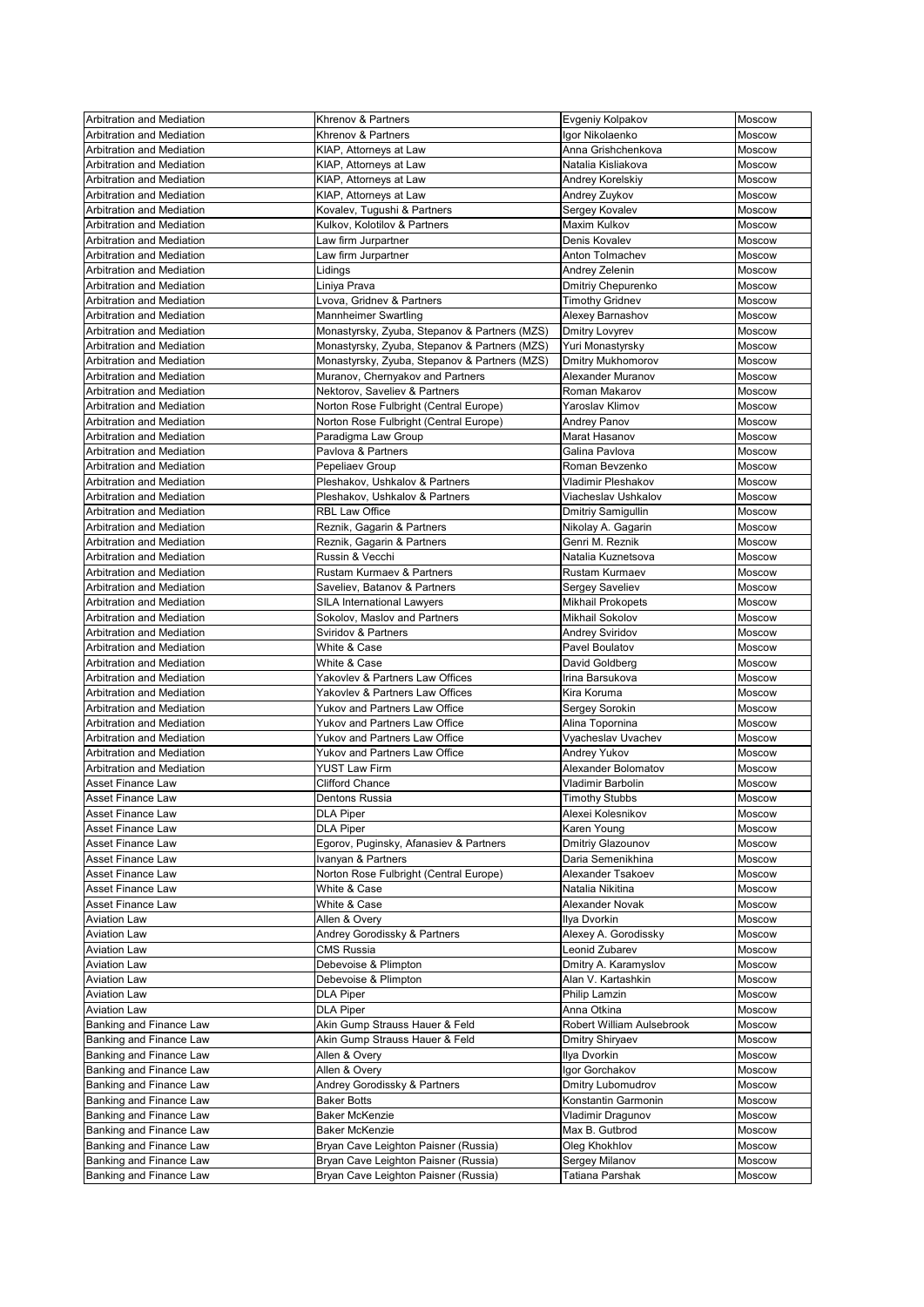| Banking and Finance Law        | Bryan Cave Leighton Paisner (Russia)          | <b>Anton Sitnikov</b>        | Moscow        |
|--------------------------------|-----------------------------------------------|------------------------------|---------------|
| Banking and Finance Law        | Cleary Gottlieb Steen & Hamilton              | Murat N. Akuyev              | Moscow        |
| Banking and Finance Law        | Cleary Gottlieb Steen & Hamilton              | Scott C. Senecal             | Moscow        |
| Banking and Finance Law        | <b>Clifford Chance</b>                        | <b>Vladimir Barbolin</b>     | Moscow        |
| Banking and Finance Law        | <b>Clifford Chance</b>                        | Victoria Bortkevicha         | Moscow        |
| Banking and Finance Law        | <b>Clifford Chance</b>                        | <b>Arthur Iliev</b>          | Moscow        |
| Banking and Finance Law        | <b>Clifford Chance</b>                        | Natalia Veryasova            | Moscow        |
| <b>Banking and Finance Law</b> | <b>CMS Russia</b>                             | Konstantin Baranov           | Moscow        |
|                                |                                               |                              |               |
| Banking and Finance Law        | <b>CMS Russia</b>                             | Elena Tchoubykina            | Moscow        |
| Banking and Finance Law        | Danilov & Partners                            | Andrei Danilov               | <b>Moscow</b> |
| Banking and Finance Law        | Danilov & Partners                            | Irina Mashlenko              | Moscow        |
| Banking and Finance Law        | Debevoise & Plimpton                          | Dmitri V. Nikiforov          | Moscow        |
| Banking and Finance Law        | Dechert                                       | Laura Brank                  | Moscow        |
| Banking and Finance Law        | <b>Dentons Russia</b>                         | Mathieu Fabre-Magnan         | Moscow        |
| Banking and Finance Law        | Dentons Russia                                | Evgenia Laurson              | Moscow        |
| Banking and Finance Law        | Dentons Russia                                | <b>Kelly Shutt</b>           | Moscow        |
| Banking and Finance Law        | Dentons Russia                                | Alexander Skoblo             | Moscow        |
| Banking and Finance Law        | Dentons Russia                                | <b>Timothy Stubbs</b>        | <b>Moscow</b> |
| Banking and Finance Law        | Dentons Russia                                | Sergey Trakhtenberg          | Moscow        |
| Banking and Finance Law        | <b>DLA Piper</b>                              | Alexei Kolesnikov            | Moscow        |
| Banking and Finance Law        | <b>DLA Piper</b>                              | Karen Young                  | Moscow        |
| Banking and Finance Law        | Egorov, Puginsky, Afanasiev & Partners        | Dmitriy Glazounov            | Moscow        |
| Banking and Finance Law        | Egorov, Puginsky, Afanasiev & Partners        | Sergey Kalinin               | <b>Moscow</b> |
| Banking and Finance Law        | Egorov, Puginsky, Afanasiev & Partners        | Roman Malovitsky             | Moscow        |
| Banking and Finance Law        | Freshfields Bruckhaus Deringer                | <b>Mikhail Loktionov</b>     | Moscow        |
| Banking and Finance Law        | Freshfields Bruckhaus Deringer                | Anna Nersesian               | Moscow        |
| Banking and Finance Law        | <b>Herbert Smith Freehills CIS</b>            | <b>Artjom Buligin</b>        | Moscow        |
| Banking and Finance Law        | <b>Herbert Smith Freehills CIS</b>            | Olga Davydava                | Moscow        |
| Banking and Finance Law        | <b>Herbert Smith Freehills CIS</b>            | <b>Dmitry Gubarev</b>        | Moscow        |
| Banking and Finance Law        | <b>Herbert Smith Freehills CIS</b>            | Vadim Panin                  | Moscow        |
| Banking and Finance Law        | <b>Herbert Smith Freehills CIS</b>            | Evgeny Zelensky              | Moscow        |
| Banking and Finance Law        | Hogan Lovells International                   | Alexander Gasparyan          | Moscow        |
|                                | <b>INGVARR</b>                                |                              |               |
| Banking and Finance Law        |                                               | Sergey Romanov               | Moscow        |
| Banking and Finance Law        | Ivanyan & Partners                            | Dmitry Kuzmin                | Moscow        |
| Banking and Finance Law        | Ivanyan & Partners                            | Daria Semenikhina            | Moscow        |
| Banking and Finance Law        | KhorovskyLaw                                  | Vyacheslav Khorovskiy        | <b>Moscow</b> |
| Banking and Finance Law        | KIAP, Attorneys at Law                        | Roman Suslov                 | Moscow        |
| Banking and Finance Law        | Latham & Watkins                              | Ragnar Johannesen            | Moscow        |
| Banking and Finance Law        | Latham & Watkins                              | Mikhail Turetsky             | Moscow        |
| Banking and Finance Law        | <b>LECAP Law Firm</b>                         | Michael Malinovskiy          | Moscow        |
| <b>Banking and Finance Law</b> | Lidings                                       | <b>Dmitry Gravin</b>         | Moscow        |
| Banking and Finance Law        | Liniya Prava                                  | Alexey Kostovarov            | Moscow        |
| Banking and Finance Law        | Linklaters                                    | <b>Michael Bott</b>          | Moscow        |
| Banking and Finance Law        | Linklaters                                    | Nikolai Kurmashev            | Moscow        |
| Banking and Finance Law        | Monastyrsky, Zyuba, Stepanov & Partners (MZS) | Alexander Zyuba              | Moscow        |
| Banking and Finance Law        | Morgan, Lewis & Bockius                       | Konstantin Kochetkov         | Moscow        |
| Banking and Finance Law        | Morgan, Lewis & Bockius                       | <b>Grigory Marinichev</b>    | Moscow        |
| Banking and Finance Law        | Nektorov, Saveliev & Partners                 | <b>Alexander Nektorov</b>    | Moscow        |
| Banking and Finance Law        | <b>Noerr</b>                                  | Vladislav Skvortsov          | Moscow        |
| Banking and Finance Law        | <b>Noerr</b>                                  | Stefan Weber                 | Moscow        |
| Banking and Finance Law        | Norton Rose Fulbright (Central Europe)        | Konstantin O. Konstantinov   | Moscow        |
| Banking and Finance Law        | Norton Rose Fulbright (Central Europe)        | Alexander Tsakoev            | Moscow        |
| Banking and Finance Law        | Olevinsky, Buyukyan and Partners              | Yuri Fedorov                 | Moscow        |
| Banking and Finance Law        | Paradigma Law Group                           | Kliment Igorevich Rusakomsky | Moscow        |
| Banking and Finance Law        | Skadden, Arps, Slate, Meagher & Flom          | Alexey V. Kiyashko           | Moscow        |
| Banking and Finance Law        | <b>Squire Patton Boggs</b>                    | Alexander Dolgov             | Moscow        |
| Banking and Finance Law        | <b>Squire Patton Boggs</b>                    | Anton Rogoza                 | <b>Moscow</b> |
| Banking and Finance Law        | TA Legal Consulting                           | Ivan Tertychny               | Moscow        |
| Banking and Finance Law        | Tomashevskaya & Partners                      | Vsevolod Baibak              | <b>Moscow</b> |
| Banking and Finance Law        | <b>Transaction Advisory Group</b>             | Dmitry Gladkov               | Moscow        |
| Banking and Finance Law        | White & Case                                  | Renat Akhmetzyanov           | Moscow        |
| Banking and Finance Law        | White & Case                                  | Maxim Kobzev                 | Moscow        |
| Banking and Finance Law        | White & Case                                  | Darina Lozovsky              | Moscow        |
| Banking and Finance Law        | White & Case                                  | Natalia Nikitina             | <b>Moscow</b> |
| Banking and Finance Law        | White & Case                                  | Amulang Povaeva              | <b>Moscow</b> |
| Banking and Finance Law        | White & Case                                  | Natalia Tsimbalova           | Moscow        |
|                                | Akin Gump Strauss Hauer & Feld                |                              |               |
| <b>Capital Markets Law</b>     |                                               | Sebastian Rice               | Moscow        |
| <b>Capital Markets Law</b>     | Allen & Overy                                 | Igor Gorchakov               | Moscow        |
| <b>Capital Markets Law</b>     | <b>ALRUD Law Firm</b>                         | Vassily Rudomino             | Moscow        |
| <b>Capital Markets Law</b>     | <b>Baker McKenzie</b>                         | <b>Dmitry Dembich</b>        | Moscow        |
| <b>Capital Markets Law</b>     | <b>Baker McKenzie</b>                         | Vladimir Dragunov            | Moscow        |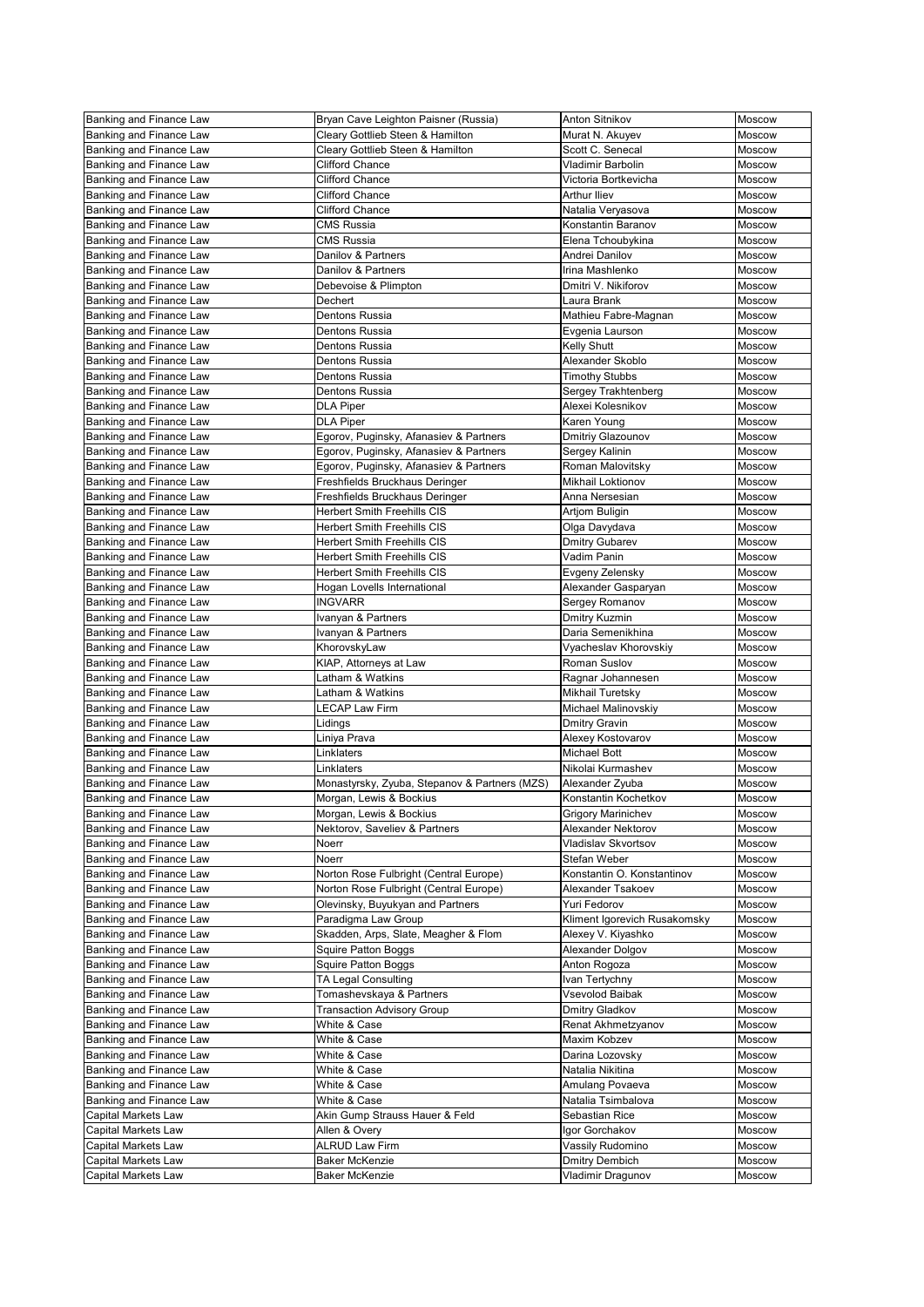| <b>Capital Markets Law</b>                                        | Cleary Gottlieb Steen & Hamilton                                             | Murat N. Akuyev                               | Moscow           |
|-------------------------------------------------------------------|------------------------------------------------------------------------------|-----------------------------------------------|------------------|
| <b>Capital Markets Law</b>                                        | Cleary Gottlieb Steen & Hamilton                                             | Scott C. Senecal                              | <b>Moscow</b>    |
| <b>Capital Markets Law</b>                                        | Cleary Gottlieb Steen & Hamilton                                             | <b>Christopher Smith</b>                      | Moscow           |
| <b>Capital Markets Law</b>                                        | Cleary Gottlieb Steen & Hamilton                                             | Yulia A. Solomakhina                          | Moscow           |
| <b>Capital Markets Law</b>                                        | <b>Clifford Chance</b>                                                       | <b>Arthur Iliev</b>                           | <b>Moscow</b>    |
| <b>Capital Markets Law</b>                                        | <b>CMS Russia</b>                                                            | Konstantin Baranov                            | Moscow           |
| Capital Markets Law                                               | Danilov & Partners                                                           | Andrei Danilov                                | Moscow           |
| <b>Capital Markets Law</b>                                        | Danilov & Partners                                                           | Irina Mashlenko                               | Moscow           |
| <b>Capital Markets Law</b>                                        | Debevoise & Plimpton                                                         | Natalia A. Drebezgina                         | <b>Moscow</b>    |
| <b>Capital Markets Law</b>                                        | Debevoise & Plimpton                                                         | Alan V. Kartashkin<br><b>Maxim Kuleshov</b>   | Moscow           |
| <b>Capital Markets Law</b>                                        | Debevoise & Plimpton<br>Dentons Russia                                       |                                               | Moscow           |
| <b>Capital Markets Law</b><br><b>Capital Markets Law</b>          | Dentons Russia                                                               | Tamer Amara<br>Andrei Strijak                 | Moscow<br>Moscow |
| <b>Capital Markets Law</b>                                        | Egorov, Puginsky, Afanasiev & Partners                                       | Dmitriy Glazounov                             | Moscow           |
| Capital Markets Law                                               | Egorov, Puginsky, Afanasiev & Partners                                       | Alexander Mandzhiev                           | <b>Moscow</b>    |
| <b>Capital Markets Law</b>                                        | Egorov, Puginsky, Afanasiev & Partners                                       | Oleg Ushakov                                  | Moscow           |
| <b>Capital Markets Law</b>                                        | Freshfields Bruckhaus Deringer                                               | <b>Mikhail Loktionov</b>                      | <b>Moscow</b>    |
| <b>Capital Markets Law</b>                                        | <b>Herbert Smith Freehills CIS</b>                                           | <b>Dmitry Gubarev</b>                         | Moscow           |
| <b>Capital Markets Law</b>                                        | <b>Herbert Smith Freehills CIS</b>                                           | Evgeny Zelensky                               | Moscow           |
| <b>Capital Markets Law</b>                                        | Latham & Watkins                                                             | Yulia Dementieva                              | <b>Moscow</b>    |
| <b>Capital Markets Law</b>                                        | Latham & Watkins                                                             | J. David Stewart                              | Moscow           |
| <b>Capital Markets Law</b>                                        | Latham & Watkins                                                             | Mikhail Turetsky                              | <b>Moscow</b>    |
| <b>Capital Markets Law</b>                                        | <b>LECAP Law Firm</b>                                                        | Roman Belenkov                                | <b>Moscow</b>    |
| <b>Capital Markets Law</b>                                        | Liniya Prava                                                                 | Andrey Novakovskiy                            | Moscow           |
| <b>Capital Markets Law</b>                                        | Linklaters                                                                   | Andrew Burge                                  | Moscow           |
| <b>Capital Markets Law</b>                                        | Linklaters                                                                   | <b>Dmitry Dobatkin</b>                        | Moscow           |
| <b>Capital Markets Law</b>                                        | Linklaters                                                                   | Simon Few                                     | Moscow           |
| <b>Capital Markets Law</b>                                        | Linklaters                                                                   | Vladimir Gogokhia                             | <b>Moscow</b>    |
| <b>Capital Markets Law</b>                                        | Linklaters                                                                   | Sasha Karachourina                            | Moscow           |
| <b>Capital Markets Law</b>                                        | Linklaters                                                                   | Andrei N. Murygin                             | Moscow           |
| <b>Capital Markets Law</b>                                        | Nektorov, Saveliev & Partners                                                | <b>Alexander Nektorov</b>                     | Moscow           |
| Capital Markets Law                                               | Norton Rose Fulbright (Central Europe)                                       | Konstantin O. Konstantinov                    | Moscow           |
| <b>Capital Markets Law</b>                                        | Rybalkin, Gortsunyan & Partners                                              | Suren E. Gortsunyan                           | Moscow           |
| <b>Capital Markets Law</b>                                        | Skadden, Arps, Slate, Meagher & Flom<br>Skadden, Arps, Slate, Meagher & Flom | Alexey V. Kiyashko                            | Moscow           |
| <b>Capital Markets Law</b><br><b>Capital Markets Law</b>          | Tomashevskaya & Partners                                                     | Dmitri V. Kovalenko<br><b>Vsevolod Baibak</b> | Moscow<br>Moscow |
| Capital Markets Law                                               | White & Case                                                                 | Dmitry Lapshin                                | Moscow           |
| <b>Capital Markets Law</b>                                        | White & Case                                                                 | Darina Lozovsky                               | Moscow           |
| Civil Rights Law                                                  | Barshchevsky & Partners                                                      | Anastasia Rastorgueva                         | Moscow           |
| Civil Rights Law                                                  | <b>Dmitry Matveev &amp; Partners</b>                                         | <b>Dmitry Matveev</b>                         | Moscow           |
| Civil Rights Law                                                  | <b>INTELLECT</b>                                                             | Dmitry Zagainov                               | Moscow           |
| Civil Rights Law                                                  | Ivanyan & Partners                                                           | Maria Suchkova                                | Moscow           |
| Civil Rights Law                                                  | KIAP, Attorneys at Law                                                       | Natalia Kisliakova                            | Moscow           |
| Civil Rights Law                                                  | Noerr                                                                        | Artem Kara                                    | Moscow           |
| Civil Rights Law                                                  | Pavel Hlyustov and Partners                                                  | Pavel Hlyustov                                | Moscow           |
| Civil Rights Law                                                  | Pavlova & Partners                                                           | Galina Pavlova                                | Moscow           |
| Civil Rights Law                                                  | Yakovlev & Partners Law Offices                                              | Ilya Plotnikov                                | Moscow           |
| Civil Rights Law                                                  | Yukov and Partners Law Office                                                | Oleg Yarushin                                 | Moscow           |
| Civil Rights Law                                                  | <b>Zheleznikov and Partners</b>                                              | Roman Scherbinin                              | <b>Moscow</b>    |
| Competition / Antitrust Law                                       | Allen & Overy                                                                | Igor Kokin                                    | Moscow           |
| <b>Competition / Antitrust Law</b>                                | <b>ALRUD Law Firm</b>                                                        | Ruslana Karimova                              | Moscow           |
| Competition / Antitrust Law                                       | <b>ALRUD Law Firm</b>                                                        | Ludmila Merzlikina                            | Moscow           |
| Competition / Antitrust Law                                       | <b>ALRUD Law Firm</b>                                                        | Vassily Rudomino                              | Moscow           |
| <b>Competition / Antitrust Law</b>                                | <b>ALRUD Law Firm</b><br><b>ALRUD Law Firm</b>                               | Ksenia Tarkhova                               | Moscow           |
| Competition / Antitrust Law<br><b>Competition / Antitrust Law</b> | Andrey Gorodissky & Partners                                                 | German Zakharov                               | Moscow<br>Moscow |
| <b>Competition / Antitrust Law</b>                                | Anti-Monopoly Law Office                                                     | Alexey A. Gorodissky<br>Evgeny Voevodin       | Moscow           |
| Competition / Antitrust Law                                       | <b>Antitrust Advisory</b>                                                    | Anna Arutyunyan                               | Moscow           |
| <b>Competition / Antitrust Law</b>                                | <b>Antitrust Advisory</b>                                                    | Alexander Egorushkin                          | Moscow           |
| Competition / Antitrust Law                                       | <b>Antitrust Advisory</b>                                                    | Evgeny Khokhlov                               | Moscow           |
| Competition / Antitrust Law                                       | <b>Antitrust Advisory</b>                                                    | Igor Panshensky                               | Moscow           |
| Competition / Antitrust Law                                       | ART DE LEX                                                                   | Kirill Dozmarov                               | <b>Moscow</b>    |
| Competition / Antitrust Law                                       | ART DE LEX                                                                   | Yaroslav Kulik                                | Moscow           |
| <b>Competition / Antitrust Law</b>                                | <b>Baker McKenzie</b>                                                        | Nadia Goreslavskaya                           | Moscow           |
| Competition / Antitrust Law                                       | <b>Baker McKenzie</b>                                                        | Anton Subbot                                  | Moscow           |
| Competition / Antitrust Law                                       | <b>Baker McKenzie</b>                                                        | Sergei Voitishkin                             | Moscow           |
| <b>Competition / Antitrust Law</b>                                | <b>BGP Litigation</b>                                                        | Irina Akimova                                 | <b>Moscow</b>    |
| <b>Competition / Antitrust Law</b>                                | Bryan Cave Leighton Paisner (Russia)                                         | <b>Vitaly Dianov</b>                          | Moscow           |
| Competition / Antitrust Law                                       | Bryan Cave Leighton Paisner (Russia)                                         | Alexander Muravin                             | <b>Moscow</b>    |
| <b>Competition / Antitrust Law</b>                                | Bryan Cave Leighton Paisner (Russia)                                         | <b>Andrey Neminuschiy</b>                     | <b>Moscow</b>    |
| Competition / Antitrust Law                                       | Bryan Cave Leighton Paisner (Russia)                                         | Anton Sitnikov                                | Moscow           |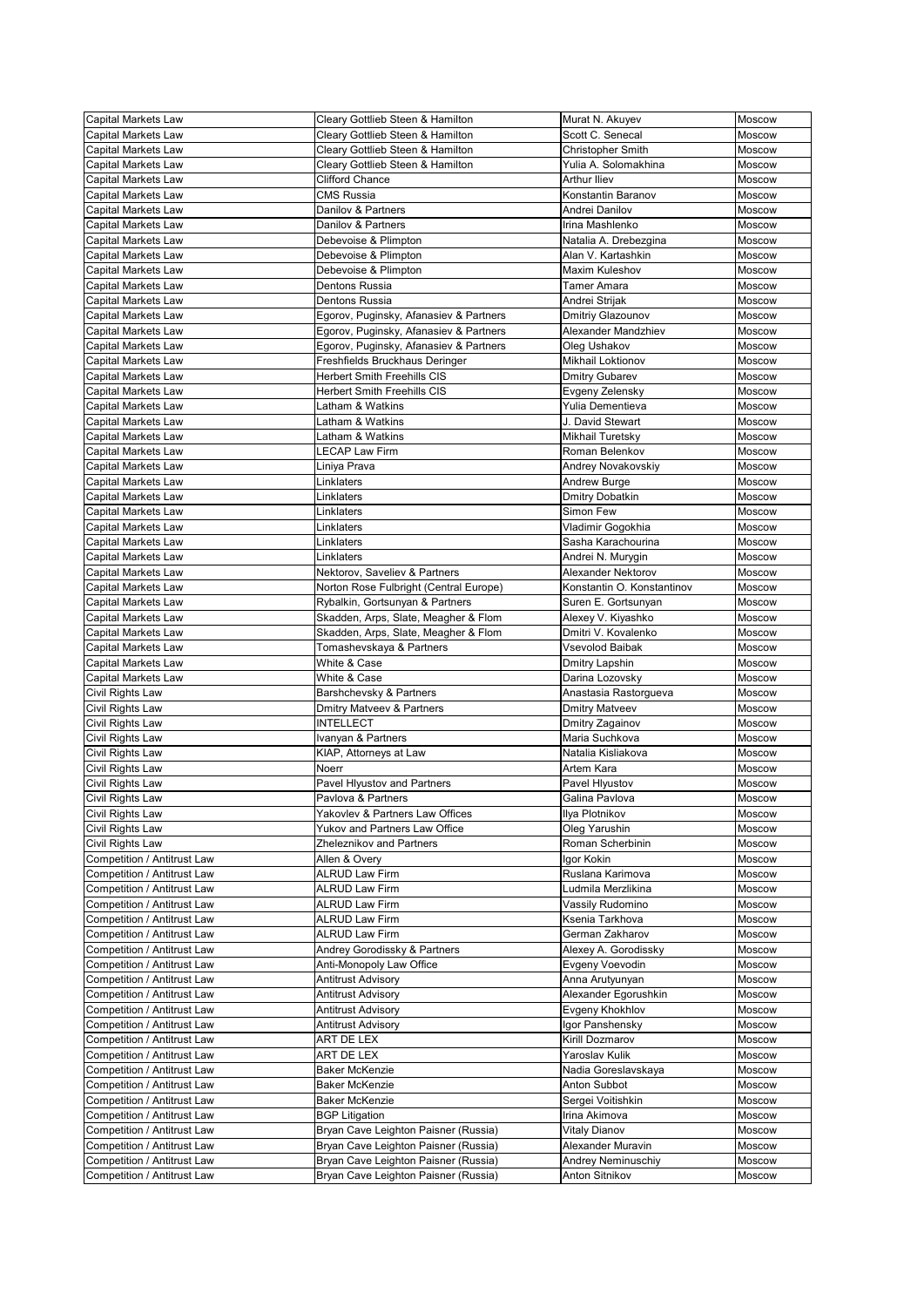| <b>Competition / Antitrust Law</b>                 | Bryan Cave Leighton Paisner (Russia)   | Nikolay Voznesenskiy          | Moscow           |
|----------------------------------------------------|----------------------------------------|-------------------------------|------------------|
| Competition / Antitrust Law                        | <b>Clifford Chance</b>                 | <b>Torsten Syrbe</b>          | Moscow           |
| Competition / Antitrust Law                        | <b>CMS Russia</b>                      | Leonid Zubarev                | <b>Moscow</b>    |
| <b>Competition / Antitrust Law</b>                 | <b>Dentons Russia</b>                  | Marat Mouradov                | Moscow           |
| Competition / Antitrust Law                        | Dentons Russia                         | Radmila Nikitina              | <b>Moscow</b>    |
| <b>Competition / Antitrust Law</b>                 | <b>Dentons Russia</b>                  | Valeria Ponomareva            | Moscow           |
| Competition / Antitrust Law                        | <b>EDAS Law Bureau</b>                 | Igor Akimov                   | Moscow           |
| Competition / Antitrust Law                        | Egorov, Puginsky, Afanasiev & Partners | Dimitry Afanasiev             | Moscow           |
| <b>Competition / Antitrust Law</b>                 | Egorov, Puginsky, Afanasiev & Partners | Evgeny Bolshakov              | Moscow           |
| <b>Competition / Antitrust Law</b>                 | Egorov, Puginsky, Afanasiev & Partners | <b>Dmitry Dyakin</b>          | Moscow           |
| <b>Competition / Antitrust Law</b>                 | Egorov, Puginsky, Afanasiev & Partners | <b>Denis Gavrilov</b>         | Moscow           |
| Competition / Antitrust Law                        | Egorov, Puginsky, Afanasiev & Partners | Elena Kazak                   | Moscow           |
| Competition / Antitrust Law                        | Egorov, Puginsky, Afanasiev & Partners | Maria Kobanenko               | Moscow           |
| <b>Competition / Antitrust Law</b>                 | Egorov, Puginsky, Afanasiev & Partners | Natalia Korosteleva           | Moscow           |
| <b>Competition / Antitrust Law</b>                 | Egorov, Puginsky, Afanasiev & Partners | Anna Numerova                 | Moscow           |
| Competition / Antitrust Law                        | Egorov, Puginsky, Afanasiev & Partners | <b>Vladimir Pestrikov</b>     | Moscow           |
| <b>Competition / Antitrust Law</b>                 | Egorov, Puginsky, Afanasiev & Partners | Alexey Rodionov               | Moscow           |
| <b>Competition / Antitrust Law</b>                 | Egorov, Puginsky, Afanasiev & Partners | <b>Grigory Shafeev</b>        | Moscow           |
| <b>Competition / Antitrust Law</b>                 | <b>FBK Legal</b>                       | Alexander Ermolenko           | Moscow           |
| <b>Competition / Antitrust Law</b>                 | Freshfields Bruckhaus Deringer         | Alexander Viktorov            | Moscow           |
| Competition / Antitrust Law                        | <b>Herbert Smith Freehills CIS</b>     | <b>Evgeny Yuriev</b>          | Moscow           |
| <b>Competition / Antitrust Law</b>                 | Infralex                               | <b>Victor Fadeev</b>          | Moscow           |
| <b>Competition / Antitrust Law</b>                 | Infralex                               | Elena Kuznetsova              | Moscow           |
| Competition / Antitrust Law                        | Infralex                               | <b>Arthur Rokhlin</b>         | Moscow           |
| Competition / Antitrust Law                        | Integrites                             | Vatslav Makarsky              | Moscow           |
| Competition / Antitrust Law                        | <b>Jus Aureum</b>                      | Sergey Zagraevsky             | <b>Moscow</b>    |
| <b>Competition / Antitrust Law</b>                 | Kamenskaya & Partners                  | Tatiana Kamenskaya            | Moscow           |
| <b>Competition / Antitrust Law</b>                 | KIAP, Attorneys at Law                 | Ilya Ischuk                   | Moscow           |
| Competition / Antitrust Law                        | <b>LECAP Law Firm</b>                  | Georgy Osipov                 | Moscow           |
| <b>Competition / Antitrust Law</b>                 | Linklaters                             | Evgeniya Rakhmanina           | Moscow           |
| <b>Competition / Antitrust Law</b>                 | <b>Mannheimer Swartling</b>            | Anna Sukharina                | Moscow           |
| Competition / Antitrust Law                        | Muranov, Chernyakov and Partners       | Oleg Moskvitin                | Moscow           |
| <b>Competition / Antitrust Law</b>                 | <b>Noerr</b>                           | Artem Kara                    | <b>Moscow</b>    |
| Competition / Antitrust Law                        | Pepeliaev Group                        | Elena Sokolovskaya            | Moscow           |
| <b>Competition / Antitrust Law</b>                 | PricewaterhouseCoopers Legal           | Artur Oganesyan               | Moscow           |
| <b>Competition / Antitrust Law</b>                 | White & Case                           | Ksenia Tyunik                 | Moscow           |
| Competition / Antitrust Law                        | Yakovlev & Partners Law Offices        | Ekaterina Leonenkova          | Moscow           |
| <b>Construction Law</b>                            | <b>ALRUD Law Firm</b>                  | <b>Stanislav Veselov</b>      | Moscow           |
| <b>Construction Law</b>                            | <b>Baker McKenzie</b>                  | Maxim Kuznechenkov            | Moscow           |
| <b>Construction Law</b>                            | <b>Beiten Burkhardt</b>                | <b>Falk Tischendorf</b>       | Moscow           |
| <b>Construction Law</b>                            | Bryan Cave Leighton Paisner (Russia)   | <b>Rustam Aliev</b>           | Moscow           |
| <b>Construction Law</b>                            | Bryan Cave Leighton Paisner (Russia)   | Vitaly Mozharowski            | Moscow           |
| <b>Construction Law</b>                            | Bryan Cave Leighton Paisner (Russia)   | Julia Romanova                | Moscow           |
| <b>Construction Law</b>                            | Bryan Cave Leighton Paisner (Russia)   | <b>Vladislav Sourkov</b>      | Moscow           |
| <b>Construction Law</b>                            | Danilov & Partners                     | Nato Tskhakaya                | Moscow           |
| <b>Construction Law</b>                            | Deloitte Legal                         | Konstantin Fisunov            | Moscow           |
| <b>Construction Law</b>                            | Dentons Russia                         | Roman Kozlov                  | Moscow           |
| <b>Construction Law</b>                            | <b>Dentons Russia</b>                  | Nigina Rabieva                | Moscow           |
| <b>Construction Law</b>                            | Dentons Russia                         | Irina Stepanova               | Moscow           |
| <b>Construction Law</b>                            | Dentons Russia                         | Sergey Trakhtenberg           | Moscow           |
| <b>Construction Law</b>                            |                                        |                               |                  |
| <b>Construction Law</b>                            |                                        |                               |                  |
|                                                    | <b>DLA Piper</b>                       | Steffen Kaufmann              | Moscow           |
|                                                    | <b>DLA Piper</b>                       | Sergey Koltchin               | Moscow           |
| <b>Construction Law</b>                            | Egorov, Puginsky, Afanasiev & Partners | Elena Gavrilina               | Moscow           |
| <b>Construction Law</b>                            | Egorov, Puginsky, Afanasiev & Partners | Yuri Nadezhin                 | Moscow           |
| <b>Construction Law</b>                            | Egorov, Puginsky, Afanasiev & Partners | Sergey Ustalov                | Moscow           |
| <b>Construction Law</b>                            | Egorov, Puginsky, Afanasiev & Partners | Andrey Vorobyev               | Moscow           |
| <b>Construction Law</b>                            | <b>Enforce Law Company</b>             | Denis Zaychenko               | Moscow           |
| <b>Construction Law</b>                            | Exiora Law Firm                        | Nikolay Andrianov             | Moscow           |
| <b>Construction Law</b>                            | EY                                     | Ilya Skripnikov               | Moscow           |
| <b>Construction Law</b>                            | <b>FBK Legal</b>                       | Orlova Nadezhda               | Moscow           |
| <b>Construction Law</b>                            | Freshfields Bruckhaus Deringer         | Innokenty Ivanov              | Moscow           |
| <b>Construction Law</b>                            | <b>Herbert Smith Freehills CIS</b>     | Oxana Koerner                 | Moscow           |
| <b>Construction Law</b>                            | <b>Herbert Smith Freehills CIS</b>     | Olga Revzina                  | Moscow           |
| <b>Construction Law</b>                            | Hogan Lovells International            | Svetlana Sorkina              | Moscow           |
| <b>Construction Law</b>                            | <b>INTELLECT</b>                       | Inna Kumanyeva                | Moscow           |
| <b>Construction Law</b>                            | <b>INTELLECT</b>                       | Alexander Latyev              | Moscow           |
| <b>Construction Law</b>                            | Intercessia                            | Elena Grigorenko              | Moscow           |
| <b>Construction Law</b>                            | Ivanyan & Partners                     | Lilit Mhitaryan               | Moscow           |
| <b>Construction Law</b>                            | Lidings                                | Tatiana Bicheva               | Moscow           |
| <b>Construction Law</b><br><b>Construction Law</b> | <b>Noerr</b><br>Noerr                  | Evgeny Lisin<br>Anna Sorokina | Moscow<br>Moscow |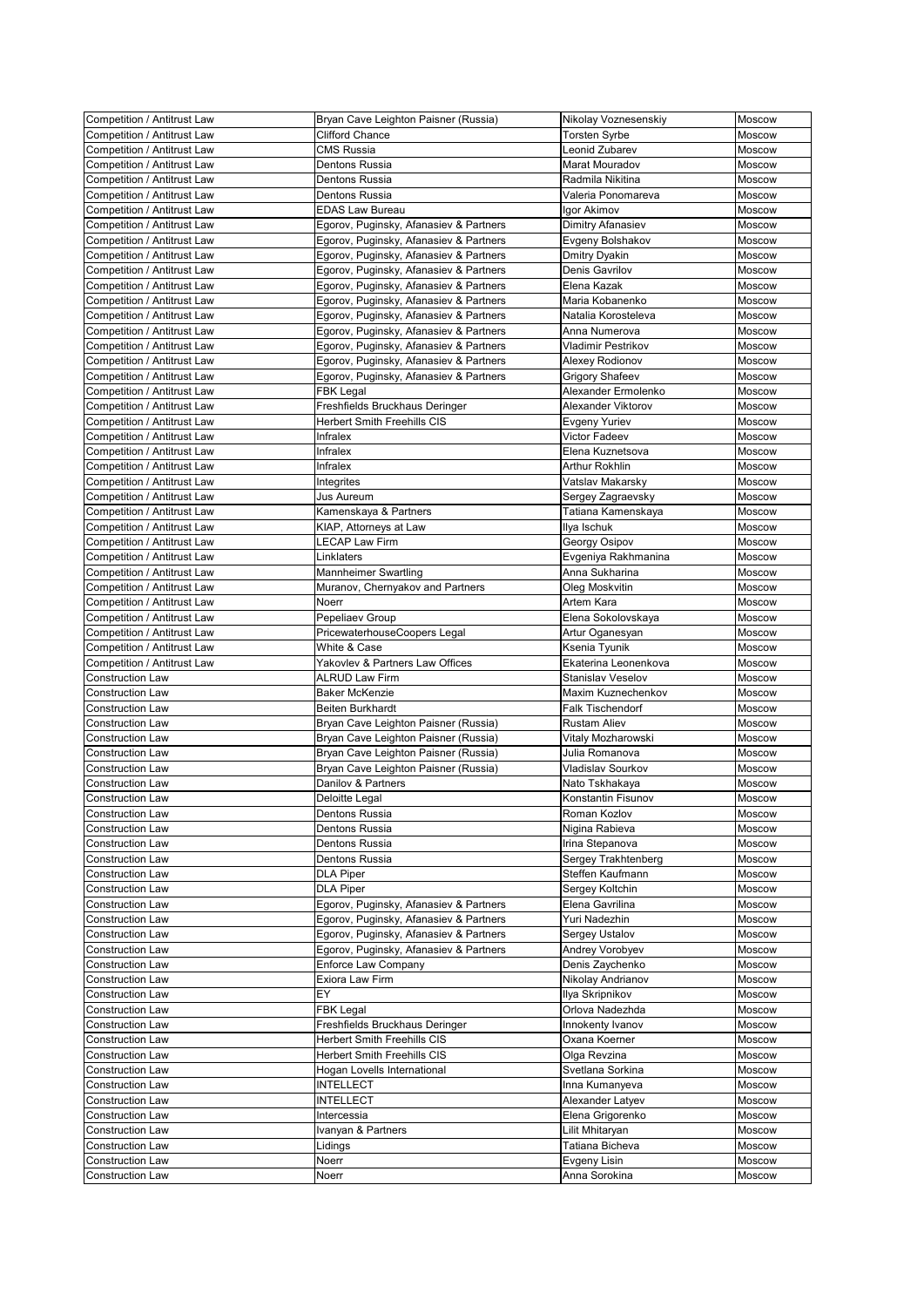| <b>Construction Law</b>                    | Okhta Ladoga Attorneys-at-Law          | <b>Sergey Strembelev</b>    | Moscow        |
|--------------------------------------------|----------------------------------------|-----------------------------|---------------|
| <b>Construction Law</b>                    | Ost Legal                              | Vladimir Lipavsky           | <b>Moscow</b> |
| <b>Construction Law</b>                    | Pepeliaev Group                        | Alexey Konevsky             | <b>Moscow</b> |
| <b>Construction Law</b>                    | PricewaterhouseCoopers Legal           | Inga Shakhnazarova          | Moscow        |
| <b>Construction Law</b>                    | Rybalkin, Gortsunyan & Partners        | Kirill Ratnikov             | Moscow        |
| <b>Construction Law</b>                    | Tomashevskaya & Partners               | <b>Vsevolod Baibak</b>      | Moscow        |
| <b>Construction Law</b>                    | <b>VEGAS LEX</b>                       | Igor Chumachenko            | Moscow        |
| <b>Construction Law</b>                    | Yakovlev & Partners Law Offices        | Nina Evstratova             | Moscow        |
| <b>Construction Law</b>                    | Yakovlev & Partners Law Offices        | Svetlana Gromadskaya        | <b>Moscow</b> |
| <b>Construction Law</b>                    | <b>YUST Law Firm</b>                   | Alexander Bolomatov         | Moscow        |
| <b>Construction Law</b>                    | <b>YUST Law Firm</b>                   | Anna Kotova-Smolenskaya     | Moscow        |
| Corporate Governance & Compliance Practice | Allen & Overy                          | Igor Kokin                  | Moscow        |
| Corporate Governance & Compliance Practice | Branan Legal                           | Maxim Bunyakin              | Moscow        |
| Corporate Governance & Compliance Practice | Branan Legal                           | <b>Dmitry Fedorchuk</b>     | Moscow        |
| Corporate Governance & Compliance Practice | Causa Privata Law Firm                 | <b>Evgeny Suslov</b>        | <b>Moscow</b> |
| Corporate Governance & Compliance Practice | Dentons Russia                         | Marat Mouradov              | Moscow        |
| Corporate Governance & Compliance Practice | Egorov, Puginsky, Afanasiev & Partners | <b>Dmitry Stepanov</b>      | Moscow        |
| Corporate Governance & Compliance Practice | Laseta Partners                        | Serguey Baev                | Moscow        |
| Corporate Governance & Compliance Practice | Noerr                                  | Anna Fufurina               | Moscow        |
| Corporate Governance & Compliance Practice | <b>VEGAS LEX</b>                       | Alexander Sitnikov          | Moscow        |
| Corporate Law                              | Akin Gump Strauss Hauer & Feld         | Natalia R. Baratiants       | Moscow        |
| Corporate Law                              | Akin Gump Strauss Hauer & Feld         | Alexey L. Kondratchik       | <b>Moscow</b> |
| Corporate Law                              | Akin Gump Strauss Hauer & Feld         | Vladimir V. Kouznetsov      | Moscow        |
| Corporate Law                              | Akin Gump Strauss Hauer & Feld         | Sebastian Rice              | Moscow        |
| Corporate Law                              | Akin Gump Strauss Hauer & Feld         | Olga Te                     | Moscow        |
| Corporate Law                              | Akin Gump Strauss Hauer & Feld         | Alexander S. Trukhtanov     | <b>Moscow</b> |
| Corporate Law                              | Akin Gump Strauss Hauer & Feld         | Alexander V. Urlyapov       | Moscow        |
| Corporate Law                              | Akin Gump Strauss Hauer & Feld         | Svetlana A. Volevich        | <b>Moscow</b> |
| Corporate Law                              | Allen & Overy                          | Igor Gorchakov              | Moscow        |
| Corporate Law                              | Allen & Overy                          | <b>Anton Konnov</b>         | Moscow        |
| Corporate Law                              | Allen & Overy                          | <b>Bulat Zhambalnimbuev</b> | Moscow        |
| Corporate Law                              | <b>ALRUD Law Firm</b>                  | Maxim Alekseyev             | Moscow        |
| Corporate Law                              | <b>ALRUD Law Firm</b>                  | Olga Pimanova               | Moscow        |
| Corporate Law                              | <b>ALRUD Law Firm</b>                  | Vassily Rudomino            | Moscow        |
| Corporate Law                              | <b>ALRUD Law Firm</b>                  | Alexander Zharskiy          | <b>Moscow</b> |
| Corporate Law                              | <b>ALTHAUS Legal</b>                   | Andrey Bezhan               | <b>Moscow</b> |
| Corporate Law                              | <b>AMG Partners</b>                    | Svetlana Bakhmina           | Moscow        |
| Corporate Law                              | Andrey Gorodissky & Partners           | Andrey Gorodissky           | <b>Moscow</b> |
| Corporate Law                              | Andrey Gorodissky & Partners           | Alexey A. Gorodissky        | Moscow        |
| Corporate Law                              | Andrey Gorodissky & Partners           | <b>Dmitry Lubomudrov</b>    | Moscow        |
| Corporate Law                              | Andrey Gorodissky & Partners           | Irina E. Orlova             | Moscow        |
| Corporate Law                              | <b>Antitrust Advisory</b>              | Igor Panshensky             | Moscow        |
| Corporate Law                              | <b>Baker McKenzie</b>                  | Alexander A. Bychkov        | Moscow        |
| Corporate Law                              | <b>Baker McKenzie</b>                  | <b>Alexey Frolov</b>        | Moscow        |
| Corporate Law                              | <b>Baker McKenzie</b>                  | Max B. Gutbrod              | Moscow        |
| Corporate Law                              | <b>Baker McKenzie</b>                  | Alexander Monin             | Moscow        |
| Corporate Law                              | <b>Baker McKenzie</b>                  | <b>Alexey Trusov</b>        | Moscow        |
| Corporate Law                              | <b>Baker McKenzie</b>                  | Sergei Voitishkin           | <b>Moscow</b> |
| Corporate Law                              | Beiten Burkhardt                       | Vasily Ermolin              | <b>Moscow</b> |
| Corporate Law                              | <b>Beiten Burkhardt</b>                | Alexey Kuzmishin            | Moscow        |
| Corporate Law                              | <b>Beiten Burkhardt</b>                | <b>Falk Tischendorf</b>     | Moscow        |
| Corporate Law                              | <b>BKT Fulbright Advisors</b>          | Yuri Kravchenko             | Moscow        |
| Corporate Law                              | Bryan Cave Leighton Paisner (Russia)   | Dimitri Antipin             | Moscow        |
| Corporate Law                              | Bryan Cave Leighton Paisner (Russia)   | Andrey A. Goltsblat         | Moscow        |
| Corporate Law                              | Bryan Cave Leighton Paisner (Russia)   | Matvey Kaploukhiy           | Moscow        |
| Corporate Law                              | Bryan Cave Leighton Paisner (Russia)   | Oksana Orlovskaya           | Moscow        |
| Corporate Law                              | Bryan Cave Leighton Paisner (Russia)   | Julia Romanova              | Moscow        |
| Corporate Law                              | Bryan Cave Leighton Paisner (Russia)   | <b>Anton Sitnikov</b>       | Moscow        |
| Corporate Law                              | Bryan Cave Leighton Paisner (Russia)   | <b>Vladislav Sourkov</b>    | Moscow        |
| Corporate Law                              | Causa Privata Law Firm                 | Ivan Panov                  | Moscow        |
| Corporate Law                              | Cleary Gottlieb Steen & Hamilton       | Murat N. Akuyev             | Moscow        |
| Corporate Law                              | Cleary Gottlieb Steen & Hamilton       | Scott C. Senecal            | Moscow        |
| Corporate Law                              | Cleary Gottlieb Steen & Hamilton       | Yulia A. Solomakhina        | Moscow        |
| Corporate Law                              | Cleary Gottlieb Steen & Hamilton       | <b>Mikhail Suvorov</b>      | <b>Moscow</b> |
| Corporate Law                              | <b>Clifford Chance</b>                 | Marc Bartholomy             | <b>Moscow</b> |
| Corporate Law                              | <b>CMS Russia</b>                      | Thomas Heidemann            | Moscow        |
| Corporate Law                              | <b>CMS Russia</b>                      | Jean-Francois Marquaire     | <b>Moscow</b> |
| Corporate Law                              | <b>CMS Russia</b>                      | Artashes Oganov             | Moscow        |
| Corporate Law                              | <b>CMS Russia</b>                      | Leonid Zubarev              | Moscow        |
| Corporate Law                              | <b>Coleman Legal Services</b>          | Sergey Anisimov             | Moscow        |
| Corporate Law                              | Conner & Company                       | Luke Conner                 | Moscow        |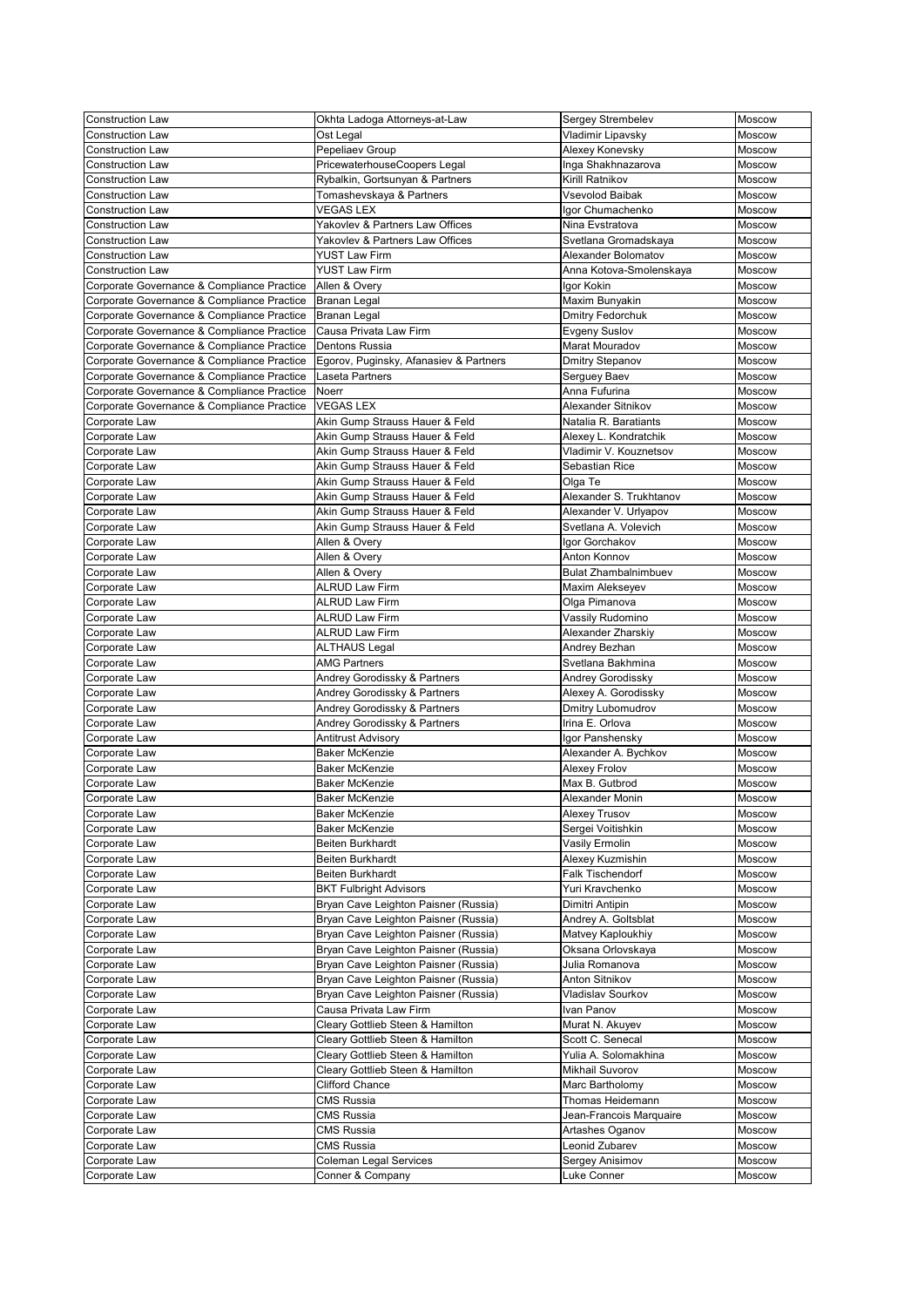| Corporate Law                  | Danilov & Partners                       | Andrei Danilov                          | <b>Moscow</b>    |
|--------------------------------|------------------------------------------|-----------------------------------------|------------------|
| Corporate Law                  | Danilov & Partners                       | Peter Khokhlov                          | Moscow           |
| Corporate Law                  | Danilov & Partners                       | <b>Edwin Tham</b>                       | Moscow           |
| Corporate Law                  | Debevoise & Plimpton                     | Natalia A. Drebezgina                   | Moscow           |
| Corporate Law                  | Debevoise & Plimpton                     | Dmitry A. Karamyslov                    | <b>Moscow</b>    |
|                                |                                          | Alan V. Kartashkin                      | Moscow           |
| Corporate Law                  | Debevoise & Plimpton                     |                                         |                  |
| Corporate Law                  | Debevoise & Plimpton                     | Alyona N. Kucher                        | Moscow           |
| Corporate Law                  | Debevoise & Plimpton                     | Dmitri V. Nikiforov                     | Moscow           |
| Corporate Law                  | <b>Dechert</b>                           | Laura Brank                             | Moscow           |
| Corporate Law                  | Dechert                                  | Evgenia Korotkova                       | Moscow           |
| Corporate Law                  | Dechert                                  | Kirill Skopchevskiy                     | Moscow           |
| Corporate Law                  | Dechert                                  | Olga Watson                             | Moscow           |
| Corporate Law                  | <b>Dentons Russia</b>                    | Alexey Afanasiev                        | Moscow           |
| Corporate Law                  | <b>Dentons Russia</b>                    | <b>Richard Cowie</b>                    | <b>Moscow</b>    |
| Corporate Law                  | <b>Dentons Russia</b>                    | Doran Doeh                              | Moscow           |
| Corporate Law                  | <b>Dentons Russia</b>                    | Mathieu Fabre-Magnan                    | Moscow           |
| Corporate Law                  | <b>Dentons Russia</b>                    | <b>Ethan Heinz</b>                      | Moscow           |
| Corporate Law                  | <b>Dentons Russia</b>                    | Glenn Kolleeny                          | Moscow           |
| Corporate Law                  | <b>Dentons Russia</b>                    | Theodore P. Matheny                     | Moscow           |
| Corporate Law                  | <b>Dentons Russia</b>                    | Marat Mouradov                          | Moscow           |
|                                | <b>Dentons Russia</b>                    |                                         |                  |
| Corporate Law                  |                                          | Olga Popel                              | Moscow           |
| Corporate Law                  | <b>Dentons Russia</b>                    | Olga Rogozhina                          | <b>Moscow</b>    |
| Corporate Law                  | Dentons Russia                           | Christopher A. Rose                     | Moscow           |
| Corporate Law                  | <b>Dentons Russia</b>                    | Florian Schneider                       | Moscow           |
| Corporate Law                  | Dentons Russia                           | Andrei Strijak                          | Moscow           |
| Corporate Law                  | Dentons Russia                           | Jane V. Tarassova                       | <b>Moscow</b>    |
| Corporate Law                  | <b>Dentons Russia</b>                    | Sergey Trakhtenberg                     | Moscow           |
| Corporate Law                  | Dentons Russia                           | Alexei Zakharko                         | Moscow           |
| Corporate Law                  | <b>DLA Piper</b>                         | Igor Antonyan                           | <b>Moscow</b>    |
| Corporate Law                  | <b>DLA Piper</b>                         | Julien Hansen                           | Moscow           |
| Corporate Law                  | <b>DLA Piper</b>                         | Steffen Kaufmann                        | Moscow           |
| Corporate Law                  | <b>DLA Piper</b>                         | Philip Lamzin                           | Moscow           |
| Corporate Law                  | <b>DLA Piper</b>                         | Constantine Lusignan-Rizhinashvili      | <b>Moscow</b>    |
| Corporate Law                  | <b>DLA Piper</b>                         | Delphine Nougayrède                     | Moscow           |
| Corporate Law                  | <b>DLA Piper</b>                         | Anna Otkina                             | <b>Moscow</b>    |
| Corporate Law                  | DS Law                                   | Denis Belyaev                           | Moscow           |
|                                | <b>EDAS Law Bureau</b>                   |                                         | <b>Moscow</b>    |
| Corporate Law                  |                                          | Igor Akimov                             |                  |
| Corporate Law                  | <b>EDAS Law Bureau</b>                   | Ilya Lifshits                           | Moscow           |
| Corporate Law                  | Egorov, Puginsky, Afanasiev & Partners   | Dimitry Afanasiev                       | <b>Moscow</b>    |
| Corporate Law                  | Egorov, Puginsky, Afanasiev & Partners   | Alexey Andrusenko                       | Moscow           |
| Corporate Law                  | Egorov, Puginsky, Afanasiev & Partners   | Denis Arkhipov                          | Moscow           |
| Corporate Law                  | Egorov, Puginsky, Afanasiev & Partners   | Evgeny Bolshakov                        | Moscow           |
|                                |                                          |                                         |                  |
| Corporate Law                  | Egorov, Puginsky, Afanasiev & Partners   | Natalia Korosteleva                     | <b>Moscow</b>    |
| Corporate Law                  | Egorov, Puginsky, Afanasiev & Partners   | Arkady Krasnikhin                       | Moscow           |
| Corporate Law                  | Egorov, Puginsky, Afanasiev & Partners   | Roman Malovitsky                        | Moscow           |
| Corporate Law                  | Egorov, Puginsky, Afanasiev & Partners   | Stanislav Puginsky                      | Moscow           |
| Corporate Law                  | Egorov, Puginsky, Afanasiev & Partners   | Dmitry Stepanov                         | Moscow           |
| Corporate Law                  |                                          | Robin Wittering                         | Moscow           |
|                                | Egorov, Puginsky, Afanasiev & Partners   |                                         |                  |
| Corporate Law                  | Egorov, Puginsky, Afanasiev & Partners   | Vyacheslav Yugai<br>Alexander Ermolenko | Moscow           |
| Corporate Law                  | <b>FBK Legal</b>                         |                                         | Moscow           |
| Corporate Law                  | <b>Five Stones Consulting</b>            | Alexander Karpukhin                     | Moscow           |
| Corporate Law                  | Freshfields Bruckhaus Deringer           | Igor Gerber                             | <b>Moscow</b>    |
| Corporate Law                  | Freshfields Bruckhaus Deringer           | Sebastian Lawson                        | Moscow           |
| Corporate Law                  | Freshfields Bruckhaus Deringer           | <b>Michael Schwartz</b>                 | Moscow           |
| Corporate Law                  | Freshfields Bruckhaus Deringer           | <b>Dmitry Surikov</b>                   | Moscow           |
| Corporate Law                  | Freshfields Bruckhaus Deringer           | <b>Anthony Walker</b>                   | Moscow           |
| Corporate Law                  | Gide Loyrette Nouel                      | <b>Boris Arkhipov</b>                   | Moscow           |
| Corporate Law                  | <b>GRAD</b>                              | Alexander Orlov                         | Moscow           |
| Corporate Law                  | <b>GRAD</b>                              | Sergey Yashenko                         | <b>Moscow</b>    |
| Corporate Law                  | <b>Herbert Smith Freehills CIS</b>       | Stanislav Grigoryev                     | Moscow           |
| Corporate Law                  | <b>Herbert Smith Freehills CIS</b>       | Olga Revzina                            | Moscow           |
| Corporate Law                  | <b>Herbert Smith Freehills CIS</b>       | Alexei Roudiak                          | Moscow           |
| Corporate Law                  | <b>Herbert Smith Freehills CIS</b>       | <b>Grigory Smirnov</b>                  | Moscow           |
| Corporate Law                  | <b>Herbert Smith Freehills CIS</b>       | Evgeny Zelensky                         | <b>Moscow</b>    |
| Corporate Law                  | Hogan Lovells International              | Maria Baeva                             | <b>Moscow</b>    |
|                                |                                          |                                         |                  |
| Corporate Law                  | Hogan Lovells International              | Oxana Balayan                           | Moscow           |
| Corporate Law                  | Ivanyan & Partners                       | Stepan Akishin                          | <b>Moscow</b>    |
| Corporate Law                  | Ivanyan & Partners                       | Maxim Rasputin                          | Moscow           |
| Corporate Law                  | Jeantet                                  | David Lasfargue                         | Moscow           |
| Corporate Law<br>Corporate Law | Khrenov & Partners<br>Khrenov & Partners | Olga Goncharova<br>Andrey Ivanov        | Moscow<br>Moscow |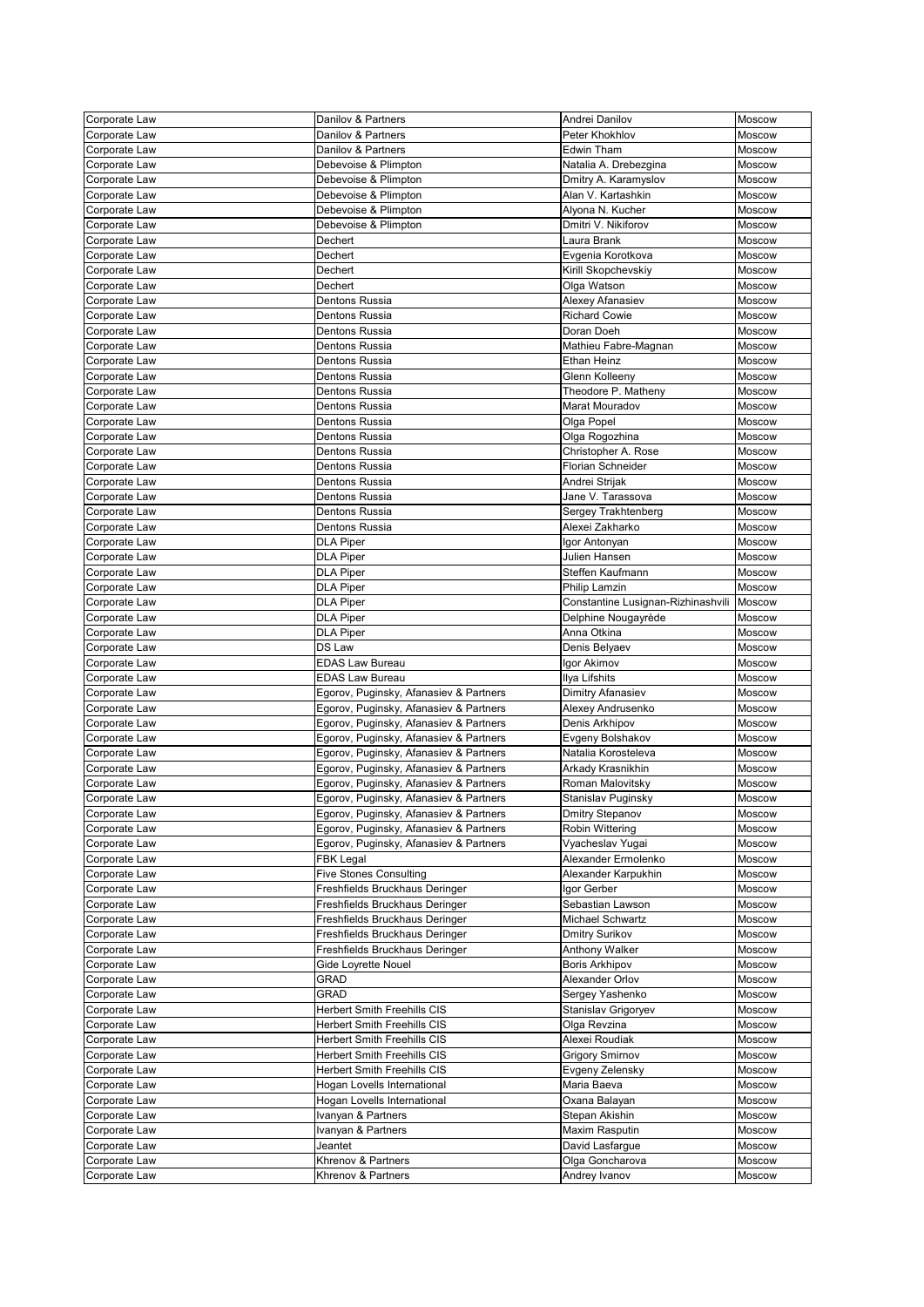| Corporate Law           | <b>Khrenov &amp; Partners</b>                 | Alexander Khrenov           | Moscow        |
|-------------------------|-----------------------------------------------|-----------------------------|---------------|
| Corporate Law           | KIAP, Attorneys at Law                        | Anton Samokhvalov           | Moscow        |
| Corporate Law           | King & Spalding                               | Alexander Kudelin           | Moscow        |
|                         | King & Spalding                               | Iliya Zotkin                | Moscow        |
| Corporate Law           | Kosenkov & Suvorov                            | Denis Kosenkov              |               |
| Corporate Law           |                                               |                             | Moscow        |
| Corporate Law           | Laseta Partners                               | Serguey Baev                | Moscow        |
| Corporate Law           | Latham & Watkins                              | Yulia Dementieva            | Moscow        |
| Corporate Law           | Latham & Watkins                              | J. David Stewart            | Moscow        |
| Corporate Law           | Latham & Watkins                              | <b>Mikhail Turetsky</b>     | Moscow        |
| Corporate Law           | <b>ECAP Law Firm</b>                          | Roman Belenkov              | Moscow        |
| Corporate Law           | <b>LECAP Law Firm</b>                         | Dmitry Krupyshev            | Moscow        |
| Corporate Law           | <b>ECAP Law Firm</b>                          | Georgy Osipov               | Moscow        |
| Corporate Law           | Levant & Partners Law Firm                    | Matvey Levant               | Moscow        |
| Corporate Law           | Lidings                                       | <b>Anton Novoseltsev</b>    | Moscow        |
| Corporate Law           | _idings                                       | Andrey Zelenin              | <b>Moscow</b> |
| Corporate Law           | Liniya Prava                                  | Andrey Novakovskiy          | Moscow        |
| Corporate Law           | Linklaters                                    | <b>Grigory Gadzhiev</b>     | Moscow        |
| Corporate Law           | Linklaters                                    | <b>Dominic Sanders</b>      | Moscow        |
| Corporate Law           | Linklaters                                    | Denis Uvarov                | Moscow        |
|                         |                                               |                             |               |
| Corporate Law           | Monastyrsky, Zyuba, Stepanov & Partners (MZS) | Yuri Monastyrsky            | Moscow        |
| Corporate Law           | Monastyrsky, Zyuba, Stepanov & Partners (MZS) | Alexander Zyuba             | Moscow        |
| Corporate Law           | Morgan, Lewis & Bockius                       | Roman A. Dashko             | Moscow        |
| Corporate Law           | Morgan, Lewis & Bockius                       | Vasilisa Strizh             | Moscow        |
| Corporate Law           | Morgan, Lewis & Bockius                       | Brian L. Zimbler            | Moscow        |
| Corporate Law           | Noerr                                         | Hannes Lubitzsch            | Moscow        |
| Corporate Law           | Noerr                                         | Björn Paulsen               | Moscow        |
| Corporate Law           | Noerr                                         | Stefan Weber                | Moscow        |
| Corporate Law           | Nortia GKS                                    | Denis Gudkov                | Moscow        |
| Corporate Law           | Norton Rose Fulbright (Central Europe)        | Konstantin O. Konstantinov  | Moscow        |
| Corporate Law           | Norton Rose Fulbright (Central Europe)        | <b>Julian Traill</b>        | Moscow        |
| Corporate Law           | Padva & Partners                              | Eleonora E. Sergeeva        | Moscow        |
| Corporate Law           | Pepeliaev Group                               | Ilya Bolotnov               | Moscow        |
| Corporate Law           | Peterka & Partners                            | Vlad Rudnitskiy             | Moscow        |
| Corporate Law           | Peterka & Partners                            | Svetlana Seregina           | Moscow        |
|                         | PricewaterhouseCoopers Legal                  |                             | Moscow        |
| Corporate Law           |                                               | Victoria Arutyunyan         |               |
| Corporate Law           | PricewaterhouseCoopers Legal                  | Daria Tarasova              | Moscow        |
| Corporate Law           | Rodin & Partners                              | Artem Rodin                 | Moscow        |
| Corporate Law           | Rybalkin, Gortsunyan & Partners               | Suren E. Gortsunyan         | Moscow        |
| Corporate Law           | Rybalkin, Gortsunyan & Partners               | Vadim Kukushkin             | Moscow        |
| Corporate Law           | Rybalkin, Gortsunyan & Partners               | Ivan P. Meleshenko          | Moscow        |
| Corporate Law           | Rybalkin, Gortsunyan & Partners               | Konstantin Mineev           | Moscow        |
| Corporate Law           | Rybalkin, Gortsunyan & Partners               | Ilya M. Rybalkin            | Moscow        |
| Corporate Law           | Saveliev, Batanov & Partners                  | Sergey Saveliev             | Moscow        |
| Corporate Law           | <b>Schekin and Partners</b>                   | Igor Yastrzhembskiy         | Moscow        |
| Corporate Law           | Skadden, Arps, Slate, Meagher & Flom          | Alexey V. Kiyashko          | Moscow        |
| Corporate Law           | Skadden, Arps, Slate, Meagher & Flom          | Dmitri V. Kovalenko         | Moscow        |
| Corporate Law           | <b>Squire Patton Boggs</b>                    | <b>Patrick Brooks</b>       | Moscow        |
| Corporate Law           | <b>Squire Patton Boggs</b>                    | Irina P. Golovanova         | Moscow        |
| Corporate Law           | <b>Squire Patton Boggs</b>                    | Anton Rogoza                | <b>Moscow</b> |
| Corporate Law           | <b>Squire Patton Boggs</b>                    | Sergey Treshchev            | Moscow        |
| Corporate Law           | Tomashevskaya & Partners                      | <b>Vsevolod Baibak</b>      | Moscow        |
| Corporate Law           | Tomashevskaya & Partners                      | Zhanna Tomashevskaya        | Moscow        |
|                         | <b>Trubor Law Firm</b>                        | Yuri Bortnikov              | Moscow        |
| Corporate Law           |                                               |                             |               |
| Corporate Law           | <b>Trubor Law Firm</b>                        | Kirill Trukhanov            | Moscow        |
| Corporate Law           | <b>UCATES</b>                                 | Diana Delmukhametova        | Moscow        |
| Corporate Law           | <b>VK Partners</b>                            | Vadim Konyushkevich         | Moscow        |
| Corporate Law           | <b>Westside Law Firm</b>                      | Sergey Vodolagin            | Moscow        |
| Corporate Law           | White & Case                                  | Andrei Dontsov              | Moscow        |
| Corporate Law           | White & Case                                  | Nikolay Feoktistov          | Moscow        |
| Corporate Law           | White & Case                                  | Olga Klyzhenko              | Moscow        |
| Corporate Law           | White & Case                                  | Eric Michailov              | Moscow        |
| Corporate Law           | White & Case                                  | Natalia Nikitina            | Moscow        |
| Corporate Law           | White & Case                                  | Igor Ostapets               | Moscow        |
| Corporate Law           | White & Case                                  | Ekaterina Palagina          | <b>Moscow</b> |
| Corporate Law           | White & Case                                  | Daria Plotnikova            | <b>Moscow</b> |
| Corporate Law           | Winston & Strawn                              | Nikolai Krylov              | <b>Moscow</b> |
| Corporate Law           | Yukov and Partners Law Office                 | Andrey Yukov                | <b>Moscow</b> |
| Corporate Law           | <b>YUST Law Firm</b>                          | Anna Kotova-Smolenskaya     | Moscow        |
| Corporate Law           | <b>YUST Law Firm</b>                          | Andrey Lisitsyn-Svetlanov   | Moscow        |
| <b>Criminal Defense</b> | A-PRO                                         | Valery Volokh               |               |
|                         |                                               |                             | Moscow        |
| <b>Criminal Defense</b> | Asnis & Partners                              | Alexander Asnis Yakovlevich | Moscow        |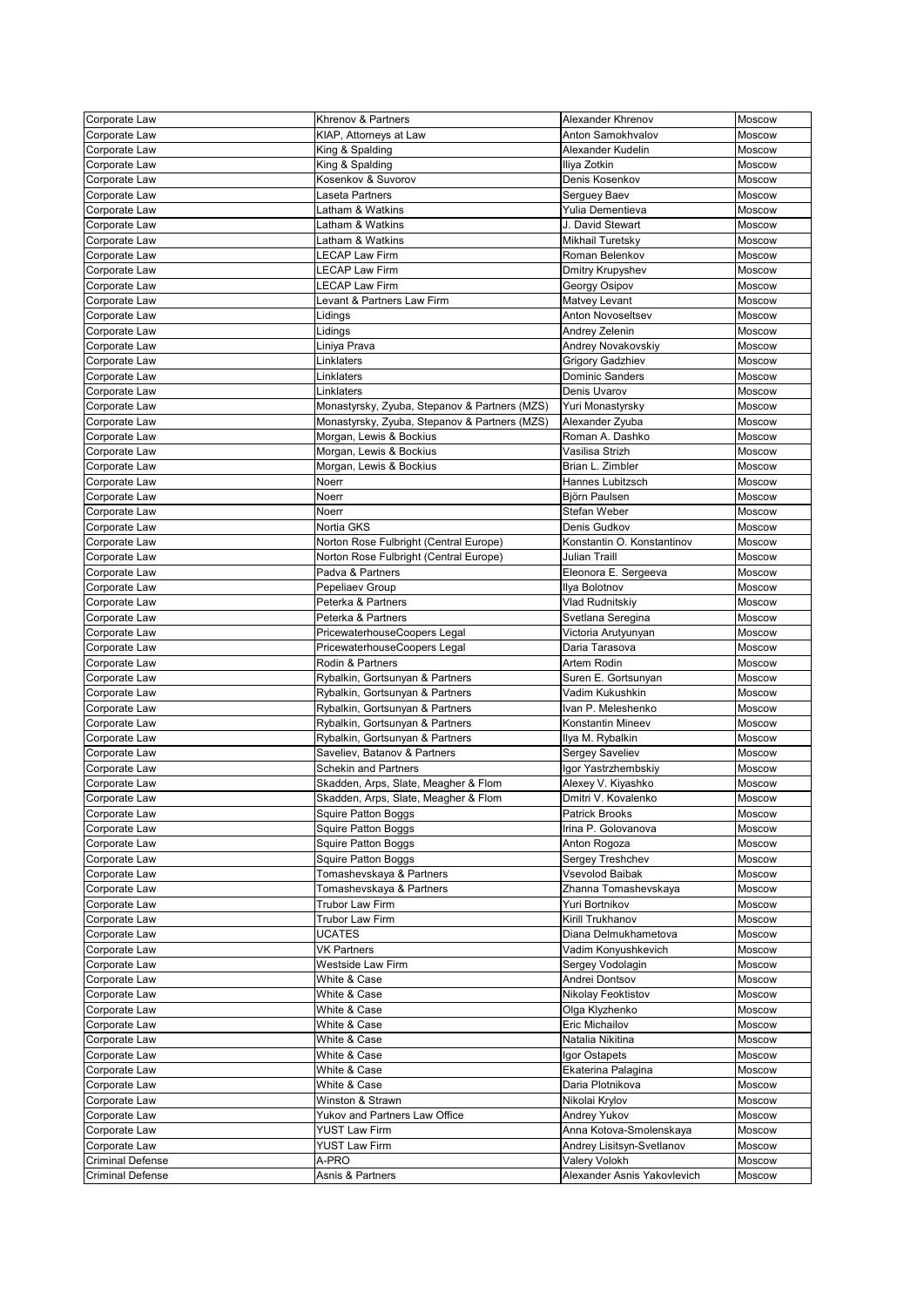| <b>Criminal Defense</b>                 | Asnis & Partners                           | Petr Barenboim           | Moscow        |
|-----------------------------------------|--------------------------------------------|--------------------------|---------------|
| <b>Criminal Defense</b>                 | Asnis & Partners                           | Shamil Khaziev           | <b>Moscow</b> |
| <b>Criminal Defense</b>                 | Asnis & Partners                           | Ruslan Kozhura           | Moscow        |
| <b>Criminal Defense</b>                 | Asnis & Partners                           | Dmitriy Kravchenko       | Moscow        |
| <b>Criminal Defense</b>                 |                                            |                          | Moscow        |
|                                         | <b>BGP Litigation</b>                      | Evgeny Alekseev          |               |
| <b>Criminal Defense</b>                 | <b>BGP Litigation</b>                      | <b>Dmitry Seleznev</b>   | Moscow        |
| <b>Criminal Defense</b>                 | <b>Borodin and Partners</b>                | Sergey Borodin           | Moscow        |
| <b>Criminal Defense</b>                 | Bryan Cave Leighton Paisner (Russia)       | <b>Alexander Erasov</b>  | <b>Moscow</b> |
| <b>Criminal Defense</b>                 | Bryan Cave Leighton Paisner (Russia)       | Julia Romanova           | Moscow        |
| <b>Criminal Defense</b>                 | Delovoi Farvater                           | Roman Terekhin           | Moscow        |
| <b>Criminal Defense</b>                 | Delovoi Farvater                           | Sergey Varlamov          | Moscow        |
| <b>Criminal Defense</b>                 | Egorov, Puginsky, Afanasiev & Partners     | Victoria Burkovskaya     | Moscow        |
| <b>Criminal Defense</b>                 | Egorov, Puginsky, Afanasiev & Partners     | Svetlana Chirkova        | Moscow        |
| <b>Criminal Defense</b>                 | Egorov, Puginsky, Afanasiev & Partners     | Tatyana Nozhkina         | Moscow        |
| <b>Criminal Defense</b>                 | Egorov, Puginsky, Afanasiev & Partners     | Elena Pristanskova       | Moscow        |
| <b>Criminal Defense</b>                 | <b>Feoktistov &amp; Partners</b>           | Vyacheslav Feoktistov    | <b>Moscow</b> |
| <b>Criminal Defense</b>                 | Infralex                                   | Alexey Popov             | Moscow        |
| <b>Criminal Defense</b>                 | <b>INTELLECT</b>                           | Dmitry Zagainov          | Moscow        |
| <b>Criminal Defense</b>                 | Intellectual Capital                       | Roman Sklyar             | Moscow        |
| <b>Criminal Defense</b>                 | <b>J&amp;S Legal Counsels and Trustees</b> | Konstanin Rybalov        | Moscow        |
| <b>Criminal Defense</b>                 | KIAP, Attorneys at Law                     | Konstantin Astafiev      | Moscow        |
| <b>Criminal Defense</b>                 |                                            |                          |               |
|                                         | KIAP, Attorneys at Law                     | Dmitry Kalinichenko      | Moscow        |
| <b>Criminal Defense</b>                 | Kniazev & Partners                         | <b>Vladmir Kitsing</b>   | Moscow        |
| <b>Criminal Defense</b>                 | Kniazev & Partners                         | Andrey Kniazev           | Moscow        |
| <b>Criminal Defense</b>                 | Koblev & Partners                          | Kirill Belskiy           | Moscow        |
| <b>Criminal Defense</b>                 | Koblev & Partners                          | Ruslan Koblev            | Moscow        |
| <b>Criminal Defense</b>                 | Law firm Jurpartner                        | Anton Tolmachev          | Moscow        |
| <b>Criminal Defense</b>                 | Leontyev and Partners                      | Vyacheslav Leontyev      | Moscow        |
| <b>Criminal Defense</b>                 | Nalogovik LLC                              | Sergey Litvinenko        | Moscow        |
| <b>Criminal Defense</b>                 | Nalogovik LLC                              | Sergey Varlamov          | Moscow        |
| <b>Criminal Defense</b>                 | Padva & Partners                           | Alexander M. Gofshteyn   | Moscow        |
| <b>Criminal Defense</b>                 | Padva & Partners                           | Genrikh Padva            | Moscow        |
| <b>Criminal Defense</b>                 | Padva & Partners                           | Vladimir Sergeev         | Moscow        |
| <b>Criminal Defense</b>                 | Padva & Partners                           | Alisa Turova             | Moscow        |
| <b>Criminal Defense</b>                 | Padva & Partners                           | <b>Dmitry Yampolskiy</b> | Moscow        |
| <b>Criminal Defense</b>                 | Pavel Hlyustov and Partners                | Alexey Gurov             | Moscow        |
| <b>Criminal Defense</b>                 | Reznik, Gagarin & Partners                 | Genri M. Reznik          | Moscow        |
| <b>Criminal Defense</b>                 | Romanov & Partners Law Firm                | Sergey Romanov           | <b>Moscow</b> |
|                                         | Yakovlev & Partners Law Offices            | Kira Koruma              |               |
| <b>Criminal Defense</b>                 |                                            |                          | Moscow        |
| <b>Criminal Defense</b>                 | Yakovlev & Partners Law Offices            | <b>Vladimir Sakovich</b> | Moscow        |
| <b>Criminal Defense</b>                 | <b>Yukov and Partners Law Office</b>       | Irina Adamova            | Moscow        |
| <b>Criminal Defense</b>                 | Yukov and Partners Law Office              | <b>Mikhail Voronin</b>   | Moscow        |
| <b>Criminal Defense</b>                 | <b>YUST Law Firm</b>                       | Igor N. Pastukhov        | Moscow        |
| <b>Criminal Defense</b>                 | Yustina Law Firm                           | Viktor Bourobin          | Moscow        |
| <b>Criminal Defense</b>                 | Zabeyda & Partners                         | Daria Konstantinova      | Moscow        |
| <b>Criminal Defense</b>                 | Zabeyda & Partners                         | Alexander Zabeyda        | Moscow        |
| <b>Criminal Defense</b>                 | Zheleznikov and Partners                   | Roman Kobylin            | <b>Moscow</b> |
| <b>Criminal Defense</b>                 | Zheleznikov and Partners                   | Alexander Zheleznikov    | Moscow        |
| <b>Criminal Defense</b>                 | <b>ZKS Law Firm</b>                        | Andrey Grivtsov          | <b>Moscow</b> |
| <b>Criminal Defense</b>                 | <b>ZKS Law Firm</b>                        | Alexey Kasatkin          | Moscow        |
| <b>Criminal Defense</b>                 | <b>ZKS Law Firm</b>                        | Denis Saushkin           | <b>Moscow</b> |
| <b>Customs and Excise Law</b>           | <b>Baker McKenzie</b>                      | Alexander A. Bychkov     | Moscow        |
| <b>Customs and Excise Law</b>           | Bryan Cave Leighton Paisner (Russia)       | Elena Belozerova         | Moscow        |
| <b>Customs and Excise Law</b>           | Bryan Cave Leighton Paisner (Russia)       | Anna Kotelevskaya        | Moscow        |
| <b>Customs and Excise Law</b>           | Bryan Cave Leighton Paisner (Russia)       | <b>Vladimir Tchikine</b> | Moscow        |
| <b>Customs and Excise Law</b>           |                                            |                          |               |
|                                         | Dentons Russia                             | Dzhangar Dzhalchinov     | Moscow        |
| <b>Customs and Excise Law</b>           | Dentons Russia                             | Inna Elisanova           | <b>Moscow</b> |
| <b>Customs and Excise Law</b>           | <b>DLA Piper</b>                           | Alexey Aronov            | Moscow        |
| <b>Customs and Excise Law</b>           | <b>FBK Legal</b>                           | Tatiana Matveicheva      | Moscow        |
| <b>Customs and Excise Law</b>           | Gide Loyrette Nouel                        | Tatiana Kirgetova        | Moscow        |
| <b>Customs and Excise Law</b>           | Pepeliaev Group                            | Alexander Kosov          | Moscow        |
| <b>Customs and Excise Law</b>           | Rybalkin, Gortsunyan & Partners            | Vadim Kukushkin          | <b>Moscow</b> |
| <b>Customs and Excise Law</b>           | Rybalkin, Gortsunyan & Partners            | Ivan P. Meleshenko       | Moscow        |
| <b>Customs and Excise Law</b>           | White & Case                               | Irina Dmitrieva          | <b>Moscow</b> |
| Debt & Equity                           | Egorov, Puginsky, Afanasiev & Partners     | Dmitriy Glazounov        | <b>Moscow</b> |
| Debt & Equity                           | <b>LECAP Law Firm</b>                      | <b>Yury Tuktarov</b>     | <b>Moscow</b> |
| Employee Benefits Law                   | Dentons Russia                             | Marina Ryzhkova          | Moscow        |
| Employee Benefits Law                   | Noerr                                      | Alexander Titov          | Moscow        |
| <b>Energy and Natural Resources Law</b> | Advocates Bureau Yug                       | <b>Yuri Pustovit</b>     | Moscow        |
| Energy and Natural Resources Law        | Akin Gump Strauss Hauer & Feld             | Natalia R. Baratiants    | <b>Moscow</b> |
| Energy and Natural Resources Law        | <b>Antitrust Advisory</b>                  | Igor Panshensky          | Moscow        |
|                                         |                                            |                          |               |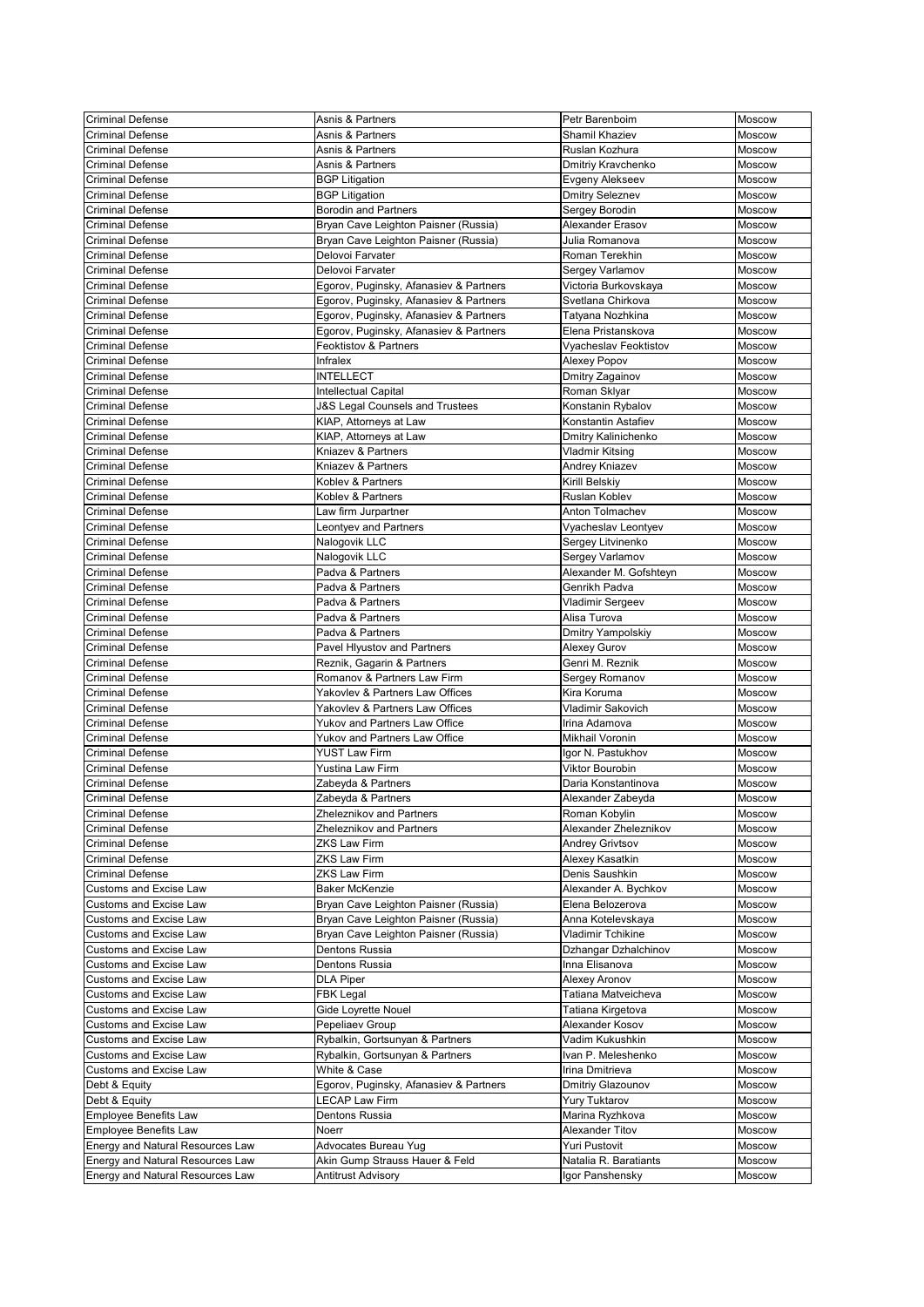| <b>Energy and Natural Resources Law</b> | <b>Baker Botts</b>                     | <b>Jason Bennett</b>       | Moscow        |
|-----------------------------------------|----------------------------------------|----------------------------|---------------|
| <b>Energy and Natural Resources Law</b> | <b>Baker Botts</b>                     | Maxim F. Levinson          | Moscow        |
| <b>Energy and Natural Resources Law</b> | <b>Baker McKenzie</b>                  | Alexey Frolov              | Moscow        |
| <b>Energy and Natural Resources Law</b> | <b>CMS Russia</b>                      | Georgy Daneliya            | Moscow        |
| <b>Energy and Natural Resources Law</b> | <b>CMS Russia</b>                      | Natalia Kozyrenko          | Moscow        |
| <b>Energy and Natural Resources Law</b> | <b>CMS Russia</b>                      | Dominique Tissot           | Moscow        |
| <b>Energy and Natural Resources Law</b> | Debevoise & Plimpton                   | Dmitri V. Nikiforov        | Moscow        |
|                                         |                                        |                            |               |
| <b>Energy and Natural Resources Law</b> | <b>Dentons Russia</b>                  | Evgenia Laurson            | Moscow        |
| <b>Energy and Natural Resources Law</b> | <b>Dentons Russia</b>                  | <b>Andrey Tarapov</b>      | <b>Moscow</b> |
| <b>Energy and Natural Resources Law</b> | <b>Dentons Russia</b>                  | Jane V. Tarassova          | <b>Moscow</b> |
| <b>Energy and Natural Resources Law</b> | <b>DLA Piper</b>                       | <b>Feruz Fidaev</b>        | Moscow        |
| <b>Energy and Natural Resources Law</b> | Egorov, Puginsky, Afanasiev & Partners | Anton Kleschenko           | Moscow        |
| <b>Energy and Natural Resources Law</b> | Freshfields Bruckhaus Deringer         | Sergei Diyachenko          | Moscow        |
| <b>Energy and Natural Resources Law</b> | <b>Khrenov &amp; Partners</b>          | Ekaterina Malinina         | Moscow        |
| <b>Energy and Natural Resources Law</b> | King & Spalding                        | Jennifer Josefson          | Moscow        |
| <b>Energy and Natural Resources Law</b> | Linklaters                             | <b>Dmitry Dobatkin</b>     | Moscow        |
| <b>Energy and Natural Resources Law</b> | Morgan, Lewis & Bockius                | Jonathan H. Hines          | Moscow        |
| <b>Energy and Natural Resources Law</b> | Morgan, Lewis & Bockius                | Alexander V. Marchenko     | Moscow        |
| <b>Energy and Natural Resources Law</b> | Norton Rose Fulbright (Central Europe) | Anatoly E. Andriash        | <b>Moscow</b> |
| <b>Energy and Natural Resources Law</b> | PricewaterhouseCoopers Legal           | Vladimir Sokolov           | Moscow        |
| <b>Energy and Natural Resources Law</b> | PricewaterhouseCoopers Legal           | Yana Zoloeva               | Moscow        |
| <b>Energy and Natural Resources Law</b> | Rybalkin, Gortsunyan & Partners        | Ilya M. Rybalkin           | Moscow        |
| <b>Energy and Natural Resources Law</b> | <b>Squire Patton Boggs</b>             | <b>Sergey Treshchev</b>    | Moscow        |
|                                         | Vinson & Elkins                        |                            | Moscow        |
| <b>Energy and Natural Resources Law</b> |                                        | Natalya V. Morozova        |               |
| <b>Energy and Natural Resources Law</b> | White & Case                           | Andrei Dontsov             | Moscow        |
| <b>Energy and Natural Resources Law</b> | White & Case                           | Olga Klyzhenko             | Moscow        |
| <b>Energy and Natural Resources Law</b> | White & Case                           | Igor Ostapets              | Moscow        |
| <b>Energy and Natural Resources Law</b> | White & Case                           | <b>Adam Smith</b>          | Moscow        |
| <b>Entertainment Law</b>                | Egorov, Puginsky, Afanasiev & Partners | Pavel Sadovsky             | Moscow        |
| <b>Entertainment Law</b>                | <b>INTELLECT</b>                       | Anastasia Makhneva         | Moscow        |
| <b>Environmental Law</b>                | Bryan Cave Leighton Paisner (Russia)   | Vitaly Mozharowski         | Moscow        |
| <b>Environmental Law</b>                | Causa Privata Law Firm                 | Sergey Sitnikov            | Moscow        |
| <b>Environmental Law</b>                | Egorov, Puginsky, Afanasiev & Partners | Anastasiya Boytsova        | Moscow        |
| <b>Environmental Law</b>                | King & Spalding                        | Olga Kozyr                 | Moscow        |
| <b>Environmental Law</b>                | White & Case                           | Olga Klyzhenko             | Moscow        |
| <b>Environmental Law</b>                | White & Case                           | Peter Kotelevtsev          | Moscow        |
| <b>Family Law</b>                       | <b>EMPP Russian Law Firm</b>           | Sergey Egorov              | Moscow        |
| <b>Family Law</b>                       | Law firm Jurpartner                    | Denis Kovalev              | Moscow        |
| <b>Family Law</b>                       | Law firm Jurpartner                    |                            | Moscow        |
|                                         | Moscow Bar «Jurist-Pro»                | Maria Krasnolutskaya       |               |
| Family Law                              |                                        | Evgeny Abarinov            | Moscow        |
| <b>Family Law</b>                       | Pavlova & Partners                     | Galina Pavlova             | Moscow        |
| Family Law                              | PricewaterhouseCoopers Legal           | Diana Kalyaeva             | Moscow        |
| <b>Financial Institutions</b>           | <b>CMS Russia</b>                      | Konstantin Baranov         | Moscow        |
| <b>Financial Institutions</b>           | Dentons Russia                         | Zaur Gidalishov            | Moscow        |
| <b>Financial Institutions</b>           | <b>Dentons Russia</b>                  | Konstantin Nazarov         | Moscow        |
| <b>Financial Institutions</b>           | Dentons Russia                         | Anna Nekhodtseva           | Moscow        |
| <b>Financial Institutions</b>           | Egorov, Puginsky, Afanasiev & Partners | Dmitriy Glazounov          | Moscow        |
| <b>Financial Institutions</b>           | Noerr                                  | Peter Schulze              | Moscow        |
| <b>Financial Institutions</b>           | <b>Noerr</b>                           | <b>Vladislav Skvortsov</b> | Moscow        |
| <b>Financial Institutions</b>           | PricewaterhouseCoopers Legal           | Maxim Kandyba              | Moscow        |
| <b>Financial Institutions</b>           | <b>UCATES</b>                          | Tatiana Starostina         | Moscow        |
| <b>Financial Institutions</b>           | Urals Legal                            | Mikhail Kozlov             | Moscow        |
| <b>Financial Institutions</b>           | White & Case                           | Ekaterina Logvinova        | Moscow        |
| <b>Financial Institutions</b>           | White & Case                           | <b>Eric Michailov</b>      | Moscow        |
| <b>Financial Institutions</b>           | White & Case                           | Igor Ostapets              | Moscow        |
|                                         | <b>INTELLECT</b>                       | Anastasia Makhneva         | <b>Moscow</b> |
| Franchise Law                           |                                        |                            |               |
| Gaming Law                              | Egorov, Puginsky, Afanasiev & Partners | Pavel Sadovsky             | Moscow        |
| <b>Government Practice</b>              | Egorov, Puginsky, Afanasiev & Partners | Anna Numerova              | Moscow        |
| <b>Government Practice</b>              | <b>Herbert Smith Freehills CIS</b>     | Olga Revzina               | Moscow        |
| <b>Government Practice</b>              | Infralex                               | <b>Arthur Rokhlin</b>      | Moscow        |
| <b>Government Practice</b>              | Ivanyan & Partners                     | Ekaterina Smirnova         | Moscow        |
| <b>Government Practice</b>              | Kesarev                                | Pavel Melnikov             | Moscow        |
| <b>Government Practice</b>              | KIAP, Attorneys at Law                 | Maxim Buzin                | Moscow        |
| <b>Government Practice</b>              | KIAP, Attorneys at Law                 | Ilya Ischuk                | Moscow        |
| <b>Government Practice</b>              | <b>YUST Law Firm</b>                   | Anna Kotova-Smolenskaya    | <b>Moscow</b> |
| <b>Government Relations Practice</b>    | Akin Gump Strauss Hauer & Feld         | Natalia R. Baratiants      | <b>Moscow</b> |
| <b>Government Relations Practice</b>    | <b>Boyarkin &amp; Partners</b>         | Pierre Hayhow              | <b>Moscow</b> |
| <b>Government Relations Practice</b>    | Boyarkin & Partners                    | Peter K. Murphy            | Moscow        |
| <b>Government Relations Practice</b>    | Dechert                                | Laura Brank                | Moscow        |
| <b>Government Relations Practice</b>    | Egorov, Puginsky, Afanasiev & Partners | Dimitry Afanasiev          | <b>Moscow</b> |
| <b>Government Relations Practice</b>    | Egorov, Puginsky, Afanasiev & Partners | <b>Andrey Bashirov</b>     | Moscow        |
|                                         |                                        |                            |               |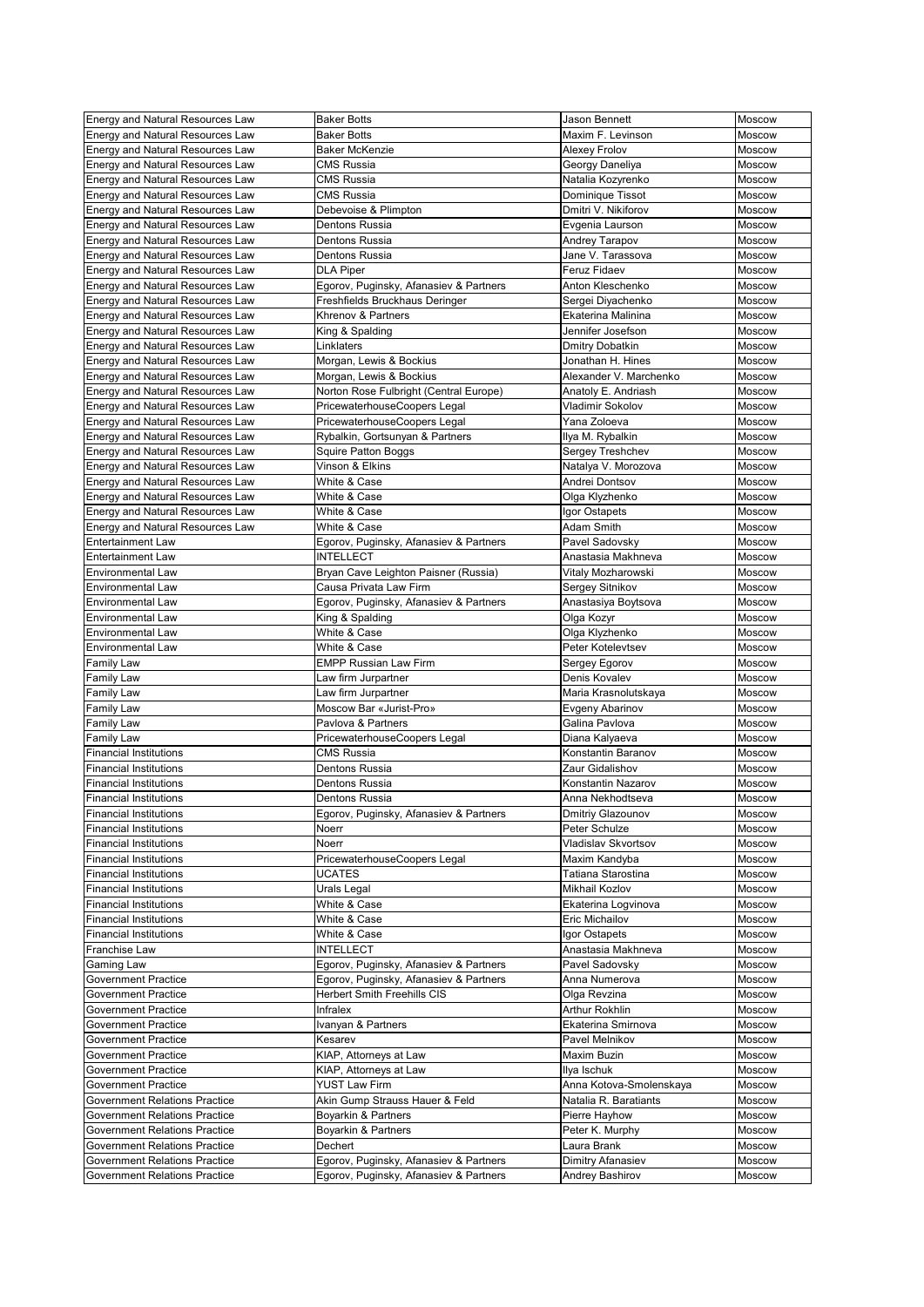| <b>Government Relations Practice</b> | Egorov, Puginsky, Afanasiev & Partners   | Elena Gavrilina                      | Moscow           |
|--------------------------------------|------------------------------------------|--------------------------------------|------------------|
| <b>Government Relations Practice</b> | Egorov, Puginsky, Afanasiev & Partners   | Stanislav Puginsky                   | Moscow           |
| <b>Government Relations Practice</b> | Egorov, Puginsky, Afanasiev & Partners   | Taras Rabko                          | <b>Moscow</b>    |
| <b>Government Relations Practice</b> | Egorov, Puginsky, Afanasiev & Partners   | <b>Dmitry Stepanov</b>               | Moscow           |
| <b>Government Relations Practice</b> | Enso Law Firm                            | Alexey V. Golovchenko                | Moscow           |
| <b>Government Relations Practice</b> | <b>Herbert Smith Freehills CIS</b>       | Olga Revzina                         | Moscow           |
| <b>Government Relations Practice</b> | <b>INTELLECT</b>                         |                                      | Moscow           |
|                                      |                                          | <b>Andrey Tronin</b>                 |                  |
| <b>Government Relations Practice</b> | Ivanyan & Partners                       | Mark Rovinskiy                       | Moscow           |
| <b>Government Relations Practice</b> | Kesarev                                  | Petr Ordzhonikidze                   | <b>Moscow</b>    |
| <b>Government Relations Practice</b> | Kesarev                                  | Evgeny Roshkov                       | Moscow           |
| <b>Government Relations Practice</b> | <b>RE Legal</b>                          | Arsen Ayupov                         | <b>Moscow</b>    |
| <b>Government Relations Practice</b> | Tarlo & Partners                         | Vladimir V. Krauz                    | Moscow           |
| <b>Government Relations Practice</b> | <b>VEGAS LEX</b>                         | Denis Shtirbu                        | Moscow           |
| <b>Health Care Law</b>               | Dentons Russia                           | Tatyana Larina                       | Moscow           |
| <b>Health Care Law</b>               | <b>Noerr</b>                             | <b>Björn Paulsen</b>                 | <b>Moscow</b>    |
| Immigration Law                      | <b>ALRUD Law Firm</b>                    | Maria Gnutova                        | Moscow           |
| Immigration Law                      | <b>ALRUD Law Firm</b>                    | Ekaterina Rodionova                  | Moscow           |
| Immigration Law                      | <b>CMS Russia</b>                        | Ekaterina Elekchyan                  | Moscow           |
| <b>Immigration Law</b>               | <b>CMS Russia</b>                        | Valeriy Fedoreev                     | Moscow           |
| Immigration Law                      | <b>CMS Russia</b>                        | Irina Skvortsova                     | Moscow           |
| Immigration Law                      | Dentons Russia                           | Marina Ryzhkova                      | Moscow           |
| Immigration Law                      | Egorov, Puginsky, Afanasiev & Partners   | Anna Ivanova                         | <b>Moscow</b>    |
|                                      |                                          |                                      |                  |
| Immigration Law                      | <b>Five Stones Consulting</b>            | Alexander Karpukhin                  | Moscow           |
| <b>Immigration Law</b>               | Hellevig, Klein & Usov                   | <b>Artem Usov</b>                    | <b>Moscow</b>    |
| Information Technology Law           | <b>ALRUD Law Firm</b>                    | Irina Anyukhina                      | Moscow           |
| Information Technology Law           | <b>ALRUD Law Firm</b>                    | Anton Dzhuplin                       | Moscow           |
| Information Technology Law           | <b>Beiten Burkhardt</b>                  | <b>Taras Derkatsch</b>               | Moscow           |
| Information Technology Law           | <b>Beiten Burkhardt</b>                  | Andreas Steininger                   | <b>Moscow</b>    |
| Information Technology Law           | Bryan Cave Leighton Paisner (Russia)     | Ekaterina Dedova                     | Moscow           |
| Information Technology Law           | <b>CMS Russia</b>                        | Anton Bankovskiy                     | <b>Moscow</b>    |
| Information Technology Law           | <b>CMS Russia</b>                        | Konstantin Bochkarev                 | Moscow           |
| Information Technology Law           | Deloitte Legal                           | Alina Davletshina                    | Moscow           |
| Information Technology Law           | Deloitte Legal                           | Alexander Tyulkanov                  | Moscow           |
| Information Technology Law           | Dentons Russia                           | Irina Stepanova                      | Moscow           |
| Information Technology Law           | <b>DLA Piper</b>                         | <b>Pavel Arievich</b>                | Moscow           |
| Information Technology Law           | <b>DLA Piper</b>                         | Michael Malloy                       | <b>Moscow</b>    |
| Information Technology Law           | Egorov, Puginsky, Afanasiev & Partners   | Pavel Sadovsky                       | Moscow           |
|                                      |                                          |                                      | Moscow           |
| Information Technology Law           | <b>Gowling WLG</b>                       | Alexander Christophoroff             |                  |
| Information Technology Law           | Hogan Lovells International              | Natalia Gulyaeva                     | Moscow           |
| Information Technology Law           | Hogan Lovells International              | Julia Gurieva                        | Moscow           |
| Information Technology Law           | Hogan Lovells International              | Maria Sedykh                         | Moscow           |
| Information Technology Law           | KIAP, Attorneys at Law                   | Roman Suslov                         | Moscow           |
| Information Technology Law           | Motsnyi Legal                            | Igor Motsnyi                         | Moscow           |
| Information Technology Law           | Noerr                                    | Vyacheslav Khayryuzov                | <b>Moscow</b>    |
| Information Technology Law           | Sojuzpatent                              | Sergey Istomin                       | Moscow           |
| Information Technology Law           | Taxology                                 | Mikhail Uspenskiy                    | Moscow           |
| Information Technology Law           | Zartsyn, Yankovskiy and Partners         | Roman Yankovskiy                     | Moscow           |
| Insolvency and Reorganization Law    | Allen & Overy                            | Sergey Blinov                        | <b>Moscow</b>    |
| Insolvency and Reorganization Law    | Allen & Overy                            | Ilya Dvorkin                         | <b>Moscow</b>    |
| Insolvency and Reorganization Law    | <b>ALRUD Law Firm</b>                    | Vassily Rudomino                     | Moscow           |
| Insolvency and Reorganization Law    | Aspect                                   | Stepan Mataev                        | Moscow           |
| Insolvency and Reorganization Law    | <b>Bartolius</b>                         | Yuliya Krikukha                      | Moscow           |
| Insolvency and Reorganization Law    | <b>Bartolius</b>                         | <b>Dmitry Provodin</b>               | Moscow           |
| Insolvency and Reorganization Law    | <b>Bartolius</b>                         | Yuliy Tay                            | Moscow           |
| Insolvency and Reorganization Law    | <b>Beiten Burkhardt</b>                  |                                      |                  |
|                                      |                                          | Alexey Kuzmishin                     | Moscow           |
| Insolvency and Reorganization Law    | Bryan Cave Leighton Paisner (Russia)     | Anton Panchenkov                     | Moscow           |
| Insolvency and Reorganization Law    | Bryan Cave Leighton Paisner (Russia)     | Julia Romanova                       | <b>Moscow</b>    |
| Insolvency and Reorganization Law    | Bryan Cave Leighton Paisner (Russia)     | <b>Anton Sitnikov</b>                | Moscow           |
| Insolvency and Reorganization Law    | Bryan Cave Leighton Paisner (Russia)     | Elena Trusova                        | <b>Moscow</b>    |
| Insolvency and Reorganization Law    | <b>Clifford Chance</b>                   | Victoria Bortkevicha                 | Moscow           |
| Insolvency and Reorganization Law    | <b>CMS Russia</b>                        | <b>Sergey Yuryev</b>                 | Moscow           |
| Insolvency and Reorganization Law    | Egorov, Puginsky, Afanasiev & Partners   | Denis Arkhipov                       | <b>Moscow</b>    |
| Insolvency and Reorganization Law    | Egorov, Puginsky, Afanasiev & Partners   | Valery Eremenko                      | Moscow           |
| Insolvency and Reorganization Law    | Egorov, Puginsky, Afanasiev & Partners   | Oleg Koyda                           | Moscow           |
| Insolvency and Reorganization Law    | Egorov, Puginsky, Afanasiev & Partners   | Arkady Krasnikhin                    | <b>Moscow</b>    |
| Insolvency and Reorganization Law    | Egorov, Puginsky, Afanasiev & Partners   | Alina Kudriavtseva                   | <b>Moscow</b>    |
| Insolvency and Reorganization Law    | Egorov, Puginsky, Afanasiev & Partners   | Vladimir Pestrikov                   | <b>Moscow</b>    |
| Insolvency and Reorganization Law    | Egorov, Puginsky, Afanasiev & Partners   | <b>Dmitry Stepanov</b>               | Moscow           |
| Insolvency and Reorganization Law    | Infralex                                 | Artem Kukin                          | <b>Moscow</b>    |
| Insolvency and Reorganization Law    |                                          |                                      |                  |
| Insolvency and Reorganization Law    | Ivanyan & Partners<br>Ivanyan & Partners | Sergey Kabanov<br>Mikhail Ryazantsev | Moscow<br>Moscow |
|                                      |                                          |                                      |                  |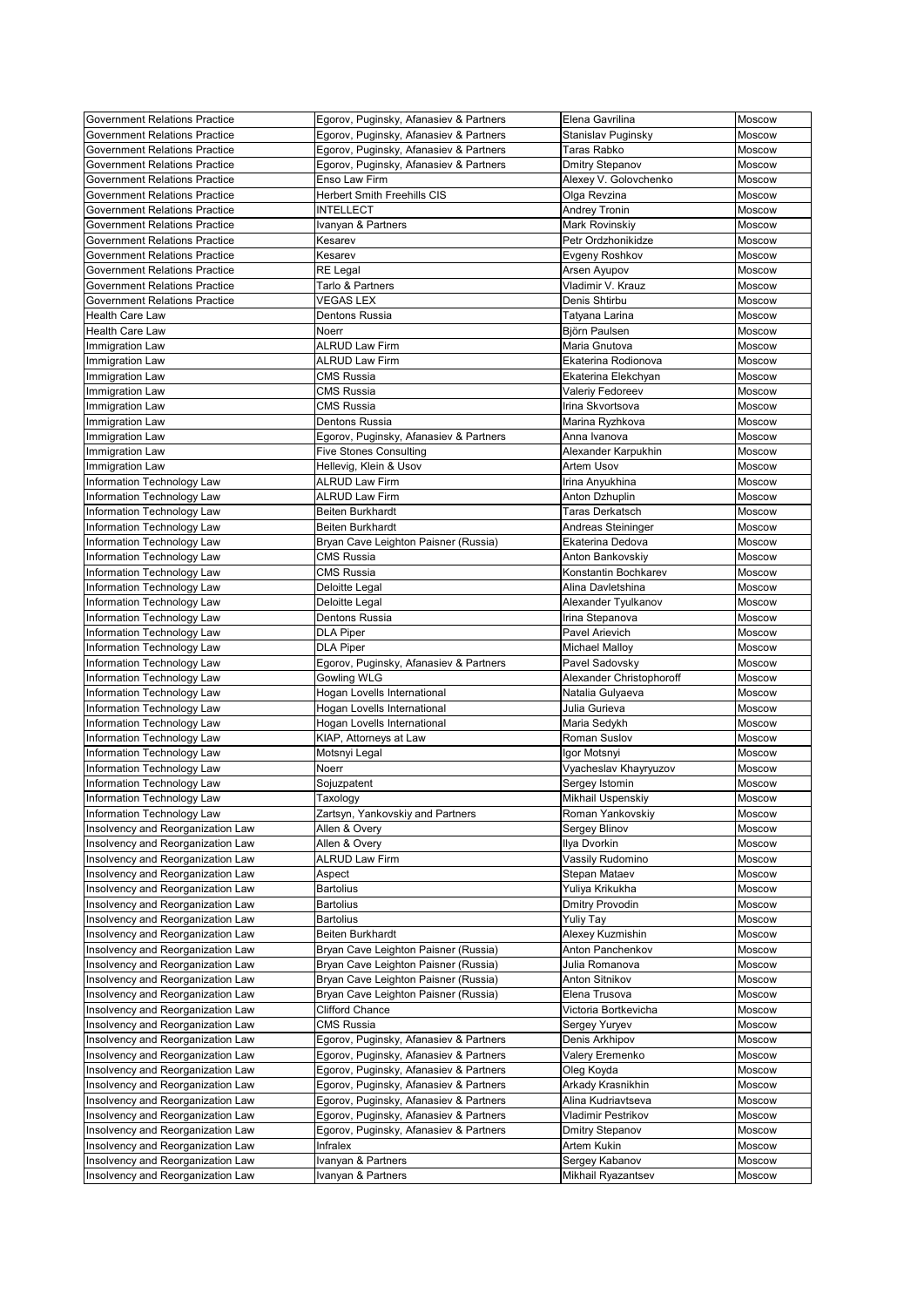| Insolvency and Reorganization Law | Ivanyan & Partners                              | Elvira Zvereva            | Moscow        |
|-----------------------------------|-------------------------------------------------|---------------------------|---------------|
| Insolvency and Reorganization Law | Khrenov & Partners                              | Dmitriy Lobachev          | Moscow        |
| Insolvency and Reorganization Law | KIAP, Attorneys at Law                          | Ilya Dedkovskiy           | Moscow        |
| Insolvency and Reorganization Law | Kovalev, Tugushi & Partners                     | Sergey Kovalev            | Moscow        |
| Insolvency and Reorganization Law | Kulkov, Kolotilov & Partners                    | Nikolay Pokryshkin        | Moscow        |
| Insolvency and Reorganization Law | atham & Watkins                                 | <b>Mikhail Turetsky</b>   | Moscow        |
| Insolvency and Reorganization Law | ∟idings                                         | <b>Stepan Guzey</b>       | Moscow        |
| Insolvency and Reorganization Law | Linklaters                                      | <b>Michael Bott</b>       | Moscow        |
| Insolvency and Reorganization Law | LOYS                                            | Denis Puchkov             | Moscow        |
| Insolvency and Reorganization Law | <b>MGAP Attorneys at Law</b>                    | Amiran Gogiberidze        | <b>Moscow</b> |
| Insolvency and Reorganization Law | Monastyrsky, Zyuba, Stepanov & Partners (MZS)   | Alexander Zyuba           | Moscow        |
| Insolvency and Reorganization Law | Morgan, Lewis & Bockius                         | <b>Grigory Marinichev</b> | Moscow        |
| Insolvency and Reorganization Law | Muranov, Chernyakov and Partners                | <b>Maxim Platonov</b>     | Moscow        |
| Insolvency and Reorganization Law | <b>Noerr</b>                                    | <b>Viktor Gerbutov</b>    | Moscow        |
| Insolvency and Reorganization Law | Olevinsky, Buyukyan and Partners                | <b>Eduard Olevinsky</b>   | <b>Moscow</b> |
| Insolvency and Reorganization Law | Pavlova & Partners                              | Alexey Altukhov           | Moscow        |
| Insolvency and Reorganization Law | Pavlova & Partners                              | Sergey Levichev           | Moscow        |
| Insolvency and Reorganization Law | Pepeliaev Group                                 | Yulia Litovtseva          | <b>Moscow</b> |
| Insolvency and Reorganization Law | Saveliev, Batanov & Partners                    | Yulia Mikhalchuk          | Moscow        |
| Insolvency and Reorganization Law | <b>Trubor Law Firm</b>                          | Yuri Bortnikov            | Moscow        |
| Insolvency and Reorganization Law |                                                 | Feodor Vyacheslavov       | Moscow        |
|                                   | VLawyers                                        |                           |               |
| Insolvency and Reorganization Law | White & Case<br>Yakovlev & Partners Law Offices | Pavel Boulatov            | Moscow        |
| Insolvency and Reorganization Law |                                                 | Maya Chudutova            | <b>Moscow</b> |
| Insolvency and Reorganization Law | Yakovlev & Partners Law Offices                 | <b>Ylia Goncharuk</b>     | Moscow        |
| Insolvency and Reorganization Law | <b>Yukov and Partners Law Office</b>            | Alexander Ivanov          | <b>Moscow</b> |
| Insolvency and Reorganization Law | <b>YUST Law Firm</b>                            | Alexander Bolomatov       | Moscow        |
| Insurance Law                     | <b>CMS Russia</b>                               | Leonid Zubarev            | Moscow        |
| Insurance Law                     | Pavlova & Partners                              | Konstantin Savin          | Moscow        |
| Insurance Law                     | Tomashevskaya & Partners                        | <b>Vsevolod Baibak</b>    | Moscow        |
| Intellectual Property Law         | A.Zalesov & Partners - Patent & Law Firm        | Irina Ozolina             | Moscow        |
| Intellectual Property Law         | A.Zalesov & Partners - Patent & Law Firm        | Aleksey Zalesov           | Moscow        |
| Intellectual Property Law         | <b>AK Patent Law Group</b>                      | Tatiana Aparina           | Moscow        |
| Intellectual Property Law         | <b>AK Patent Law Group</b>                      | <b>Vitaliy Kastalskiy</b> | Moscow        |
| Intellectual Property Law         | Andrey Gorodissky & Partners                    | Elena Gorodisskaya        | Moscow        |
| Intellectual Property Law         | Andrey Gorodissky & Partners                    | Alexey A. Gorodissky      | Moscow        |
| Intellectual Property Law         | Andrey Gorodissky & Partners                    | Nikolay K. Popelensky     | <b>Moscow</b> |
| Intellectual Property Law         | <b>Baker McKenzie</b>                           | Eugene Arievich           | Moscow        |
| Intellectual Property Law         | <b>Baker McKenzie</b>                           | Margarita Y. Divina       | Moscow        |
| Intellectual Property Law         | <b>Baker McKenzie</b>                           | Pavel Gorokhov            | Moscow        |
| Intellectual Property Law         | <b>Baker McKenzie</b>                           | Denis I. Khabarov         | Moscow        |
| Intellectual Property Law         | <b>Baker McKenzie</b>                           | <b>Dmitry Semenov</b>     | Moscow        |
| Intellectual Property Law         | Baranchikov IP & IT Attorneys                   | Alexander Baranchikov     | Moscow        |
| Intellectual Property Law         | <b>Beiten Burkhardt</b>                         | <b>Taras Derkatsch</b>    | Moscow        |
| Intellectual Property Law         | Bryan Cave Leighton Paisner (Russia)            | Natalia Belomestnova      | Moscow        |
| Intellectual Property Law         | Bryan Cave Leighton Paisner (Russia)            | Elena Trusova             | Moscow        |
| Intellectual Property Law         | <b>Clifford Chance</b>                          | Tatiana Petrova           | Moscow        |
| Intellectual Property Law         | <b>CMS Russia</b>                               | Anton Bankovskiy          | Moscow        |
| Intellectual Property Law         | <b>CMS Russia</b>                               | Maxim Boulba              | Moscow        |
| Intellectual Property Law         | Dentons Russia                                  | Irina Stepanova           | Moscow        |
| Intellectual Property Law         | <b>Dentons Russia</b>                           | Denis Voevodin            | Moscow        |
| Intellectual Property Law         | <b>DLA Piper</b>                                | Pavel Arievich            | Moscow        |
| Intellectual Property Law         | <b>DS Law</b>                                   | Alexander Filimonov       | Moscow        |
| Intellectual Property Law         | Egorov, Puginsky, Afanasiev & Partners          | Denis Arkhipov            | Moscow        |
| Intellectual Property Law         | Egorov, Puginsky, Afanasiev & Partners          | Maxim Burda               | Moscow        |
| Intellectual Property Law         | Egorov, Puginsky, Afanasiev & Partners          | Pavel Sadovsky            | Moscow        |
| Intellectual Property Law         | <b>Enforce Law Company</b>                      | Natalia Zvereva           | Moscow        |
| Intellectual Property Law         | Ermakova, Stoliarova & Partners                 | Elena Ermakova            | <b>Moscow</b> |
| Intellectual Property Law         | Ermakova, Stoliarova & Partners                 | Larisa V. Verbitskaya     | Moscow        |
| Intellectual Property Law         | Euromarkpat                                     | Marina Grineva            | Moscow        |
|                                   |                                                 | <b>Robert Kaksis</b>      |               |
| Intellectual Property Law         | Euromarkpat                                     | Veronika Yu. Odintsova    | Moscow        |
| Intellectual Property Law         | Euromarkpat                                     |                           | Moscow        |
| Intellectual Property Law         | Gorodissky & Partners                           | Evgeny B. Alexandrov      | Moscow        |
| Intellectual Property Law         | Gorodissky & Partners                           | Vladimir Biriulin         | Moscow        |
| Intellectual Property Law         | Gorodissky & Partners                           | Alla Bogacheva            | <b>Moscow</b> |
| Intellectual Property Law         | Gorodissky & Partners                           | Sergey Dorofeev           | Moscow        |
| Intellectual Property Law         | Gorodissky & Partners                           | <b>Alexey Kratiuk</b>     | Moscow        |
| Intellectual Property Law         | Gorodissky & Partners                           | Yury Kuznetsov            | Moscow        |
| Intellectual Property Law         | Gorodissky & Partners                           | Valery Medvedev           | Moscow        |
| Intellectual Property Law         | Gorodissky & Partners                           | Sergey Medvedev           | Moscow        |
| Intellectual Property Law         | Gorodissky & Partners                           | Elena Nazina              | Moscow        |
| Intellectual Property Law         | Gorodissky & Partners                           | Alexander Nesterov        | Moscow        |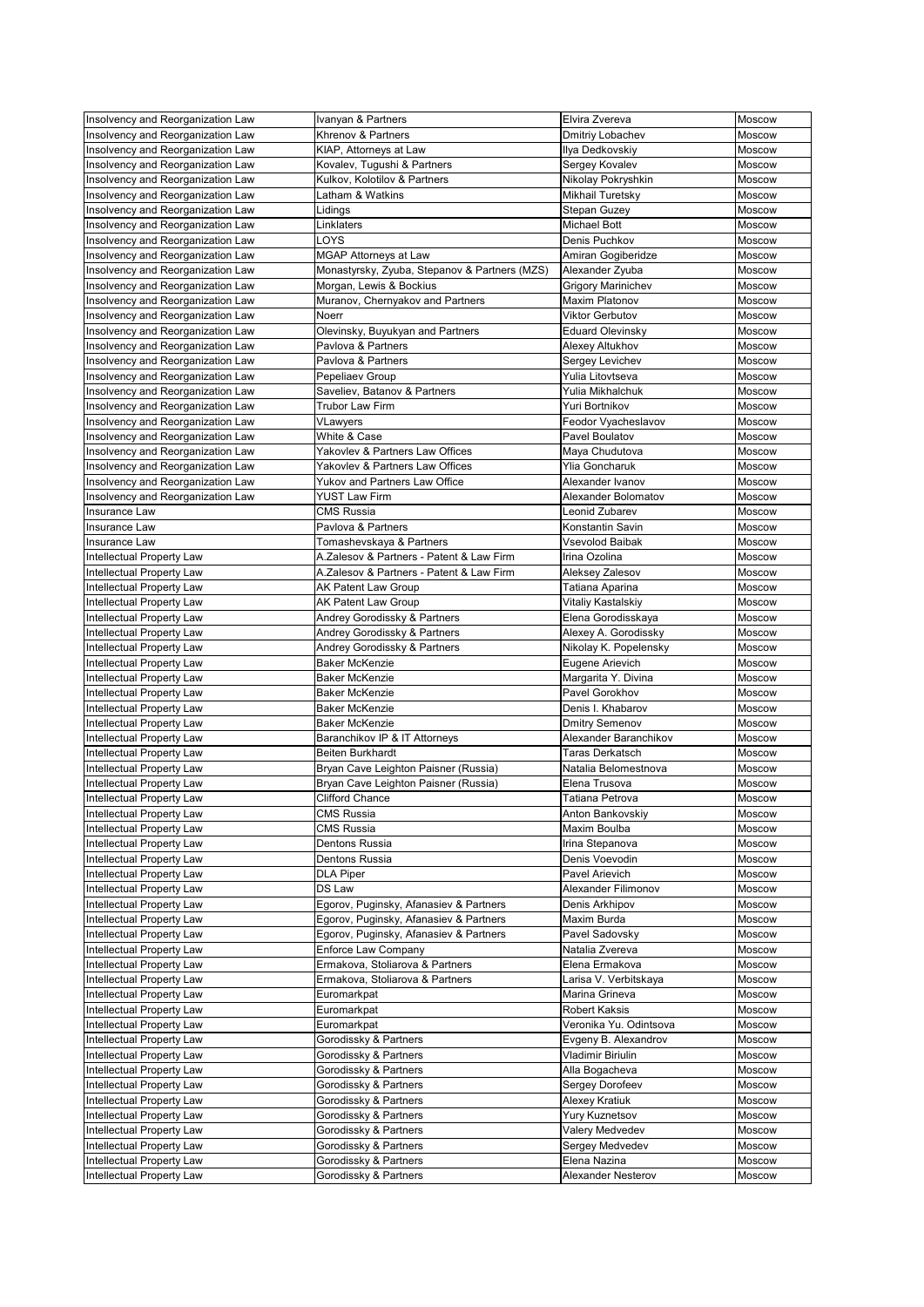| Intellectual Property Law        | Gorodissky & Partners                  | Natalia Nikolaeva        | Moscow        |
|----------------------------------|----------------------------------------|--------------------------|---------------|
| Intellectual Property Law        | Gorodissky & Partners                  | Viacheslav Rybchak       | <b>Moscow</b> |
| <b>Intellectual Property Law</b> | Gorodissky & Partners                  | Liudmila Serova          | Moscow        |
| Intellectual Property Law        | Gorodissky & Partners                  | <b>Vladimir Trey</b>     | <b>Moscow</b> |
| Intellectual Property Law        | <b>Gowling WLG</b>                     | Maria Aronikova          | Moscow        |
| Intellectual Property Law        | <b>Gowling WLG</b>                     | David A. Aylen           | <b>Moscow</b> |
| Intellectual Property Law        | Gowling WLG                            | Alexander Christophoroff | Moscow        |
| Intellectual Property Law        | <b>Gowling WLG</b>                     | Marina I. Drel           | Moscow        |
| Intellectual Property Law        | <b>Gowling WLG</b>                     | Vladislav Ugryumov       | Moscow        |
| Intellectual Property Law        | Hogan Lovells International            | Natalia Gulyaeva         | <b>Moscow</b> |
| Intellectual Property Law        | <b>INTELLECT</b>                       | <b>Maxim Labzin</b>      | Moscow        |
| Intellectual Property Law        | <b>INTELLECT</b>                       | Evgeny Shestakov         | <b>Moscow</b> |
| Intellectual Property Law        | Intels, Law Firm                       | Anna Baglay              | <b>Moscow</b> |
| Intellectual Property Law        | Intels, Law Firm                       | <b>Andrey Fatkin</b>     | Moscow        |
| Intellectual Property Law        | Ivanov, Makarov & Partners             | Mark Chizhenok           | Moscow        |
| Intellectual Property Law        | Ivanov, Makarov & Partners             | Alexey Ivanov            | Moscow        |
| Intellectual Property Law        | Ivanov, Makarov & Partners             | <b>Dmitry Makarov</b>    | Moscow        |
| Intellectual Property Law        | Ivanov, Makarov & Partners             | Tatiana Sergunina        | Moscow        |
| Intellectual Property Law        | KIAP, Attorneys at Law                 | Elena Buranova           | <b>Moscow</b> |
| Intellectual Property Law        | Klishin & Partners                     | <b>Vladimir Entin</b>    | Moscow        |
| Intellectual Property Law        | Kosenkov & Suvorov                     | Konstantin Suvorov       | Moscow        |
| Intellectual Property Law        | Kulkov, Kolotilov & Partners           | <b>Maxim Kulkov</b>      | <b>Moscow</b> |
| Intellectual Property Law        | Lidings                                | <b>Boris Malakhov</b>    | <b>Moscow</b> |
| Intellectual Property Law        | Morgan, Lewis & Bockius                | Ksenia Andreeva          | Moscow        |
| Intellectual Property Law        | Motsnyi Legal                          | Igor Motsnyi             | Moscow        |
| Intellectual Property Law        | Noerr                                  | Natalya Babenkova        | Moscow        |
| Intellectual Property Law        | <b>Noerr</b>                           | Vyacheslav Khayryuzov    | Moscow        |
| Intellectual Property Law        | Patent & Law Firm YUS                  | Vladimir Ionov           | Moscow        |
| Intellectual Property Law        | Patent & Law Firm YUS                  | Sergey Lovtsov           | Moscow        |
| Intellectual Property Law        | Patent & Law Firm YUS                  | Tatiana Perova           | Moscow        |
| Intellectual Property Law        | Patent & Law Firm YUS                  | Andrey S. Svistov        | <b>Moscow</b> |
| Intellectual Property Law        | Patent & Law Firm YUS                  | Robert Voskanyan         | Moscow        |
| Intellectual Property Law        | <b>PATENTUS</b>                        | Svetlana Andreeva        | Moscow        |
| Intellectual Property Law        | Pavlova & Partners                     | Ekaterina Polushina      | Moscow        |
| Intellectual Property Law        | Pepeliaev Group                        | Valentina Orlova         | <b>Moscow</b> |
| Intellectual Property Law        | Pepeliaev Group                        | Yuri Yahin               | <b>Moscow</b> |
| Intellectual Property Law        | PricewaterhouseCoopers Legal           | <b>Evgeniy Gouk</b>      | Moscow        |
| Intellectual Property Law        | Sojuzpatent                            | Svetlana Felitsyna       | Moscow        |
| Intellectual Property Law        | Sojuzpatent                            | Alexander Isaev          | Moscow        |
| Intellectual Property Law        | Sojuzpatent                            | Sergey Istomin           | Moscow        |
| Intellectual Property Law        | Sokolov & Razborova                    | Andrey Sokolov           | Moscow        |
| Intellectual Property Law        | <b>Squire Patton Boggs</b>             | Olga Bezrukova           | <b>Moscow</b> |
| Intellectual Property Law        | <b>Tilling Peters</b>                  | <b>Ekaterina Tilling</b> | Moscow        |
| Intellectual Property Law        | Vakhnina & Partners                    | <b>Bairta Tserenova</b>  | <b>Moscow</b> |
| Intellectual Property Law        | Vakhnina & Partners                    | Elena Utkina             | Moscow        |
| Intellectual Property Law        | Vakhnina & Partners                    | Alexey Vakhnin           | Moscow        |
| Intellectual Property Law        | Vakhnina & Partners                    | Tatyana Vakhnina         | Moscow        |
| Intellectual Property Law        | Zartsyn, Yankovskiy and Partners       | Lyudmila Kharitonova     | <b>Moscow</b> |
| International Arbitration        | Akin Gump Strauss Hauer & Feld         | Svetlana A. Volevich     | Moscow        |
| International Arbitration        | Andrey Gorodissky & Partners           | Andrey Gorodissky        | Moscow        |
| International Arbitration        | Andrey Gorodissky & Partners           | <b>Dmitry Lubomudrov</b> | Moscow        |
| International Arbitration        | Andrey Gorodissky & Partners           | Ivan Zykin               | Moscow        |
| International Arbitration        | <b>AR Consulting Law Firm</b>          | Alexander L. Rubtsov     | <b>Moscow</b> |
| International Arbitration        | ART DE LEX                             | Dmitry Magonya           | <b>Moscow</b> |
| International Arbitration        | <b>Baker McKenzie</b>                  | Vladimir V. Khvalei      | Moscow        |
| International Arbitration        | Bryan Cave Leighton Paisner (Russia)   | <b>Yury Babichev</b>     | Moscow        |
| International Arbitration        | Bryan Cave Leighton Paisner (Russia)   | Roman Khodykin           | <b>Moscow</b> |
| International Arbitration        | Bryan Cave Leighton Paisner (Russia)   | Elena Trusova            | Moscow        |
| International Arbitration        | Dentons Russia                         | <b>Dominic Pellew</b>    | Moscow        |
| International Arbitration        | Egorov, Puginsky, Afanasiev & Partners | Dimitry Afanasiev        | Moscow        |
| International Arbitration        | Egorov, Puginsky, Afanasiev & Partners | <b>Anton Berezin</b>     | Moscow        |
| International Arbitration        | Egorov, Puginsky, Afanasiev & Partners | <b>Dmitry Dyakin</b>     | <b>Moscow</b> |
| International Arbitration        | Egorov, Puginsky, Afanasiev & Partners | Victor Radnaev           | Moscow        |
| International Arbitration        | Egorov, Puginsky, Afanasiev & Partners | Evgeny Raschevsky        | <b>Moscow</b> |
| International Arbitration        | Egorov, Puginsky, Afanasiev & Partners | <b>Dmitry Stepanov</b>   | <b>Moscow</b> |
| International Arbitration        | Egorov, Puginsky, Afanasiev & Partners | Olga Tsvetkova           | <b>Moscow</b> |
| International Arbitration        | Egorov, Puginsky, Afanasiev & Partners | Robin Wittering          | Moscow        |
| International Arbitration        | <b>Herbert Smith Freehills CIS</b>     | Alexei Panich            | <b>Moscow</b> |
| International Arbitration        | Hogan Lovells International            | Alexei Dudko             | <b>Moscow</b> |
| International Arbitration        | Hogan Lovells International            | Eugene Perkunov          | <b>Moscow</b> |
| International Arbitration        | Hogan Lovells International            | Maria Yaremenko          | Moscow        |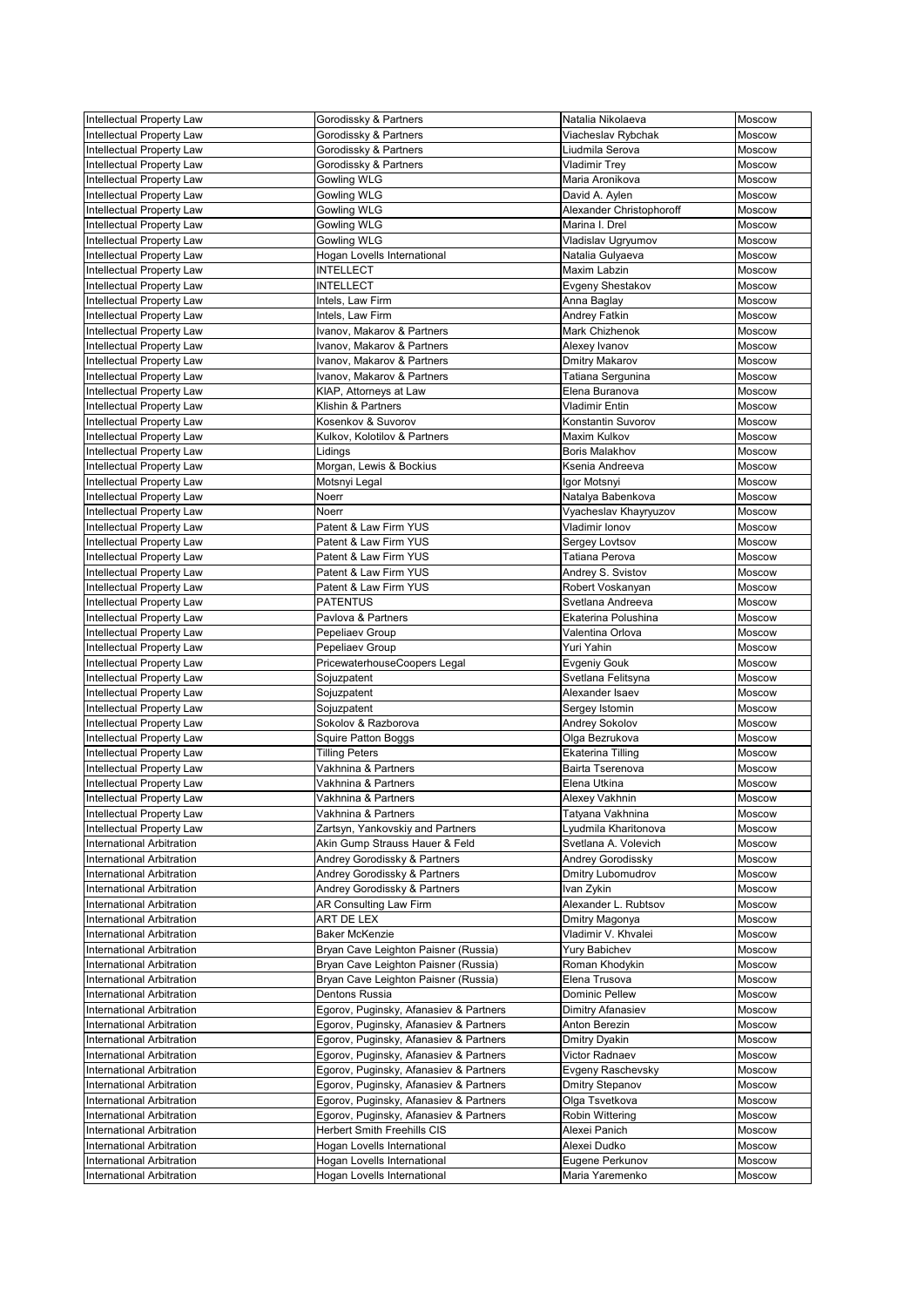| International Arbitration        | Integrites                                    | Andrey Ryabinin         | Moscow        |
|----------------------------------|-----------------------------------------------|-------------------------|---------------|
| <b>International Arbitration</b> | Ivanyan & Partners                            | Khristofor Ivanyan      | Moscow        |
| International Arbitration        | Kulkov, Kolotilov & Partners                  | Oleg Kolotilov          | Moscow        |
| International Arbitration        | Kulkov, Kolotilov & Partners                  | Maxim Kulkov            | Moscow        |
| International Arbitration        | Kulkov, Kolotilov & Partners                  | Sergey Lysov            | Moscow        |
| International Arbitration        | Linklaters                                    | Vladimir Melnikov       | Moscow        |
| International Arbitration        | Monastyrsky, Zyuba, Stepanov & Partners (MZS) | <b>Dmitry Lovyrev</b>   | <b>Moscow</b> |
| International Arbitration        | Muranov, Chernyakov and Partners              | Alexander Muranov       | Moscow        |
| International Arbitration        | Norton Rose Fulbright (Central Europe)        | <b>Andrey Panov</b>     | Moscow        |
| International Arbitration        | Pepeliaev Group                               | Ekaterina Lebedeva      | Moscow        |
| International Arbitration        | <b>Petrol Chilikov Law Offices</b>            | Egor Chilikov           | Moscow        |
| International Arbitration        | Rybalkin, Gortsunyan & Partners               | Ilya M. Rybalkin        | Moscow        |
| International Arbitration        | Tomashevskaya & Partners                      | <b>Vsevolod Baibak</b>  | Moscow        |
| International Arbitration        | White & Case                                  | David Goldberg          | Moscow        |
| <b>International Arbitration</b> | White & Case                                  | Julia Zagonek           | Moscow        |
| International Arbitration        | <b>Yuzefovich &amp; Partners</b>              | Victor Yuzefovich       | Moscow        |
| Investment                       | Akin Gump Strauss Hauer & Feld                | Natalia R. Baratiants   | Moscow        |
| Investment                       | Akin Gump Strauss Hauer & Feld                | Svetlana A. Volevich    | <b>Moscow</b> |
| Investment                       | Alexandrov & Partners                         | Ilya Alexandrow         | Moscow        |
| Investment                       | Allen & Overy                                 | <b>Anton Konnov</b>     | <b>Moscow</b> |
| Investment                       | <b>ALRUD Law Firm</b>                         | Vassily Rudomino        | Moscow        |
| Investment                       | <b>Beiten Burkhardt</b>                       | Kamil Karibov           | Moscow        |
| Investment                       | Dentons Russia                                | Anton Kunashov          | Moscow        |
| Investment                       | <b>DLA Piper</b>                              | Leo Batalov             | Moscow        |
| Investment                       | Egorov, Puginsky, Afanasiev & Partners        | Dimitry Afanasiev       | Moscow        |
| Investment                       | Egorov, Puginsky, Afanasiev & Partners        | Tatyana Boyko           | Moscow        |
| Investment                       | Egorov, Puginsky, Afanasiev & Partners        | <b>Dmitry Dyakin</b>    | Moscow        |
| Investment                       | Egorov, Puginsky, Afanasiev & Partners        | Arkady Krasnikhin       | <b>Moscow</b> |
| Investment                       | Egorov, Puginsky, Afanasiev & Partners        | Roman Malovitsky        | Moscow        |
| Investment                       | <b>Eversheds Sutherland</b>                   | Yury Pugach             | Moscow        |
| Investment                       | Freshfields Bruckhaus Deringer                | Igor Gerber             | Moscow        |
| Investment                       | <b>LECAP Law Firm</b>                         | <b>Yury Tuktarov</b>    | Moscow        |
| Investment                       | <b>Mannheimer Swartling</b>                   | Anna Sukharina          | <b>Moscow</b> |
| Investment                       | Norton Rose Fulbright (Central Europe)        | Anatoly E. Andriash     | Moscow        |
| Investment                       | Okhta Ladoga Attorneys-at-Law                 | Sergey Strembelev       | Moscow        |
| abor and Employment Law          | <b>ALRUD Law Firm</b>                         | Irina Anyukhina         | Moscow        |
| Labor and Employment Law         | <b>ALRUD Law Firm</b>                         | Maria Gnutova           | Moscow        |
| Labor and Employment Law         | <b>ALRUD Law Firm</b>                         | Olga Pimanova           | Moscow        |
| Labor and Employment Law         | <b>ALRUD Law Firm</b>                         | Vassily Rudomino        | Moscow        |
| abor and Employment Law          | <b>Baker McKenzie</b>                         | Vladimir V. Khvalei     | <b>Moscow</b> |
| Labor and Employment Law         | <b>Baker McKenzie</b>                         | Elena Kukushkina        | Moscow        |
| Labor and Employment Law         | <b>Baker McKenzie</b>                         | Evgeny Reyzman          | Moscow        |
| Labor and Employment Law         | <b>Beiten Burkhardt</b>                       | <b>Andrey Slepov</b>    | Moscow        |
| abor and Employment Law          | Bellerage Outsourcing & Consulting            | Arthur Abouzov          | Moscow        |
| Labor and Employment Law         | Bryan Cave Leighton Paisner (Russia)          | Nadezhda Ilyushina      | Moscow        |
| Labor and Employment Law         | <b>CMS Russia</b>                             | Valeriy Fedoreev        | <b>Moscow</b> |
| Labor and Employment Law         | <b>CMS Russia</b>                             | Christophe Huet         | Moscow        |
| Labor and Employment Law         | Dentons Russia                                | Marina Ryzhkova         | Moscow        |
| Labor and Employment Law         | Dentons Russia                                | Dmitry Slyusarev        | Moscow        |
| Labor and Employment Law         | Egorov, Puginsky, Afanasiev & Partners        | Anna Ivanova            | Moscow        |
| Labor and Employment Law         | Enso Law Firm                                 | Elena Pidzakova         | Moscow        |
| abor and Employment Law          | <b>Five Stones Consulting</b>                 | Alexander Karpukhin     | Moscow        |
| abor and Employment Law          | Freshfields Bruckhaus Deringer                | Olga Chislova           | Moscow        |
| Labor and Employment Law         | Hérès                                         | Maria Landau            | Moscow        |
| Labor and Employment Law         | <b>INTELLECT</b>                              | <b>Andrey Tronin</b>    | Moscow        |
| abor and Employment Law          | <b>INTELLECT</b>                              | Anna Ustyushenko        | Moscow        |
| abor and Employment Law          | KIAP, Attorneys at Law                        | Konstantin Astafiev     | Moscow        |
| Labor and Employment Law         | KIAP, Attorneys at Law                        | Georgy Karaoglanov      | <b>Moscow</b> |
| Labor and Employment Law         | Pepeliaev Group                               | Anna Berlina            | <b>Moscow</b> |
| Labor and Employment Law         | Pepeliaev Group                               | Julia Borozdna          | Moscow        |
| Labor and Employment Law         | Personnel Law Bureau                          | Sergey Kuksa            | Moscow        |
| Labor and Employment Law         | Personnel Law Bureau                          | Olga Kuksa              | Moscow        |
| Labor and Employment Law         | PricewaterhouseCoopers Legal                  | Alexei Dingin           | Moscow        |
| Labor and Employment Law         | PricewaterhouseCoopers Legal                  | Gennady Odarich         | Moscow        |
| Labor and Employment Law         | Reznik, Gagarin & Partners                    | Genri M. Reznik         | Moscow        |
| Labor and Employment Law         | Russin & Vecchi                               | Sergei Lazarev          | <b>Moscow</b> |
| Labor and Employment Law         | Valen                                         | Valentina Khlavich      | <b>Moscow</b> |
| Labor and Employment Law         | Volga Legal                                   | Andrey Sychev           | <b>Moscow</b> |
| Labor and Employment Law         | <b>YUST Law Firm</b>                          | Anna Kotova-Smolenskaya | Moscow        |
| Land Use and Zoning Law          | Bryan Cave Leighton Paisner (Russia)          | <b>Rustam Aliev</b>     | Moscow        |
| Land Use and Zoning Law          | Bryan Cave Leighton Paisner (Russia)          | Dmitry Ilyin            | Moscow        |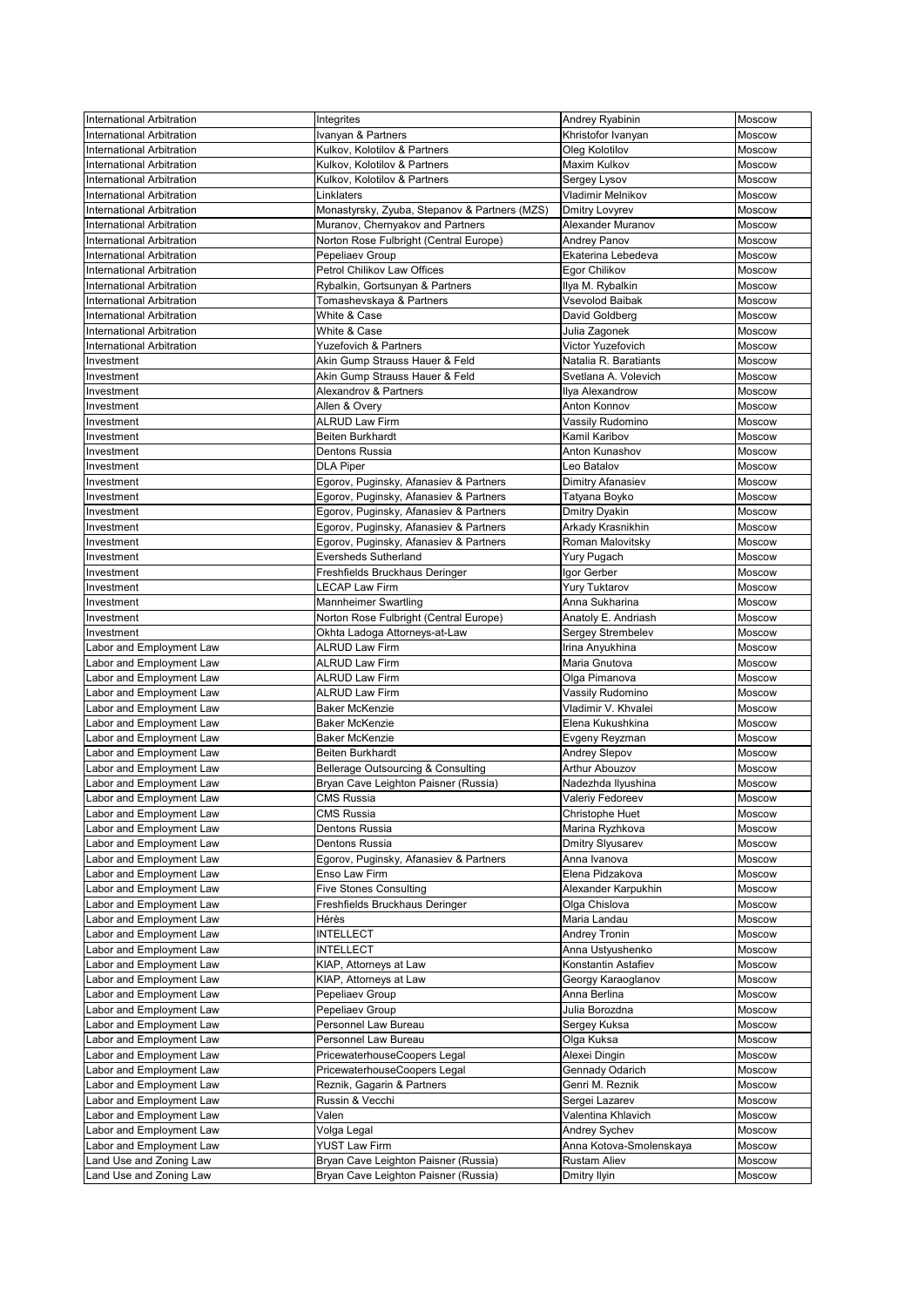| and Use and Zoning Law        | Bryan Cave Leighton Paisner (Russia)          | <b>Maksim Popov</b>         | Moscow        |
|-------------------------------|-----------------------------------------------|-----------------------------|---------------|
| and Use and Zoning Law        | Bryan Cave Leighton Paisner (Russia)          | Vladislav Sourkov           | <b>Moscow</b> |
| and Use and Zoning Law        | <b>DLA Piper</b>                              | Sergey Lubimov              | Moscow        |
| and Use and Zoning Law        | Egorov, Puginsky, Afanasiev & Partners        | Anton Alekseev              | <b>Moscow</b> |
| and Use and Zoning Law        |                                               | Elena Gavrilina             | Moscow        |
|                               | Egorov, Puginsky, Afanasiev & Partners        |                             |               |
| Land Use and Zoning Law       | <b>Five Stones Consulting</b>                 | Ksenia Kazakova             | Moscow        |
| and Use and Zoning Law        | Noerr                                         | Anna Sorokina               | Moscow        |
| and Use and Zoning Law        | Okhta Ladoga Attorneys-at-Law                 | Sergey Strembelev           | <b>Moscow</b> |
| and Use and Zoning Law        | Pepeliaev Group                               | Alexey Konevsky             | Moscow        |
| and Use and Zoning Law        | Timofeev/Cherepnov/Kalashnikov                | Oleg Timofeev               | Moscow        |
| Land Use and Zoning Law       | Tomashevskaya & Partners                      | <b>Vsevolod Baibak</b>      | Moscow        |
| and Use and Zoning Law        | <b>VEGAS LEX</b>                              | Igor Chumachenko            | <b>Moscow</b> |
| and Use and Zoning Law        | <b>VEGAS LEX</b>                              | Maxim Grigoryev             | <b>Moscow</b> |
| and Use and Zoning Law        | Yakovlev & Partners Law Offices               | Alexander Machnev           | Moscow        |
| Life Sciences Practice        | Alexander Sobolev                             | Alexander Sobolev           | <b>Moscow</b> |
| Life Sciences Practice        | <b>Baker McKenzie</b>                         | Sergei Lomakin              | Moscow        |
| <b>Life Sciences Practice</b> | <b>Baker McKenzie</b>                         | Paul J. Melling             | Moscow        |
| life Sciences Practice        | <b>CMS Russia</b>                             | Vsevolod Tyupa              | Moscow        |
| Life Sciences Practice        | <b>Dentons Russia</b>                         | Sergey Klimenko             | Moscow        |
|                               |                                               | Alexander Skoblo            |               |
| Life Sciences Practice        | <b>Dentons Russia</b>                         |                             | Moscow        |
| Life Sciences Practice        | Gowling WLG                                   | Vladislav Ugryumov          | <b>Moscow</b> |
| Life Sciences Practice        | Hogan Lovells International                   | Natalia Gulyaeva            | Moscow        |
| life Sciences Practice        | Hogan Lovells International                   | Maria Sedykh                | Moscow        |
| Life Sciences Practice        | Pepeliaev Group                               | Alexander Panov             | Moscow        |
| Litigation                    | A2 Attorneys                                  | Maria Sidorova              | <b>Moscow</b> |
| _itigation                    | Advocates Bureau Yug                          | <b>Yuri Pustovit</b>        | Moscow        |
| Litigation                    | Advocates Bureau Yug                          | Sergey Radchenko            | Moscow        |
| Litigation                    | Akin Gump Strauss Hauer & Feld                | Svetlana A. Volevich        | Moscow        |
| Litigation                    | Allen & Overy                                 | Igor Gorchakov              | Moscow        |
| Litigation                    | Allen & Overy                                 | Igor Kokin                  | <b>Moscow</b> |
| Litigation                    | <b>ALRUD Law Firm</b>                         | <b>Magomed Gasanov</b>      | Moscow        |
| Litigation                    | <b>ALRUD Law Firm</b>                         | <b>Boris Ostroukhov</b>     | Moscow        |
|                               | <b>ALRUD Law Firm</b>                         |                             | Moscow        |
| Litigation                    |                                               | Vassily Rudomino            |               |
| Litigation                    | <b>ALTHAUS Legal</b>                          | Andrey Bezhan               | Moscow        |
| _itigation                    | <b>AMG Partners</b>                           | Svetlana Bakhmina           | Moscow        |
| itigation.                    | Andrey Gorodissky & Partners                  | Olga L. Glazkova            | Moscow        |
| Litigation                    | Andrey Gorodissky & Partners                  | Elena Gorodisskaya          | Moscow        |
| Litigation                    | Andrey Gorodissky & Partners                  | Andrey Gorodissky           | Moscow        |
| itigation_                    | Andrey Gorodissky & Partners                  | Ludmila V. Kucherova        | Moscow        |
| _itigation                    | Andrey Gorodissky & Partners                  | Valentin Moiseev            | Moscow        |
| itigation_                    | Andrey Gorodissky & Partners                  | Kristina V. Timoshenko      | Moscow        |
| Litigation                    | <b>ANP Law Firm</b>                           | Anastasia Pustovit          | Moscow        |
| _itigation                    | <b>ART DE LEX</b>                             | Artur Zurabyan              | Moscow        |
| itigation.                    | Asnis & Partners                              | Alexander Asnis Yakovlevich | <b>Moscow</b> |
| Litigation                    | <b>AVELAN Law Firm</b>                        | Sergey Kazinets             | Moscow        |
| _itigation                    | <b>AVELAN Law Firm</b>                        | Vladislav Kostko            | Moscow        |
| _itigation                    | <b>AVELAN Law Firm</b>                        | Valeriy Lazebniy            | Moscow        |
|                               | <b>AVELAN Law Firm</b>                        | Konstantin Sklovsky         | Moscow        |
| _itigation                    | <b>Baker McKenzie</b>                         |                             |               |
| Litigation                    |                                               | Eugene Arievich             | Moscow        |
| Litigation                    | <b>Baker McKenzie</b>                         | Edward A. Bekeschenko       | Moscow        |
| _itigation                    | <b>Baker McKenzie</b>                         | Vladimir V. Khvalei         | Moscow        |
| itigation.                    | <b>Baker McKenzie</b>                         | Evgeny Reyzman              | Moscow        |
| ∟itigation                    | <b>Bartolius</b>                              | Takhmina Arabova            | Moscow        |
| Litigation                    | <b>Bartolius</b>                              | Anna Smola                  | Moscow        |
| ∟itigation                    | <b>Bartolius</b>                              | <b>Yuliy Tay</b>            | Moscow        |
| itigation                     | <b>Bellerage Outsourcing &amp; Consulting</b> | Arthur Abouzov              | Moscow        |
| itigation.                    | <b>BGP Litigation</b>                         | Dmitry Bazarov              | <b>Moscow</b> |
| Litigation                    | <b>BGP Litigation</b>                         | Sergey Lisin                | Moscow        |
| Litigation                    | <b>BGP Litigation</b>                         | Alexander Vaneev            | Moscow        |
| ∟itigation                    | Bryan Cave Leighton Paisner (Russia)          | <b>Anton Gusev</b>          | Moscow        |
| Litigation                    | Bryan Cave Leighton Paisner (Russia)          | Roman Khodykin              | Moscow        |
| Litigation                    | Bryan Cave Leighton Paisner (Russia)          | Irina Malikova              | Moscow        |
|                               | Bryan Cave Leighton Paisner (Russia)          |                             | Moscow        |
| Litigation                    |                                               | Andrey Neminuschiy          |               |
| Litigation                    | Bryan Cave Leighton Paisner (Russia)          | Julia Romanova              | Moscow        |
| Litigation                    | Bryan Cave Leighton Paisner (Russia)          | Evgeny V. Timofeev          | Moscow        |
| Litigation                    | Bryan Cave Leighton Paisner (Russia)          | Elena Trusova               | Moscow        |
| Litigation                    | Bryan Cave Leighton Paisner (Russia)          | Nikolay Voznesenskiy        | Moscow        |
| Litigation                    | <b>Clifford Chance</b>                        | <b>Timur Aitkulov</b>       | Moscow        |
| _itigation                    | <b>Consulting Services LLC</b>                | Anton Alyoshin              | Moscow        |
| itigation.                    | Debevoise & Plimpton                          | Evgeny Samoylov             | Moscow        |
| Litigation                    | Dechert                                       | Maryana Batalova            | Moscow        |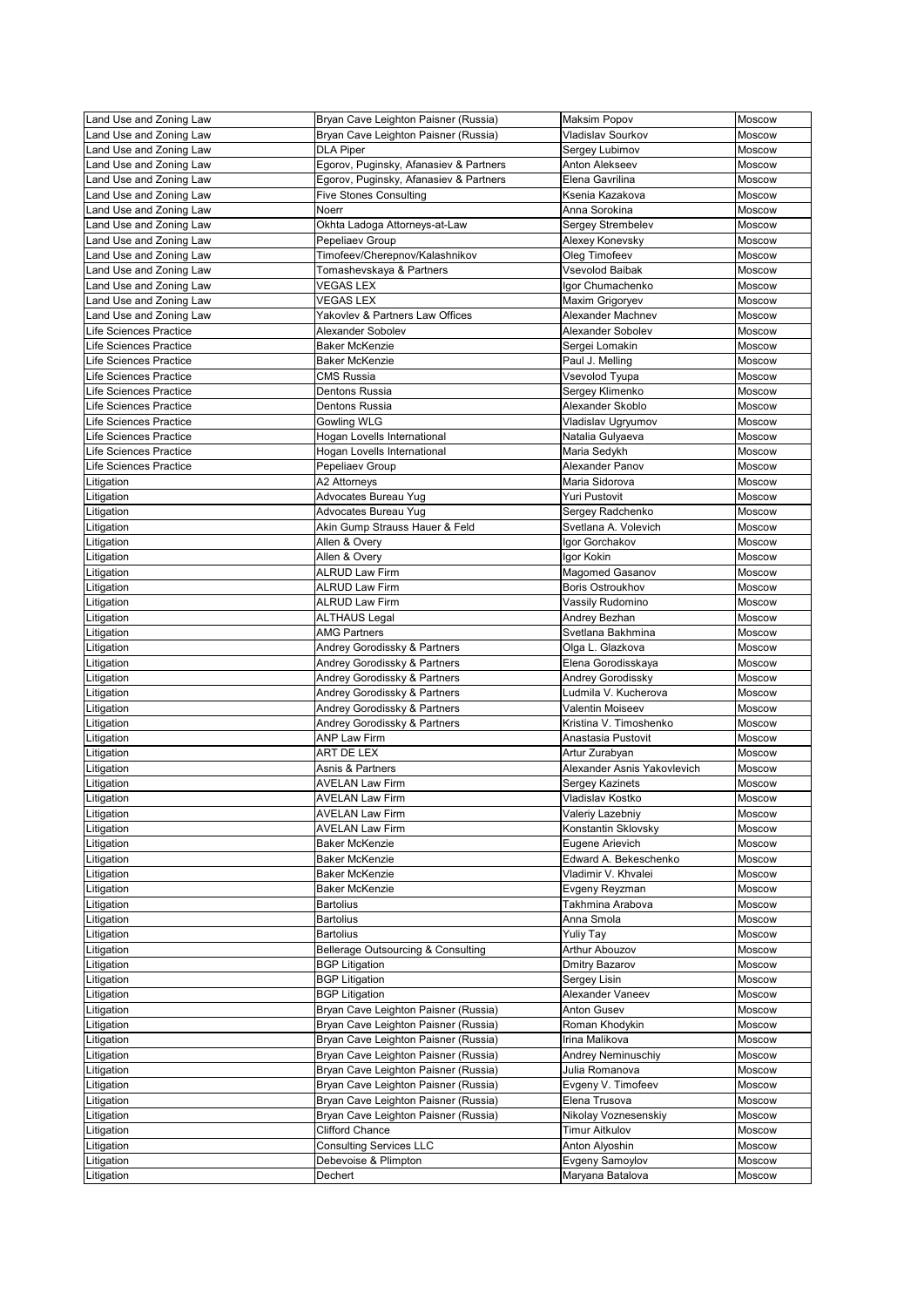| _itigation | Dechert                                | Yuri Makhonin            | Moscow        |
|------------|----------------------------------------|--------------------------|---------------|
| itigation. | Deloitte Legal                         | Anna Kostyra             | <b>Moscow</b> |
| Litigation | <b>Dentons Russia</b>                  | <b>Anton Alifanov</b>    | Moscow        |
|            | Dentons Russia                         | Dzhangar Dzhalchinov     | Moscow        |
| Litigation |                                        | Konstantin Elfimov       |               |
| _itigation | <b>Dentons Russia</b>                  |                          | Moscow        |
| _itigation | <b>Dentons Russia</b>                  | Alexey Gryadov           | Moscow        |
| _itigation | Dentons Russia                         | <b>Marat Mouradov</b>    | Moscow        |
| Litigation | <b>Dentons Russia</b>                  | Andrey Neznamov          | Moscow        |
| _itigation | Dentons Russia                         | <b>Dominic Pellew</b>    | Moscow        |
| itigation_ | Dentons Russia                         | Konstantin Tretyakov     | Moscow        |
| Litigation | <b>Dentons Russia</b>                  | Denis Voevodin           | Moscow        |
| _itigation | <b>Dentons Russia</b>                  | Roman Zaitsev            | Moscow        |
| Litigation | <b>DLA Piper</b>                       | Angela Kolesnitskaya     | <b>Moscow</b> |
| _itigation | <b>DLA Piper</b>                       | Yaroslav Moshennikov     | Moscow        |
| _itigation | <b>Dmitry Matveev &amp; Partners</b>   | Olga Gutieva             | Moscow        |
| Litigation | DS Law                                 | Maria Kalinina           | Moscow        |
| _itigation | Egorov, Puginsky, Afanasiev & Partners | Dimitry Afanasiev        | Moscow        |
| _itigation | Egorov, Puginsky, Afanasiev & Partners | Denis Arkhipov           | Moscow        |
|            | Egorov, Puginsky, Afanasiev & Partners | Julia Bobrova            | <b>Moscow</b> |
| Litigation |                                        |                          |               |
| Litigation | Egorov, Puginsky, Afanasiev & Partners | Oleg Bouiko              | Moscow        |
| _itigation | Egorov, Puginsky, Afanasiev & Partners | <b>Maxim Burda</b>       | Moscow        |
| _itigation | Egorov, Puginsky, Afanasiev & Partners | <b>Dmitry Dyakin</b>     | Moscow        |
| .itigation | Egorov, Puginsky, Afanasiev & Partners | Valery Eremenko          | Moscow        |
| Litigation | Egorov, Puginsky, Afanasiev & Partners | Dmitry Kaysin            | Moscow        |
| _itigation | Egorov, Puginsky, Afanasiev & Partners | Nikolay Kazantsev        | Moscow        |
| _itigation | Egorov, Puginsky, Afanasiev & Partners | Maria Kobanenko          | Moscow        |
| _itigation | Egorov, Puginsky, Afanasiev & Partners | Tatyana Neveeva          | Moscow        |
| Litigation | Egorov, Puginsky, Afanasiev & Partners | Vladimir Pestrikov       | Moscow        |
| Litigation | Egorov, Puginsky, Afanasiev & Partners | Evgeny Raschevsky        | Moscow        |
| _itigation | Egorov, Puginsky, Afanasiev & Partners | Vera Rikhterman          | Moscow        |
| _itigation | Egorov, Puginsky, Afanasiev & Partners | Alexey Rodionov          | Moscow        |
| Litigation | Egorov, Puginsky, Afanasiev & Partners | Pavel Sadovsky           | Moscow        |
|            | Egorov, Puginsky, Afanasiev & Partners | Igor Serebryakov         | Moscow        |
| Litigation |                                        |                          |               |
| Litigation | Egorov, Puginsky, Afanasiev & Partners | Ekaterina Slivko         | Moscow        |
| ∟itigation | Egorov, Puginsky, Afanasiev & Partners | <b>Dmitry Stepanov</b>   | Moscow        |
| itigation. | <b>Enforce Law Company</b>             | Anton Martkochakov       | Moscow        |
| Litigation | <b>Enforce Law Company</b>             | Natalia Zvereva          | <b>Moscow</b> |
| Litigation | Ermakova, Stoliarova & Partners        | Elena Ermakova           | Moscow        |
| ∟itigation | Exiora Law Firm                        | Nikolay Andrianov        | Moscow        |
| Litigation | Exiora Law Firm                        | Alexey Moroz             | Moscow        |
| Litigation | Exiora Law Firm                        | <b>Yuriy Sbitnev</b>     | <b>Moscow</b> |
| Litigation | <b>FBK Legal</b>                       | Alexander Ermolenko      | Moscow        |
| Litigation | <b>FBK Legal</b>                       | Alexandra Gerasimova     | Moscow        |
| _itigation | <b>FBK Legal</b>                       | Alexander Grigoriev      | Moscow        |
| Litigation | <b>First Legal Network</b>             | Pavel Kurlat             | <b>Moscow</b> |
| Litigation | <b>Five Stones Consulting</b>          | Ekaterina Boldinova      | Moscow        |
| Litigation | Genesis Law Office                     | <b>Artem Denisov</b>     | Moscow        |
| ∟itigation | Gestion                                | Anton Grishko            | Moscow        |
|            | <b>Gowling WLG</b>                     | Alexander Christophoroff | Moscow        |
| itigation_ |                                        |                          |               |
| Litigation | <b>Gowling WLG</b>                     | Marina I. Drel           | Moscow        |
| _itigation | <b>Herbert Smith Freehills CIS</b>     | Alexei Panich            | Moscow        |
| _itigation | Hogan Lovells International            | Alexei Dudko             | Moscow        |
| ∟itigation | Ilyashev & Partners                    | Vasiliy A. Ocheret       | Moscow        |
| Litigation | Ilyashev & Partners                    | Vladimir A. Timoshin     | Moscow        |
| Litigation | Infralex                               | Yulia Karpova            | Moscow        |
| Litigation | Infralex                               | Artem Kukin              | Moscow        |
| itigation. | Infralex                               | Stanislav N. Petrov      | Moscow        |
| Litigation | Infralex                               | Alexey Popov             | <b>Moscow</b> |
| Litigation | Infralex                               | <b>Arthur Rokhlin</b>    | Moscow        |
| Litigation | Infralex                               | Maxim Rovinskiy          | Moscow        |
| Litigation | <b>INTELLECT</b>                       | <b>Maxim Labzin</b>      | Moscow        |
| _itigation | <b>INTELLECT</b>                       | Alexander Latyev         | Moscow        |
| Litigation | <b>INTELLECT</b>                       | Roman Rechkin            | Moscow        |
| Litigation | <b>INTELLECT</b>                       | Roman Rechlin            | Moscow        |
|            | <b>INTELLECT</b>                       |                          | <b>Moscow</b> |
| Litigation | <b>INTELLECT</b>                       | Evgeny Shestakov         |               |
| Litigation |                                        | Andrey Tishkovsky        | <b>Moscow</b> |
| Litigation | <b>INTELLECT</b>                       | <b>Andrey Tronin</b>     | Moscow        |
| Litigation | <b>INTELLECT</b>                       | Anna Ustyushenko         | Moscow        |
| Litigation | <b>INTELLECT</b>                       | Dmitry Zagainov          | Moscow        |
| itigation. | <b>INTELLECT</b>                       | Olga Zhdanova            | Moscow        |
| Litigation | Intels Legal                           | Dmitry Machikhin         | Moscow        |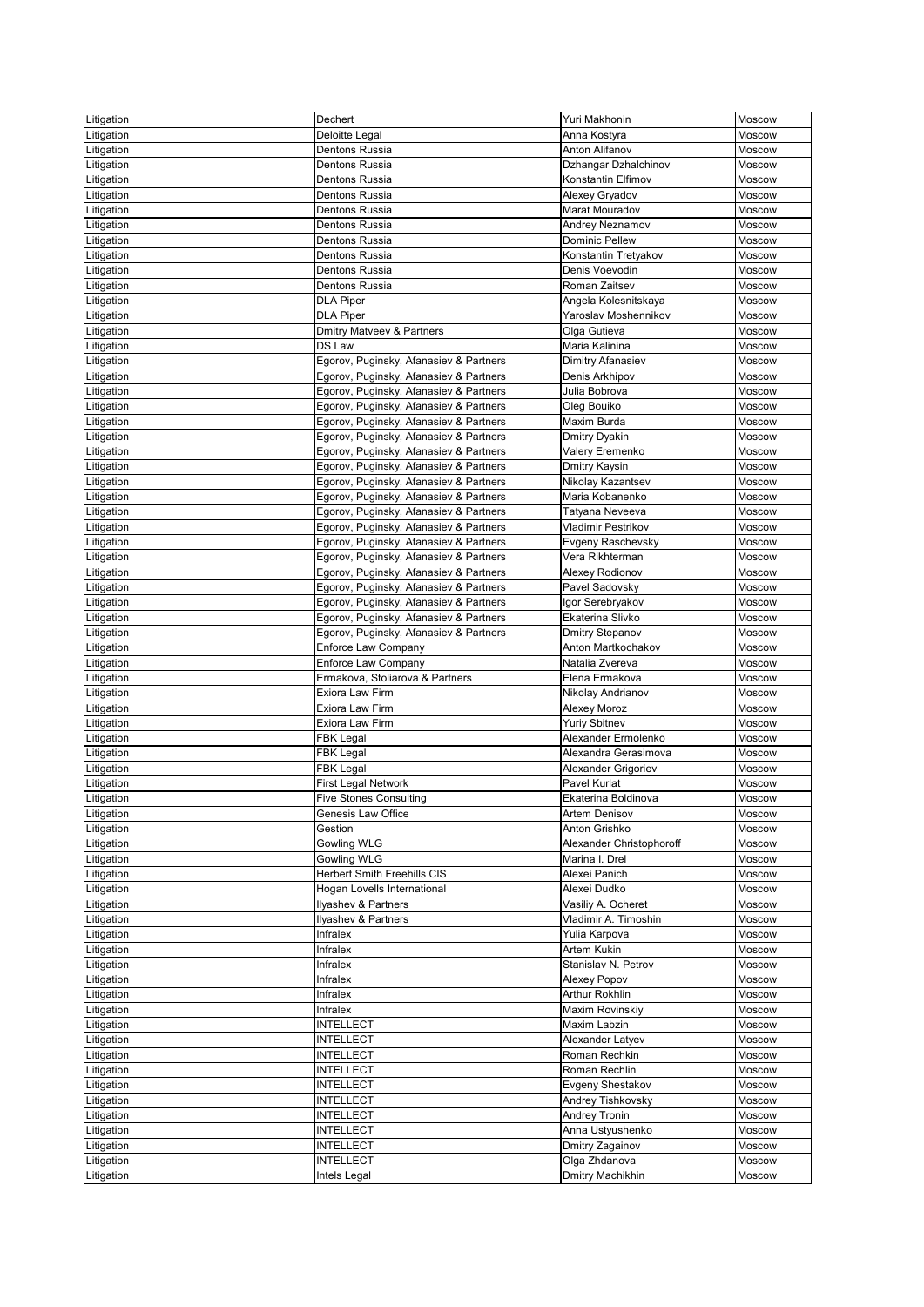| Litigation               | lontsev, Liahovsky and Partners               | Igor Dubov                             | Moscow           |
|--------------------------|-----------------------------------------------|----------------------------------------|------------------|
| _itigation               | Ivanyan & Partners                            | Ekaterina Bibikova                     | Moscow           |
| _itigation               | Ivanyan & Partners                            | Sergey Chuprygin                       | Moscow           |
| _itigation               | Ivanyan & Partners                            | Konstantin Galin                       | Moscow           |
| _itigation               | Ivanyan & Partners                            | Khristofor Ivanyan                     | <b>Moscow</b>    |
| Litigation               | Ivanyan & Partners                            | Sergey Kabanov                         | Moscow           |
| _itigation               | Ivanyan & Partners                            | Valentina Podyukova                    | Moscow           |
| _itigation               | Ivanyan & Partners                            | Ekaterina Smirnova                     | Moscow           |
| _itigation               | Ivanyan & Partners                            | Vasily Torkanovskiy                    | <b>Moscow</b>    |
| _itigation               | Jones Day                                     | Sergei Volfson                         | Moscow           |
| _itigation               | Jus Cogens                                    | Svetlana Korabel                       | Moscow           |
| _itigation               | Kamenskaya & Partners                         | Tatiana Kamenskaya                     | <b>Moscow</b>    |
| .itigation               | Kamenskaya & Partners                         | Maria Kanuntseva                       | Moscow           |
| Litigation               | Kheifets & Partners                           | Elena Kheifets                         | Moscow           |
| _itigation               | Khrenov & Partners                            | Anna Burdina                           | Moscow           |
| _itigation               | Khrenov & Partners                            | Olga Goncharova                        | Moscow           |
| _itigation               | Khrenov & Partners                            | Alexander Khrenov                      | Moscow           |
| _itigation               | Khrenov & Partners                            | Igor Nikolaenko                        | Moscow           |
| _itigation               | KIAP, Attorneys at Law                        | Konstantin Astafiev                    | Moscow           |
| _itigation               | KIAP, Attorneys at Law                        | James Friedlander                      | Moscow           |
| .itigation               | KIAP, Attorneys at Law                        | Anna Grishchenkova                     | <b>Moscow</b>    |
| _itigation               | KIAP, Attorneys at Law                        | Ilya Ischuk                            | Moscow           |
| _itigation               | KIAP, Attorneys at Law                        | Georgy Karaoglanov                     | Moscow           |
| _itigation               | KIAP, Attorneys at Law                        | Julia Kirpikova                        | Moscow           |
| _itigation               | KIAP, Attorneys at Law                        | Natalia Kisliakova                     | <b>Moscow</b>    |
| _itigation               | KIAP, Attorneys at Law                        | Andrey Korelskiy                       | Moscow           |
| Litigation               | KIAP, Attorneys at Law                        | Ekaterina Pomykalova                   | Moscow           |
| _itigation               | KIAP, Attorneys at Law                        | Sergey Popov                           | Moscow           |
| _itigation               | KIAP, Attorneys at Law                        | Viacheslav Shmelev                     | Moscow           |
| _itigation               | KIAP, Attorneys at Law                        | Dmitry Shnaydman                       | Moscow           |
| Litigation               | KIAP, Attorneys at Law                        | <b>Alexey Sizov</b>                    | Moscow           |
| Litigation               | KIAP, Attorneys at Law                        | Stepan Sultanov                        | Moscow           |
| Litigation               | KIAP, Attorneys at Law                        | Julia Usacheva                         | <b>Moscow</b>    |
| _itigation               | Koblev & Partners                             | <b>Kirill Belskiy</b>                  | Moscow           |
| Litigation               | Koblev & Partners                             | <b>Ruslan Koblev</b>                   | Moscow           |
| Litigation               | Kosenkov & Suvorov                            | Konstantin Suvorov                     | Moscow           |
|                          | Kovalev, Tugushi & Partners                   | Sergey Kislov                          | Moscow           |
| Litigation<br>_itigation | Kovalev, Tugushi & Partners                   | Sergey Kovalev                         | Moscow           |
| _itigation               | Kulkov, Kolotilov & Partners                  | <b>Artem Antonov</b>                   | <b>Moscow</b>    |
| Litigation               | Kulkov, Kolotilov & Partners                  | Oleg Kolotilov                         | Moscow           |
| _itigation               | Kulkov, Kolotilov & Partners                  | Maxim Kulkov                           | Moscow           |
| itigation_               | Kulkov, Kolotilov & Partners                  | Sergey Lysov                           | Moscow           |
| Litigation               | Kulkov, Kolotilov & Partners                  | <b>Irina Martvel</b>                   | <b>Moscow</b>    |
|                          | Kulkov, Kolotilov & Partners                  |                                        | Moscow           |
| ∟itigation               | Kulkov, Kolotilov & Partners                  | Nikolay Pokryshkin                     | Moscow           |
| Litigation               |                                               | <b>Dmitry Vlasov</b><br>Denis Litvinov |                  |
| _itigation               | Land Lawyers Association                      |                                        | Moscow<br>Moscow |
| itigation.               | aw firm Jurpartner                            | Denis Kovalev<br>Anton Tolmachev       |                  |
| Litigation               | Law firm Jurpartner<br><b>ECAP Law Firm</b>   |                                        | Moscow           |
| Litigation               |                                               | Georgy Osipov<br>Lenar Galimullin      | Moscow<br>Moscow |
| _itigation               | Legal Case Lab                                |                                        |                  |
| itigation_               | Legal Case Lab                                | <b>Stanislav Seleznev</b>              | Moscow           |
| itigation.               | eontyev and Partners                          | Vyacheslav Leontyev                    | <b>Moscow</b>    |
| Litigation               | Lidings                                       | Alexander Popelyuk                     | Moscow           |
| ∟itigation               | Lidings                                       | Andrey Zelenin                         | Moscow           |
| itigation_               | Liniya Prava                                  | Dmitriy Chepurenko                     | Moscow           |
| _itigation               | Liniya Prava                                  | Vladislav Ganzhala                     | Moscow           |
| Litigation               | ∟iniya Prava                                  | Alexey Kostovarov                      | Moscow           |
| Litigation               | Liniya Prava                                  | Andrey Novakovskiy                     | Moscow           |
| Litigation               | Linklaters                                    | Vladimir Melnikov                      | Moscow           |
| _itigation               | _OYS                                          | Denis Puchkov                          | Moscow           |
| Litigation               | LOYS                                          | Alexandrov Vyacheslav                  | Moscow           |
| Litigation               | Mekler & Partners                             | Anatoly Kleimenov                      | Moscow           |
| Litigation               | <b>MGP Lawyers</b>                            | Stanislav Golotvin                     | Moscow           |
| itigation <sub>-</sub>   | Monastyrsky, Zyuba, Stepanov & Partners (MZS) | <b>Dmitry Lovyrev</b>                  | Moscow           |
| Litigation               | Monastyrsky, Zyuba, Stepanov & Partners (MZS) | Yuri Monastyrsky                       | Moscow           |
| Litigation               | Muranov, Chernyakov and Partners              | Dmitry Chernyakov                      | Moscow           |
| Litigation               | Muranov, Chernyakov and Partners              | Oleg Moskvitin                         | Moscow           |
| itigation_               | Muranov, Chernyakov and Partners              | <b>Alexander Muranov</b>               | Moscow           |
| Litigation               | Muranov, Chernyakov and Partners              | Vadim Silkin                           | Moscow           |
| Litigation               | Muranov, Chernyakov and Partners              | Nikolai Stepanov                       | Moscow           |
| Litigation               | Nadmitov, Ivanov & Partners Law Firm          | Sergey Lapin                           | Moscow           |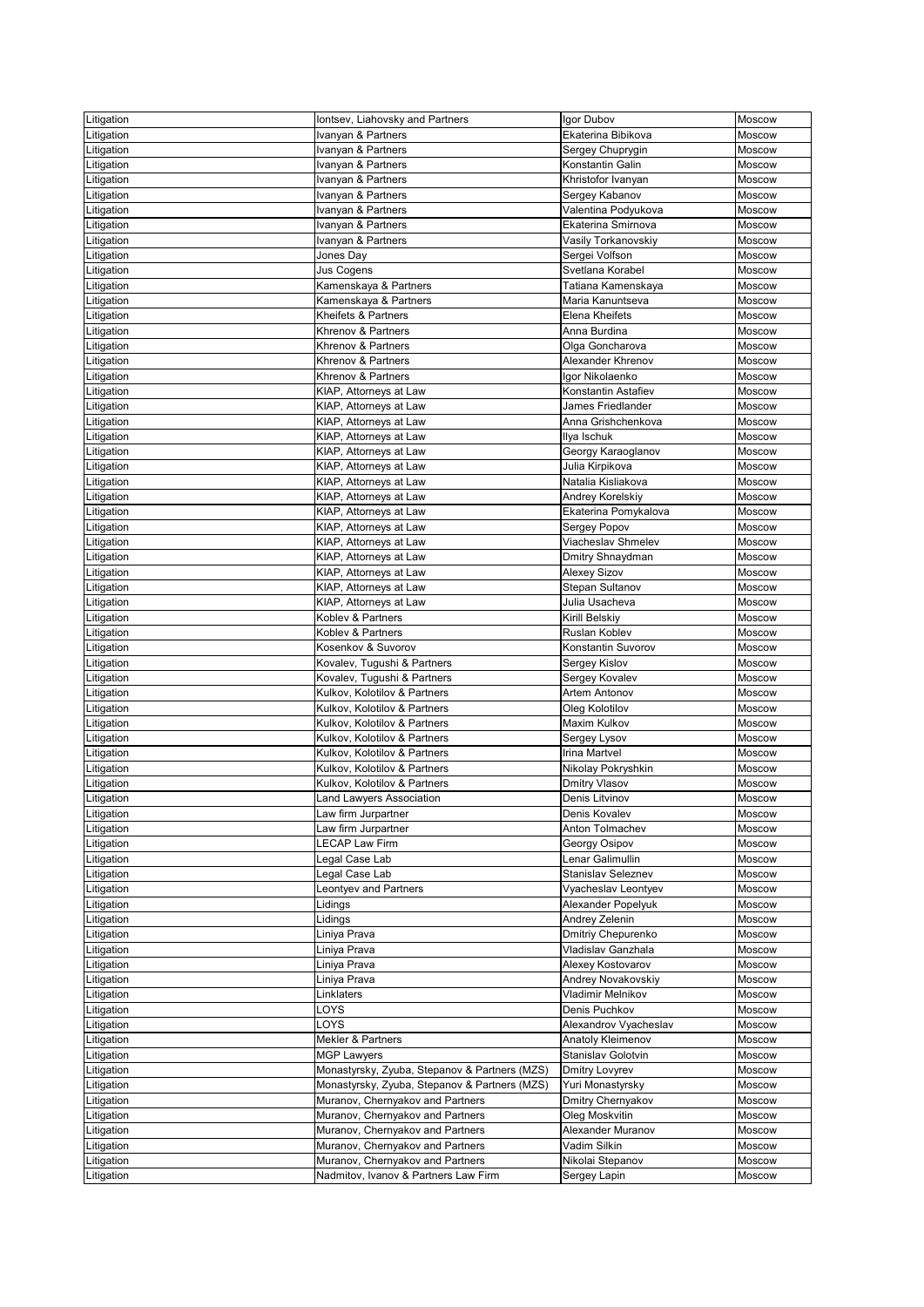| Litigation | National Legal Company "Mitra"         | Konstantin Serdyukov         | Moscow        |
|------------|----------------------------------------|------------------------------|---------------|
| _itigation | National Legal Company "Mitra"         | Kairov Soslan                | Moscow        |
| Litigation | Nektorov, Saveliev & Partners          | Roman Makarov                | Moscow        |
| _itigation | Nektorov, Saveliev & Partners          | Ilia Rachkov                 | Moscow        |
|            | <b>Noerr</b>                           | <b>Viktor Gerbutov</b>       | Moscow        |
| itigation. |                                        | Yaroslav Klimov              |               |
| Litigation | Norton Rose Fulbright (Central Europe) |                              | Moscow        |
| _itigation | Olevinsky, Buyukyan and Partners       | <b>Eduard Olevinsky</b>      | Moscow        |
| itigation. | Olevinsky, Buyukyan and Partners       | Elena Poleonova              | Moscow        |
| _itigation | <b>Orrick Russia</b>                   | Konstantin Kasyan            | Moscow        |
| _itigation | Ost Legal                              | Vadim Tsvetkov               | Moscow        |
| _itigation | Padva & Epshtein Law Firm              | Anton Babenko                | Moscow        |
| _itigation | Padva & Epshtein Law Firm              | Pavel Gerasimov              | Moscow        |
| itigation. | Padva & Partners                       | Genrikh Padva                | Moscow        |
| _itigation | Padva & Partners                       | Andrey V. Rakhmilovich       | Moscow        |
| Litigation | Padva & Partners                       | Vladimir Sergeev             | Moscow        |
| _itigation | Padva & Partners                       | Eleonora E. Sergeeva         | Moscow        |
| itigation. | Padva & Partners                       | Sergei Shilov                | Moscow        |
| itigation. | Padva & Partners                       | Alisa Turova                 | Moscow        |
| Litigation | Padva & Partners                       | <b>Dmitry Yampolskiy</b>     | Moscow        |
|            |                                        | Natalia Kolodezhnaya         | Moscow        |
| Litigation | Paradigma Law Group                    |                              |               |
| itigation. | Paradigma Law Group                    | Kliment Igorevich Rusakomsky | Moscow        |
| itigation. | Paragon Law Offices                    | <b>Maxim Sosov</b>           | Moscow        |
| _itigation | Patent & Law Firm YUS                  | Maria Lovtsova               | Moscow        |
| _itigation | Patent & Law Firm YUS                  | Robert Voskanyan             | Moscow        |
| _itigation | <b>PATENTUS</b>                        | Dmitry Markanov              | <b>Moscow</b> |
| itigation. | Pavel Hlyustov and Partners            | Pavel Hlyustov               | Moscow        |
| Litigation | Pavlova & Partners                     | David Gabelaya               | Moscow        |
| Litigation | Pavlova & Partners                     | Sergey Levichev              | Moscow        |
| Litigation | Pavlova & Partners                     | Galina Pavlova               | <b>Moscow</b> |
| _itigation | Pavlova & Partners                     | Konstantin Savin             | <b>Moscow</b> |
| Litigation | Pavlova & Partners                     | Sergey Soldatenko            | Moscow        |
| Litigation | Pavlova & Partners                     | <b>Artem Vasilevich</b>      | <b>Moscow</b> |
|            | Pepeliaev Group                        | Roman Bevzenko               | Moscow        |
| Litigation |                                        |                              |               |
| Litigation | Pepeliaev Group                        | Yulia Litovtseva             | Moscow        |
| Litigation | Pepeliaev Group                        | Natalia Travkina             | <b>Moscow</b> |
| Litigation | Pepeliaev Group                        | Yuri Vorobyev                | Moscow        |
| Litigation | Pleshakov, Ushkalov & Partners         | Vladimir Pleshakov           | Moscow        |
| Litigation | Pleshakov, Ushkalov & Partners         | Viacheslav Ushkalov          | Moscow        |
| itigation_ | Prime Legal                            | Arik Shabanov                | Moscow        |
| Litigation | Reznik, Gagarin & Partners             | Genri M. Reznik              | Moscow        |
| _itigation | <b>Rustam Kurmaev &amp; Partners</b>   | Rustam Kurmaev               | Moscow        |
| _itigation | Sameta                                 | Vladislav Tomashevsky        | Moscow        |
| _itigation | Saveliev, Batanov & Partners           | Egor Batanov                 | Moscow        |
| itigation_ | Saveliev, Batanov & Partners           | Alexander Bazhenov           | Moscow        |
| Litigation | Saveliev, Batanov & Partners           | Sergey Konovalov             | Moscow        |
| _itigation | Saveliev, Batanov & Partners           | Radik Lotfullin              | Moscow        |
| itigation. | Saveliev, Batanov & Partners           | Artem Safonov                | Moscow        |
|            | Saveliev, Batanov & Partners           | Sergey Saveliev              | Moscow        |
| Litigation | Saveliev, Batanov & Partners           |                              | Moscow        |
| Litigation |                                        | Anastasiya Savelieva         |               |
| Litigation | Schulze, Brutyan and partners          | Sergey Brutyan               | Moscow        |
| _itigation | Schulze, Brutyan and partners          | <b>Robert Schulze</b>        | Moscow        |
| itigation. | Sirorov & Partners                     | Egor Svechnikov              | Moscow        |
| Litigation | <b>Squire Patton Boggs</b>             | Elena Malevich               | Moscow        |
| ∟itigation | TA Legal Consulting                    | Marat Agabalyan              | Moscow        |
| _itigation | The Private Law                        | Arkady V. Mayfat             | Moscow        |
| itigation_ | <b>Tilling Peters</b>                  | <b>Oxana Peters</b>          | Moscow        |
| Litigation | <b>Trubor Law Firm</b>                 | Varvara Knutova              | Moscow        |
| Litigation | Trubor Law Firm                        | Kirill Trukhanov             | Moscow        |
| Litigation | <b>Trubor Law Firm</b>                 | Alexander Trushkov           | Moscow        |
| itigation_ | Ural-Siberian Bar                      | Igor Uporov                  | Moscow        |
| Litigation | <b>VEGAS LEX</b>                       | Yuriy Ivanov                 | Moscow        |
| Litigation | <b>VEGAS LEX</b>                       | <b>Victor Petrov</b>         | Moscow        |
|            | <b>VEGAS LEX</b>                       | Evgeniy Rodin                | Moscow        |
| Litigation |                                        |                              |               |
| Litigation | Vinder Law Office                      | Artyom Abramov               | <b>Moscow</b> |
| Litigation | VLawyers                               | Feodor Vyacheslavov          | <b>Moscow</b> |
| Litigation | Westside Law Firm                      | Sergey Vodolagin             | Moscow        |
| Litigation | Westside Law Firm                      | Natalia Vodolagina           | <b>Moscow</b> |
| Litigation | White & Case                           | Pavel Boulatov               | <b>Moscow</b> |
| Litigation | White & Case                           | Irina Dmitrieva              | Moscow        |
| Litigation | White & Case                           | Julia Zagonek                | Moscow        |
| Litigation | Yakovlev & Partners Law Offices        | Mikhail Kaschenko            | Moscow        |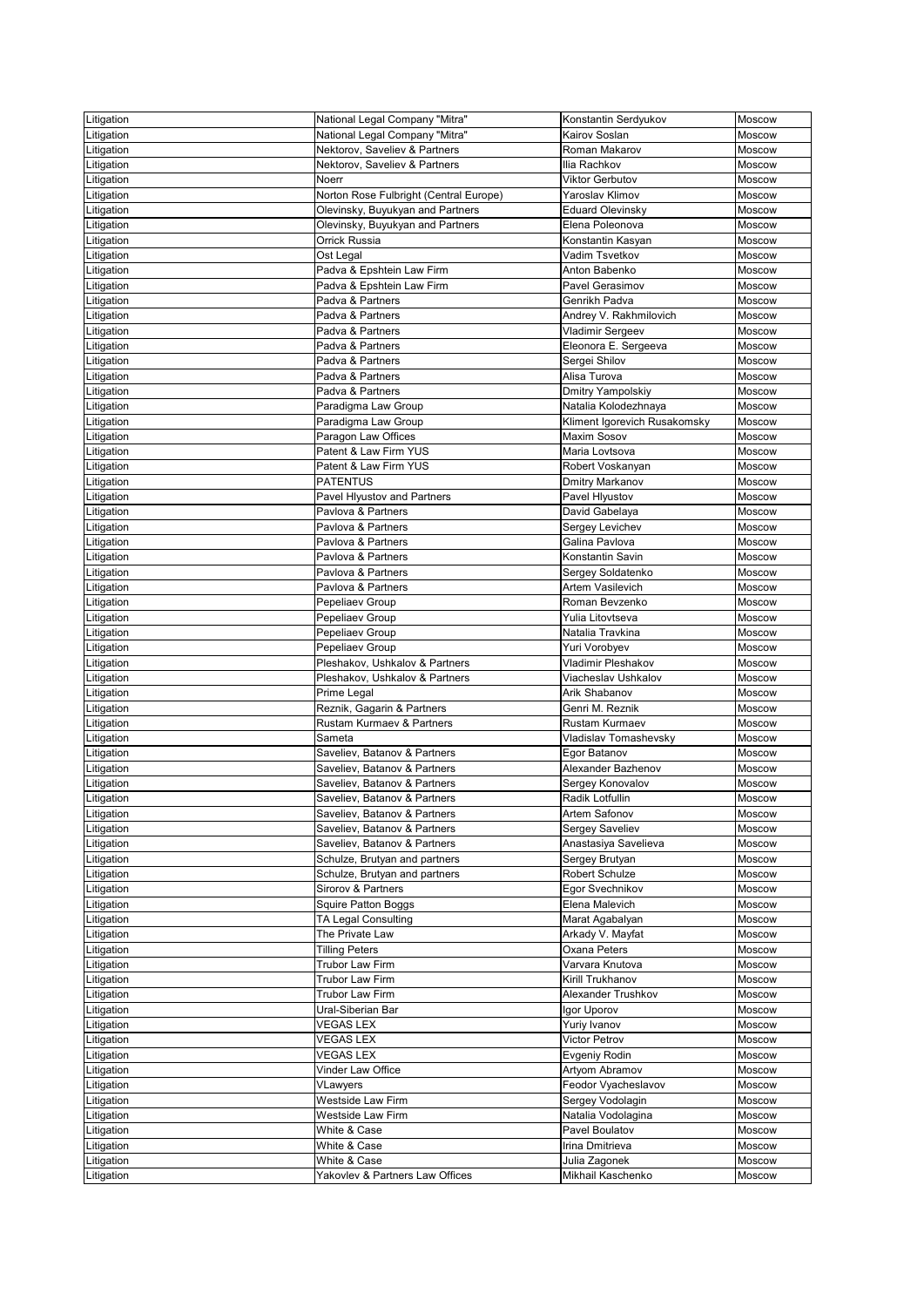| Litigation                                                   | Yakovlev & Partners Law Offices             | Tatyana Kormilitsyna                         | Moscow        |
|--------------------------------------------------------------|---------------------------------------------|----------------------------------------------|---------------|
| _itigation                                                   | Yakovlev & Partners Law Offices             | Natalia Kostina                              | Moscow        |
| Litigation                                                   | Yakovlev & Partners Law Offices             | Sergey V. Lazurenko                          | Moscow        |
| Litigation                                                   | Yakovlev & Partners Law Offices             | Ekaterina Leonenkova                         | Moscow        |
|                                                              | Yakovlev & Partners Law Offices             | Marina Morozova                              | Moscow        |
| _itigation                                                   |                                             |                                              |               |
| Litigation                                                   | Yakovlev & Partners Law Offices             | Ilya Plotnikov                               | Moscow        |
| _itigation                                                   | Yakovlev & Partners Law Offices             | Elena Rakhimova                              | Moscow        |
| _itigation                                                   | Yakovlev & Partners Law Offices             | Alina Tarasova                               | Moscow        |
| _itigation                                                   | Yakovlev & Partners Law Offices             | Vasily Trofimov                              | Moscow        |
| Litigation                                                   | Yakovlev & Partners Law Offices             | Alexey Vinokurov                             | Moscow        |
| _itigation                                                   | Yakovlev & Partners Law Offices             | Andrey Yu. Yakovlev                          | Moscow        |
| _itigation                                                   | Yeger and partners                          | <b>Mikhail Belikov</b>                       | Moscow        |
| _itigation                                                   | Yukov and Partners Law Office               | Viktoria Daudrikh                            | Moscow        |
| Litigation                                                   | Yukov and Partners Law Office               | <b>Mark Karetin</b>                          | Moscow        |
| Litigation                                                   | <b>Yukov and Partners Law Office</b>        | Svetlana Minakova                            | Moscow        |
| _itigation                                                   | <b>Yukov and Partners Law Office</b>        | Elena Rovinskaya                             | Moscow        |
| _itigation                                                   | Yukov and Partners Law Office               | Vyacheslav Uvachev                           | Moscow        |
| _itigation                                                   | <b>Yukov and Partners Law Office</b>        | <b>Mikhail Yashin</b>                        | <b>Moscow</b> |
| Litigation                                                   | Yukov and Partners Law Office               | <b>Andrey Yukov</b>                          | Moscow        |
|                                                              | <b>YUST Law Firm</b>                        | Alexander Evdokimov                          | Moscow        |
| Litigation                                                   |                                             |                                              |               |
| _itigation                                                   | <b>YUST Law Firm</b>                        | Vasiliy Raudin                               | Moscow        |
| _itigation                                                   | <b>Yustina Law Firm</b>                     | Sergei Borodin                               | Moscow        |
| _itigation                                                   | Yustina Law Firm                            | Viktor Bourobin                              | Moscow        |
| Litigation                                                   | Yustina Law Firm                            | <b>Vladimir Pletnev</b>                      | Moscow        |
| Litigation                                                   | <b>Yustina Law Firm</b>                     | Oleg Shamansky                               | Moscow        |
| _itigation                                                   | Yustina Law Firm                            | Sergei Stepin                                | Moscow        |
| Litigation                                                   | <b>Yuzefovich &amp; Partners</b>            | Victor Yuzefovich                            | Moscow        |
| _itigation                                                   | Zabeyda & Partners                          | Daria Konstantinova                          | Moscow        |
| _itigation                                                   | Zabeyda & Partners                          | Alexander Zabeyda                            | Moscow        |
| _itigation                                                   | Zakutniy&Stepanischeva                      | Irina Huy                                    | Moscow        |
| Litigation                                                   | Zheleznikov and Partners                    | Roman Scherbinin                             | Moscow        |
| Litigation                                                   | <b>ZKS Law Firm</b>                         | Denis Saushkin                               | Moscow        |
| <b>Maritime Law</b>                                          | Jurinflot International Law Office          | Vadim Germanovich Ermolaev                   | Moscow        |
| Maritime Law                                                 | Nortia GKS                                  |                                              | Moscow        |
|                                                              |                                             | Vladimir Smolyarzh<br><b>Mikhail Sokolov</b> |               |
| <b>Maritime Law</b>                                          | Sokolov, Maslov and Partners                |                                              | Moscow        |
| Maritime Law                                                 | Tomashevskaya & Partners                    | Vsevolod Baibak                              | Moscow        |
| Media Law                                                    | <b>ALRUD Law Firm</b>                       | Maria Ostashenko                             | Moscow        |
| Media Law                                                    | <b>Beiten Burkhardt</b>                     | <b>Taras Derkatsch</b>                       | Moscow        |
| Media Law                                                    | Beiten Burkhardt                            | Andreas Steininger                           | Moscow        |
| Media Law                                                    | Dentons Russia                              | <b>Richard Cowie</b>                         | Moscow        |
| Media Law                                                    | Dentons Russia                              | Irina Stepanova                              | Moscow        |
| Media Law                                                    | Dentons Russia                              | Denis Voevodin                               | Moscow        |
| Media Law                                                    | Egorov, Puginsky, Afanasiev & Partners      | Alina Kudriavtseva                           | Moscow        |
| Media Law                                                    | Egorov, Puginsky, Afanasiev & Partners      | Pavel Sadovsky                               | <b>Moscow</b> |
| Media Law                                                    | Hogan Lovells International                 | Maria Baeva                                  | Moscow        |
| Media Law                                                    | Hogan Lovells International                 | Oxana Balayan                                | Moscow        |
| Media Law                                                    | <b>MGAP Attorneys at Law</b>                | Yuriy Korchuganov                            | Moscow        |
| Media Law                                                    | Noerr                                       | Vyacheslav Khayryuzov                        | Moscow        |
|                                                              | Akin Gump Strauss Hauer & Feld              | Natalia R. Baratiants                        |               |
| Mergers and Acquisitions Law                                 |                                             |                                              | Moscow        |
| Mergers and Acquisitions Law                                 | Akin Gump Strauss Hauer & Feld              | Pavel Y. Kabatov                             | Moscow        |
| Mergers and Acquisitions Law                                 | Akin Gump Strauss Hauer & Feld              | Alexey L. Kondratchik                        | Moscow        |
| Mergers and Acquisitions Law                                 | Akin Gump Strauss Hauer & Feld              | Vladimir V. Kouznetsov                       | <b>Moscow</b> |
| Mergers and Acquisitions Law                                 | Akin Gump Strauss Hauer & Feld              | Olga Te                                      | Moscow        |
| Mergers and Acquisitions Law                                 | Akin Gump Strauss Hauer & Feld              | Alexander S. Trukhtanov                      | Moscow        |
| Mergers and Acquisitions Law                                 | Akin Gump Strauss Hauer & Feld              | Alexander V. Urlyapov                        | Moscow        |
| Mergers and Acquisitions Law                                 | Allen & Overy                               | Igor Gorchakov                               | Moscow        |
| Mergers and Acquisitions Law                                 | Allen & Overy                               | Gareth Irving                                | <b>Moscow</b> |
| Mergers and Acquisitions Law                                 | Allen & Overy                               | Anton Konnov                                 | Moscow        |
| Mergers and Acquisitions Law                                 | Allen & Overy                               | <b>Bulat Zhambalnimbuev</b>                  | Moscow        |
| Mergers and Acquisitions Law                                 | <b>ALRUD Law Firm</b>                       | Maxim Alekseyev                              | Moscow        |
| Mergers and Acquisitions Law                                 | <b>ALRUD Law Firm</b>                       | Vassily Rudomino                             | Moscow        |
| Mergers and Acquisitions Law                                 | <b>ALRUD Law Firm</b>                       | Alexander Zharskiy                           | Moscow        |
| Mergers and Acquisitions Law                                 | <b>ALRUD Law Firm</b>                       | Andrey Zharskiy                              | Moscow        |
|                                                              |                                             | Ilya Smirnov                                 |               |
| Mergers and Acquisitions Law                                 | <b>ALTHAUS Legal</b><br><b>AMG Partners</b> |                                              | <b>Moscow</b> |
| Mergers and Acquisitions Law<br>Mergers and Acquisitions Law |                                             | Maria Blagovolina                            | Moscow        |
|                                                              |                                             |                                              |               |
|                                                              | Andrey Gorodissky & Partners                | Andrey Gorodissky                            | Moscow        |
| Mergers and Acquisitions Law                                 | Andrey Gorodissky & Partners                | Alexey A. Gorodissky                         | Moscow        |
| Mergers and Acquisitions Law                                 | <b>Antitrust Advisory</b>                   | Igor Panshensky                              | <b>Moscow</b> |
| Mergers and Acquisitions Law                                 | <b>Baker Botts</b>                          | Maxim F. Levinson                            | Moscow        |
| Mergers and Acquisitions Law<br>Mergers and Acquisitions Law | <b>Baker McKenzie</b>                       | <b>Alexey Frolov</b><br>Max B. Gutbrod       | Moscow        |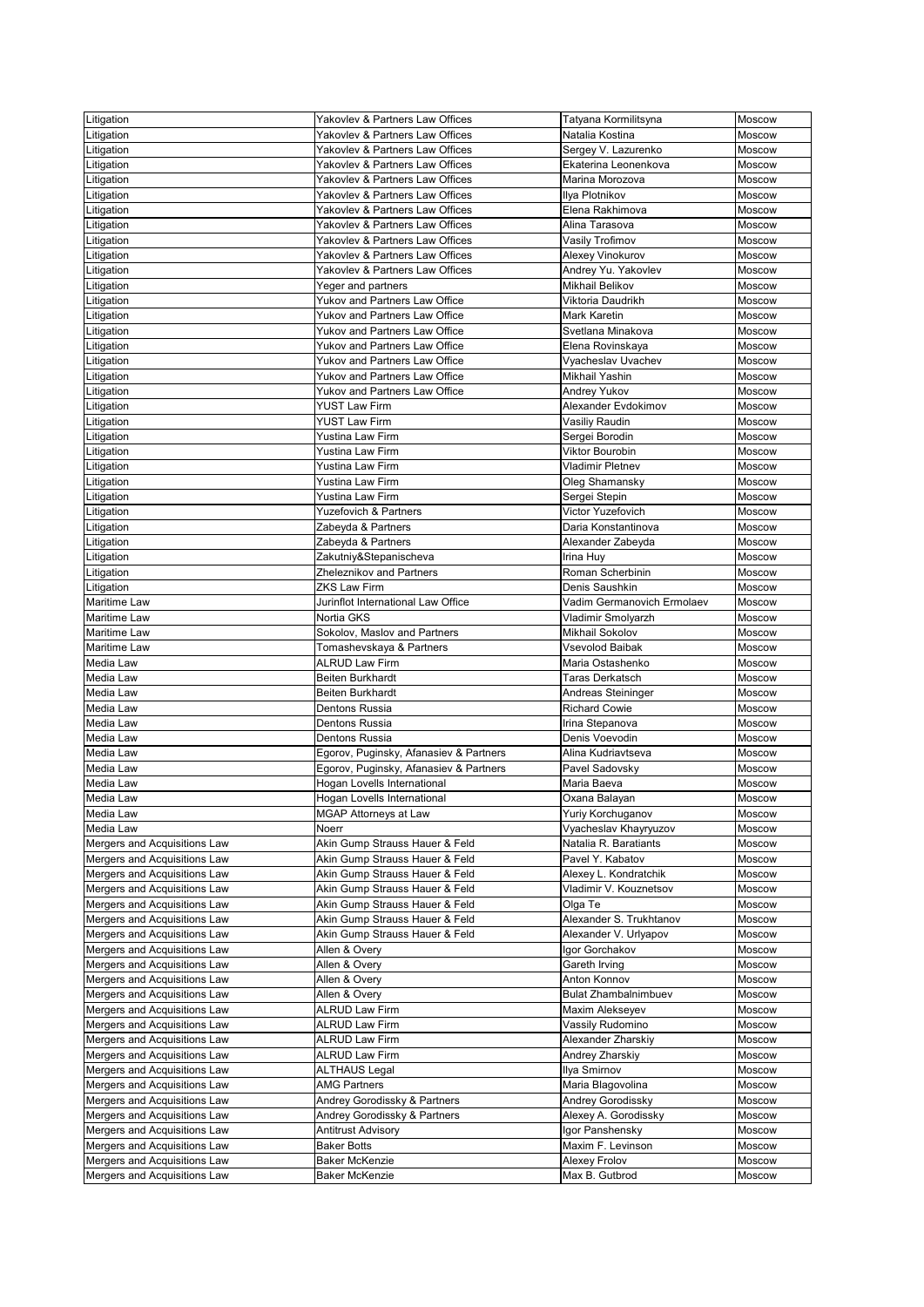| Mergers and Acquisitions Law | <b>Baker McKenzie</b>                  | <b>Alexey Trusov</b>     | Moscow        |
|------------------------------|----------------------------------------|--------------------------|---------------|
| Mergers and Acquisitions Law | <b>Baker McKenzie</b>                  | Sergei Voitishkin        | <b>Moscow</b> |
| Mergers and Acquisitions Law | Boyarkin & Partners                    | Inna Krutoyarskaya       | Moscow        |
| Mergers and Acquisitions Law | <b>Branan Legal</b>                    | Maxim Bunyakin           | <b>Moscow</b> |
| Mergers and Acquisitions Law | Bryan Cave Leighton Paisner (Russia)   | Dimitri Antipin          | Moscow        |
| Mergers and Acquisitions Law | Bryan Cave Leighton Paisner (Russia)   | Andrey A. Goltsblat      | Moscow        |
|                              |                                        |                          |               |
| Mergers and Acquisitions Law | Bryan Cave Leighton Paisner (Russia)   | Vera Gorbacheva          | Moscow        |
| Mergers and Acquisitions Law | Bryan Cave Leighton Paisner (Russia)   | <b>Anton Sitnikov</b>    | Moscow        |
| Mergers and Acquisitions Law | Cleary Gottlieb Steen & Hamilton       | Scott C. Senecal         | Moscow        |
| Mergers and Acquisitions Law | Cleary Gottlieb Steen & Hamilton       | Yulia A. Solomakhina     | Moscow        |
| Mergers and Acquisitions Law | <b>Clifford Chance</b>                 | Marc Bartholomy          | Moscow        |
| Mergers and Acquisitions Law | <b>CMS Russia</b>                      | Georgy Daneliya          | Moscow        |
| Mergers and Acquisitions Law | <b>CMS Russia</b>                      | Vladimir Zenin           | Moscow        |
| Mergers and Acquisitions Law | Conner & Company                       | <b>Luke Conner</b>       | Moscow        |
| Mergers and Acquisitions Law | Danilov & Partners                     | Andrei Danilov           | <b>Moscow</b> |
| Mergers and Acquisitions Law | Danilov & Partners                     | <b>Edwin Tham</b>        | Moscow        |
| Mergers and Acquisitions Law | Debevoise & Plimpton                   | Natalia A. Drebezgina    | Moscow        |
| Mergers and Acquisitions Law | Debevoise & Plimpton                   | Alan V. Kartashkin       | Moscow        |
| Mergers and Acquisitions Law | Debevoise & Plimpton                   | Alyona N. Kucher         | Moscow        |
| Mergers and Acquisitions Law | Debevoise & Plimpton                   | Dmitri V. Nikiforov      | Moscow        |
| Mergers and Acquisitions Law | Dechert                                | Laura Brank              | Moscow        |
| Mergers and Acquisitions Law | Dechert                                | Evgenia Korotkova        | Moscow        |
| Mergers and Acquisitions Law | Dentons Russia                         | <b>Mark Dransfield</b>   | Moscow        |
|                              |                                        |                          |               |
| Mergers and Acquisitions Law | Dentons Russia                         | Mathieu Fabre-Magnan     | Moscow        |
| Mergers and Acquisitions Law | Dentons Russia                         | Sergey Gurdzhian         | Moscow        |
| Mergers and Acquisitions Law | Dentons Russia                         | Oleg Khlestov            | Moscow        |
| Mergers and Acquisitions Law | Dentons Russia                         | Glenn Kolleeny           | Moscow        |
| Mergers and Acquisitions Law | Dentons Russia                         | Theodore P. Matheny      | Moscow        |
| Mergers and Acquisitions Law | Dentons Russia                         | Dmitry Mikryukov         | Moscow        |
| Mergers and Acquisitions Law | Dentons Russia                         | Marat Mouradov           | Moscow        |
| Mergers and Acquisitions Law | Dentons Russia                         | Maria Oleinik            | Moscow        |
| Mergers and Acquisitions Law | Dentons Russia                         | <b>Florian Schneider</b> | <b>Moscow</b> |
| Mergers and Acquisitions Law | Dentons Russia                         | Alexander Skoblo         | Moscow        |
| Mergers and Acquisitions Law | Dentons Russia                         | Jane V. Tarassova        | Moscow        |
| Mergers and Acquisitions Law | <b>DLA Piper</b>                       | Igor Antonyan            | Moscow        |
| Mergers and Acquisitions Law | <b>DLA Piper</b>                       | Julien Hansen            | Moscow        |
| Mergers and Acquisitions Law | <b>DLA Piper</b>                       | Kim Latypov              | Moscow        |
| Mergers and Acquisitions Law | <b>DLA Piper</b>                       | Delphine Nougayrède      | Moscow        |
| Mergers and Acquisitions Law | <b>DLA Piper</b>                       | Anna Otkina              | Moscow        |
| Mergers and Acquisitions Law |                                        |                          |               |
|                              | Egorov, Puginsky, Afanasiev & Partners | Dimitry Afanasiev        | Moscow        |
| Mergers and Acquisitions Law | Egorov, Puginsky, Afanasiev & Partners | Andrey Bashirov          | Moscow        |
| Mergers and Acquisitions Law | Egorov, Puginsky, Afanasiev & Partners | Michael Copeland         | Moscow        |
| Mergers and Acquisitions Law | Egorov, Puginsky, Afanasiev & Partners | Dmitriy Glazounov        | Moscow        |
| Mergers and Acquisitions Law | Egorov, Puginsky, Afanasiev & Partners | <b>Dmitry Stepanov</b>   | Moscow        |
| Mergers and Acquisitions Law | Egorov, Puginsky, Afanasiev & Partners | Robin Wittering          | Moscow        |
| Mergers and Acquisitions Law | <b>EMPP Russian Law Firm</b>           | Oleg Bychkov             | Moscow        |
| Mergers and Acquisitions Law | <b>FBK Legal</b>                       | Sergey Ermolenko         | Moscow        |
| Mergers and Acquisitions Law | Freshfields Bruckhaus Deringer         | Igor Gerber              | Moscow        |
| Mergers and Acquisitions Law | Freshfields Bruckhaus Deringer         | <b>Michael Schwartz</b>  | Moscow        |
| Mergers and Acquisitions Law | Freshfields Bruckhaus Deringer         | <b>Dmitry Surikov</b>    | Moscow        |
| Mergers and Acquisitions Law | <b>Herbert Smith Freehills CIS</b>     | Alexei Roudiak           | Moscow        |
| Mergers and Acquisitions Law | Hogan Lovells International            | Maria Baeva              | Moscow        |
| Mergers and Acquisitions Law | Hogan Lovells International            | Oxana Balayan            | Moscow        |
| Mergers and Acquisitions Law | Hogan Lovells International            | Maria Kazakova           | Moscow        |
| Mergers and Acquisitions Law | <b>INGVARR</b>                         | Igor Mazilin             | Moscow        |
| Mergers and Acquisitions Law | <b>INGVARR</b>                         | Anton Mogilevskiy        | Moscow        |
| Mergers and Acquisitions Law | <b>INTELLECT</b>                       |                          | Moscow        |
|                              |                                        | Olga Zhdanova            |               |
| Mergers and Acquisitions Law | Ivanyan & Partners                     | Sergei Kushnarenko       | Moscow        |
| Mergers and Acquisitions Law | Ivanyan & Partners                     | Maria Miroshnikova       | Moscow        |
| Mergers and Acquisitions Law | Ivanyan & Partners                     | Anton Pustovalov         | Moscow        |
| Mergers and Acquisitions Law | Jeantet                                | David Lasfargue          | Moscow        |
| Mergers and Acquisitions Law | Jones Day                              | Vladimir Lechtman        | Moscow        |
| Mergers and Acquisitions Law | King & Spalding                        | Jennifer Josefson        | Moscow        |
| Mergers and Acquisitions Law | King & Spalding                        | Sergey Komolov           | Moscow        |
| Mergers and Acquisitions Law | Kirill Kukshev and Partners            | Kirill Kukshev           | Moscow        |
| Mergers and Acquisitions Law | <b>KPMG</b>                            | Irina Narysheva          | Moscow        |
| Mergers and Acquisitions Law | Laseta Partners                        | Serguey Baev             | Moscow        |
| Mergers and Acquisitions Law | Latham & Watkins                       | Mikhail Turetsky         | Moscow        |
| Mergers and Acquisitions Law | <b>LECAP Law Firm</b>                  | Michael Malinovskiy      | Moscow        |
| Mergers and Acquisitions Law | <b>LECAP Law Firm</b>                  | Elizaveta Turbina        | Moscow        |
| Mergers and Acquisitions Law | Liniya Prava                           | Ruslan Nagaybekov        | Moscow        |
|                              |                                        |                          |               |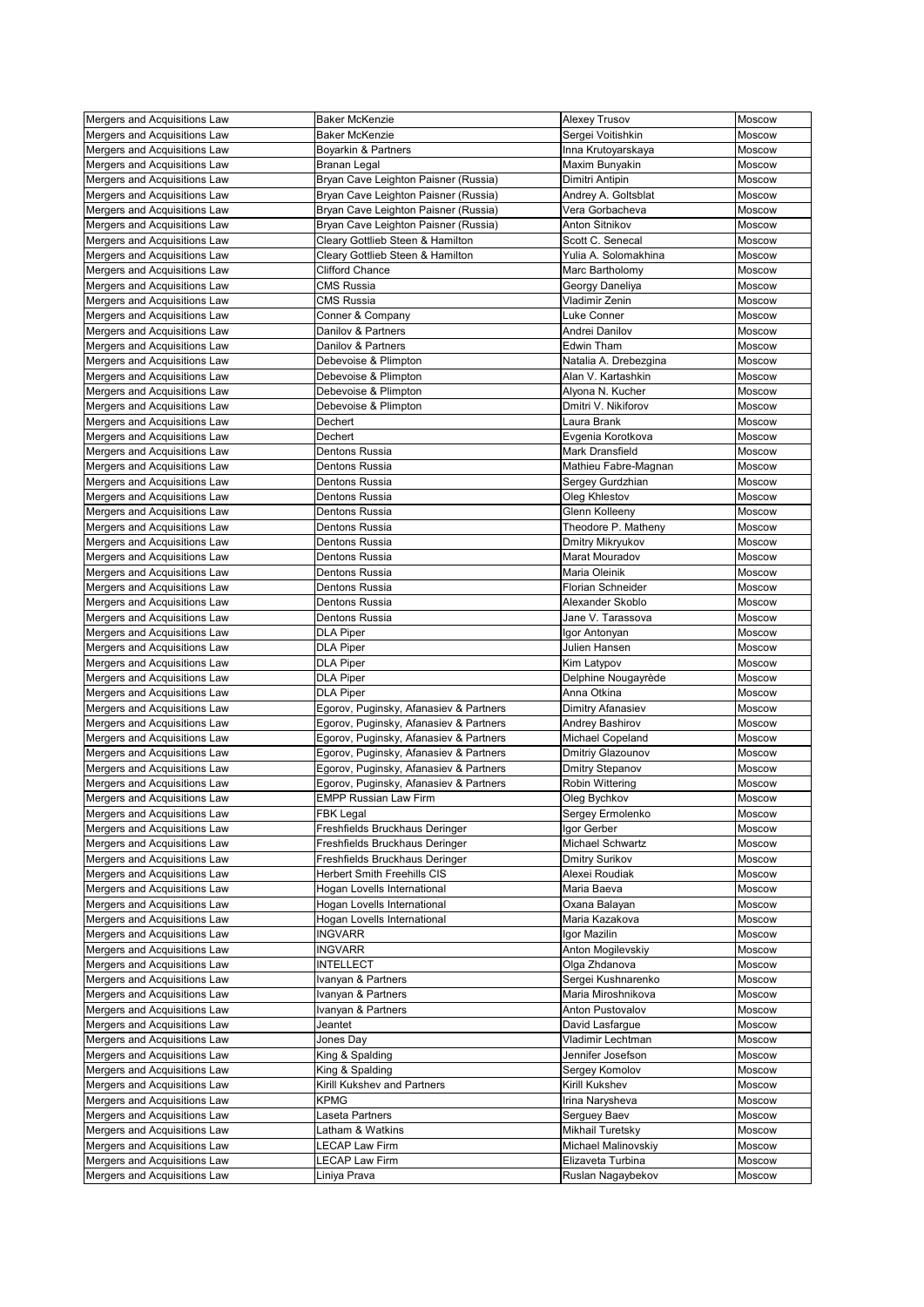| Mergers and Acquisitions Law  | Linklaters                                    | <b>Grigory Gadzhiev</b>    | Moscow        |
|-------------------------------|-----------------------------------------------|----------------------------|---------------|
| Mergers and Acquisitions Law  | Linklaters                                    | Lev Loukhton               | Moscow        |
|                               |                                               |                            |               |
| Mergers and Acquisitions Law  | Linklaters                                    | Denis Uvarov               | <b>Moscow</b> |
| Mergers and Acquisitions Law  | Monastyrsky, Zyuba, Stepanov & Partners (MZS) | Alexander Zyuba            | <b>Moscow</b> |
| Mergers and Acquisitions Law  | Morgan, Lewis & Bockius                       | Roman A. Dashko            | <b>Moscow</b> |
| Mergers and Acquisitions Law  | Morgan, Lewis & Bockius                       | Vasilisa Strizh            | Moscow        |
| Mergers and Acquisitions Law  | Morgan, Lewis & Bockius                       | Brian L. Zimbler           | Moscow        |
| Mergers and Acquisitions Law  | Norton Rose Fulbright (Central Europe)        | Anatoly E. Andriash        | Moscow        |
| Mergers and Acquisitions Law  | Norton Rose Fulbright (Central Europe)        | Konstantin O. Konstantinov | Moscow        |
| Mergers and Acquisitions Law  | Norton Rose Fulbright (Central Europe)        | Anya Putsykina             | Moscow        |
|                               |                                               |                            |               |
| Mergers and Acquisitions Law  | Pepeliaev Group                               | Nikolay Solodovnikov       | Moscow        |
| Mergers and Acquisitions Law  | Rybalkin, Gortsunyan & Partners               | Suren E. Gortsunyan        | <b>Moscow</b> |
| Mergers and Acquisitions Law  | Rybalkin, Gortsunyan & Partners               | Oleg G. Isaev              | Moscow        |
| Mergers and Acquisitions Law  | Rybalkin, Gortsunyan & Partners               | Ivan P. Meleshenko         | Moscow        |
| Mergers and Acquisitions Law  | Rybalkin, Gortsunyan & Partners               | Ilya M. Rybalkin           | Moscow        |
| Mergers and Acquisitions Law  | Salomons                                      | Anton Klyachin             | <b>Moscow</b> |
| Mergers and Acquisitions Law  | Saveliev, Batanov & Partners                  | Anastasiya Savelieva       | Moscow        |
| Mergers and Acquisitions Law  | Skadden, Arps, Slate, Meagher & Flom          | Alexey V. Kiyashko         | <b>Moscow</b> |
| Mergers and Acquisitions Law  | Skadden, Arps, Slate, Meagher & Flom          | Dmitri V. Kovalenko        | Moscow        |
|                               |                                               |                            | <b>Moscow</b> |
| Mergers and Acquisitions Law  | Squire Patton Boggs                           | Anton Rogoza               |               |
| Mergers and Acquisitions Law  | Tomashevskaya & Partners                      | <b>Vsevolod Baibak</b>     | Moscow        |
| Mergers and Acquisitions Law  | Tomashevskaya & Partners                      | Olga Khokhlova             | Moscow        |
| Mergers and Acquisitions Law  | <b>Westside Law Firm</b>                      | Sergey Vodolagin           | Moscow        |
| Mergers and Acquisitions Law  | White & Case                                  | Irina Dmitrieva            | Moscow        |
| Mergers and Acquisitions Law  | White & Case                                  | Andrei Dontsov             | Moscow        |
| Mergers and Acquisitions Law  | White & Case                                  | Jonathan Langley           | <b>Moscow</b> |
| Mergers and Acquisitions Law  | White & Case                                  | <b>Eric Michailov</b>      | Moscow        |
| Mergers and Acquisitions Law  | White & Case                                  | Igor Ostapets              | <b>Moscow</b> |
| Mergers and Acquisitions Law  | Winston & Strawn                              | Nikolai Krylov             | Moscow        |
| Mergers and Acquisitions Law  | Winston & Strawn                              | Andrei Yakovlev            | Moscow        |
|                               | <b>YUST Law Firm</b>                          |                            | <b>Moscow</b> |
| Mergers and Acquisitions Law  |                                               | Anna Kotova-Smolenskaya    |               |
| <b>Mining Law</b>             | <b>Baker McKenzie</b>                         | <b>Alexey Frolov</b>       | Moscow        |
| <b>Mining Law</b>             | <b>Capital Legal Services</b>                 | <b>Kyle Davis</b>          | Moscow        |
| <b>Mining Law</b>             | Debevoise & Plimpton                          | Natalia A. Drebezgina      | Moscow        |
| <b>Mining Law</b>             | King & Spalding                               | Jennifer Josefson          | Moscow        |
| <b>Mining Law</b>             | Latham & Watkins                              | <b>Alexander Gomonov</b>   | Moscow        |
| <b>Mining Law</b>             | Norton Rose Fulbright (Central Europe)        | Anatoly E. Andriash        | Moscow        |
| <b>Mining Law</b>             | <b>Squire Patton Boggs</b>                    | Sergey Treshchev           | Moscow        |
| <b>Mining Law</b>             | White & Case                                  | Olga Klyzhenko             | Moscow        |
| Non-Profit/Charities Law      | Egorov, Puginsky, Afanasiev & Partners        | Roman Zhavner              | Moscow        |
| Offshore                      | <b>CMS Russia</b>                             | Hayk Safaryan              | Moscow        |
| Oil & Gas Law                 | Akin Gump Strauss Hauer & Feld                | Sebastian Rice             | Moscow        |
| Oil & Gas Law                 | <b>Baker Botts</b>                            | Jason Bennett              | Moscow        |
| Oil & Gas Law                 | Debevoise & Plimpton                          | Dmitri V. Nikiforov        | Moscow        |
|                               |                                               |                            |               |
| Oil & Gas Law                 | King & Spalding                               | Jennifer Josefson          | Moscow        |
| Oil & Gas Law                 | Morgan, Lewis & Bockius                       | Jonathan H. Hines          | Moscow        |
| Oil & Gas Law                 | PricewaterhouseCoopers Legal                  | Yana Zoloeva               | Moscow        |
| Oil & Gas Law                 | Shapovalov Petrov                             | Sergey Shapovalov          | Moscow        |
| Oil & Gas Law                 | White & Case                                  | Olga Klyzhenko             | Moscow        |
| Partnership                   | <b>Squire Patton Boggs</b>                    | Konstantin Makarevich      | <b>Moscow</b> |
| Privacy and Data Security Law | KIAP, Attorneys at Law                        | Viacheslav Shmelev         | Moscow        |
| Privacy and Data Security Law | Tomashevskaya & Partners                      | Nelly Tomashevskaya        | Moscow        |
| Private Equity Law            | Akin Gump Strauss Hauer & Feld                | Vladimir V. Kouznetsov     | Moscow        |
| Private Equity Law            | Cleary Gottlieb Steen & Hamilton              | Scott C. Senecal           | Moscow        |
| Private Equity Law            | Debevoise & Plimpton                          | Alan V. Kartashkin         | Moscow        |
| Private Equity Law            | Dentons Russia                                | <b>Richard Cowie</b>       | Moscow        |
|                               |                                               |                            |               |
| Private Equity Law            | Dentons Russia                                | Eugenia Cowie              | Moscow        |
| Private Equity Law            | Dentons Russia                                | Christopher A. Rose        | Moscow        |
| Private Equity Law            | Dentons Russia                                | Alexei Zakharko            | Moscow        |
| Private Equity Law            | <b>Herbert Smith Freehills CIS</b>            | Mark Geday                 | Moscow        |
| Private Equity Law            | <b>Herbert Smith Freehills CIS</b>            | Evgeny Zelensky            | Moscow        |
| Private Equity Law            | Hogan Lovells International                   | Oxana Balayan              | Moscow        |
| Private Equity Law            | Ivanyan & Partners                            | Maxim Rasputin             | Moscow        |
| <b>Private Equity Law</b>     | Norton Rose Fulbright (Central Europe)        | Konstantin O. Konstantinov | <b>Moscow</b> |
| <b>Private Equity Law</b>     | Rybalkin, Gortsunyan & Partners               | Suren E. Gortsunyan        | Moscow        |
| Private Equity Law            | Salomons                                      | Anton Klyachin             | Moscow        |
| Private Equity Law            | Skadden, Arps, Slate, Meagher & Flom          | Alexey V. Kiyashko         | <b>Moscow</b> |
| Private Equity Law            | Skadden, Arps, Slate, Meagher & Flom          | Dmitri V. Kovalenko        | <b>Moscow</b> |
| Private Equity Law            | <b>Squire Patton Boggs</b>                    | <b>Patrick Brooks</b>      | Moscow        |
| Private Equity Law            | White & Case                                  | Andrei Dontsov             |               |
|                               |                                               |                            | <b>Moscow</b> |
| Private Equity Law            | White & Case                                  | <b>Eric Michailov</b>      | Moscow        |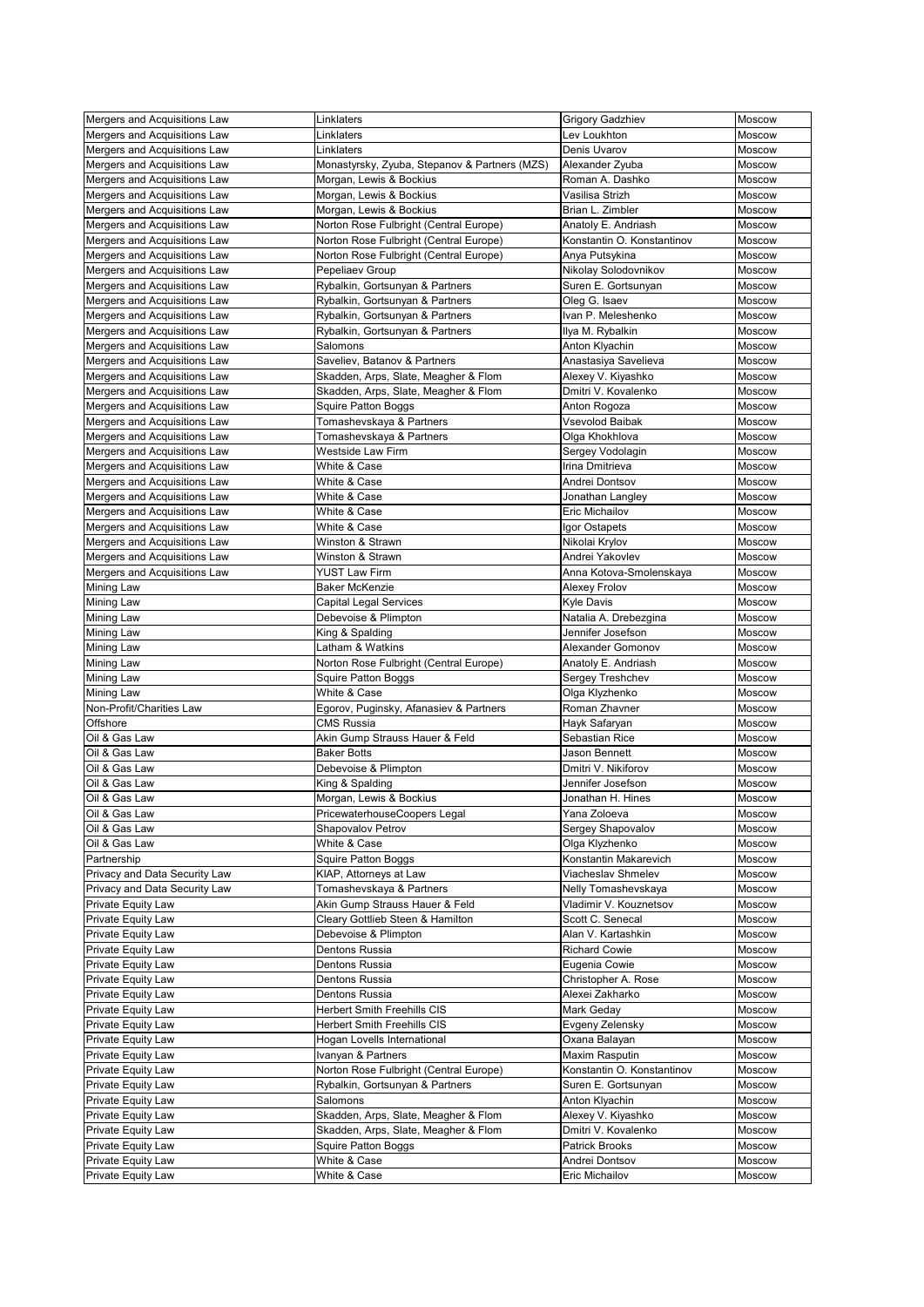| Private Equity Law                                                                   | White & Case                           | Anastasiya Putilova                               | <b>Moscow</b>           |
|--------------------------------------------------------------------------------------|----------------------------------------|---------------------------------------------------|-------------------------|
| <b>Product Liability Litigation</b>                                                  | Andrey Gorodissky & Partners           | Valentin Moiseev                                  | Moscow                  |
| <b>Product Liability Litigation</b>                                                  | Bryan Cave Leighton Paisner (Russia)   | Yuri Ivanov                                       | <b>Moscow</b>           |
| <b>Product Liability Litigation</b>                                                  | Dentons Russia                         | Maria Mikheenkova                                 | Moscow                  |
| Project Finance and Development Practice                                             | Allen & Overy                          | Igor Gorchakov                                    | <b>Moscow</b>           |
| Project Finance and Development Practice                                             | <b>Baker Botts</b>                     | Maxim F. Levinson                                 | Moscow                  |
| Project Finance and Development Practice                                             | Bryan Cave Leighton Paisner (Russia)   | <b>Vladislav Sourkov</b>                          | <b>Moscow</b>           |
| Project Finance and Development Practice                                             | <b>Clifford Chance</b>                 | Marc Bartholomy                                   | Moscow                  |
| Project Finance and Development Practice                                             | <b>CMS Russia</b>                      | Konstantin Baranov                                | <b>Moscow</b>           |
| Project Finance and Development Practice                                             | <b>CMS Russia</b>                      | Jean-Francois Marquaire                           | Moscow                  |
| Project Finance and Development Practice                                             | <b>CMS Russia</b>                      | Elena Tchoubykina                                 | Moscow                  |
| Project Finance and Development Practice                                             | Dechert                                | Laura Brank                                       | Moscow                  |
| Project Finance and Development Practice                                             | <b>Dentons Russia</b>                  | <b>Timothy Stubbs</b>                             | Moscow                  |
| Project Finance and Development Practice                                             | Egorov, Puginsky, Afanasiev & Partners | Roman Malovitsky                                  | Moscow                  |
| Project Finance and Development Practice                                             | EY                                     | Ilya Skripnikov                                   | Moscow                  |
| Project Finance and Development Practice                                             | Freshfields Bruckhaus Deringer         | Innokenty Ivanov                                  | Moscow                  |
| Project Finance and Development Practice                                             | Freshfields Bruckhaus Deringer         | <b>Fedor Teselkin</b>                             | Moscow                  |
| Project Finance and Development Practice                                             | <b>Herbert Smith Freehills CIS</b>     | <b>Artjom Buligin</b>                             | Moscow                  |
| Project Finance and Development Practice                                             | <b>Herbert Smith Freehills CIS</b>     | Olga Davydava                                     | <b>Moscow</b>           |
| Project Finance and Development Practice                                             | <b>Herbert Smith Freehills CIS</b>     | <b>Dmitry Gubarev</b>                             | Moscow                  |
| Project Finance and Development Practice                                             | <b>Herbert Smith Freehills CIS</b>     | Vadim Panin                                       | Moscow                  |
| Project Finance and Development Practice                                             | <b>Herbert Smith Freehills CIS</b>     | Olga Revzina                                      | <b>Moscow</b>           |
| Project Finance and Development Practice                                             | Laseta Partners                        | Serguey Baev                                      | Moscow                  |
| Project Finance and Development Practice                                             | Latham & Watkins                       | Mikhail Turetsky                                  | <b>Moscow</b>           |
| Project Finance and Development Practice                                             | Liniya Prava<br>Linklaters             | Andrey Novakovskiy<br>Julia Voskoboinikova        | Moscow<br><b>Moscow</b> |
| Project Finance and Development Practice                                             |                                        |                                                   |                         |
| Project Finance and Development Practice                                             | Norton Rose Fulbright (Central Europe) | Anatoly E. Andriash<br>Konstantin O. Konstantinov | Moscow<br><b>Moscow</b> |
| Project Finance and Development Practice                                             | Norton Rose Fulbright (Central Europe) | Daria Nosova                                      |                         |
| Project Finance and Development Practice                                             | O2 Consulting<br>Rodin & Partners      | Artem Rodin                                       | Moscow<br>Moscow        |
| Project Finance and Development Practice<br>Project Finance and Development Practice | Rybalkin, Gortsunyan & Partners        | Kirill Ratnikov                                   | Moscow                  |
| Project Finance and Development Practice                                             | Squire Patton Boggs                    | Alexander Dolgov                                  | Moscow                  |
| Project Finance and Development Practice                                             | <b>Squire Patton Boggs</b>             | Konstantin Makarevich                             | <b>Moscow</b>           |
| Project Finance and Development Practice                                             | <b>VEGAS LEX</b>                       | Albert Eganyan                                    | Moscow                  |
| Project Finance and Development Practice                                             | White & Case                           | Maxim Kobzev                                      | <b>Moscow</b>           |
| Project Finance and Development Practice                                             | White & Case                           | Natalia Kraslyanskaya                             | Moscow                  |
| Project Finance and Development Practice                                             | White & Case                           | Ekaterina Logvinova                               | Moscow                  |
| Project Finance and Development Practice                                             | White & Case                           | Natalia Nikitina                                  | Moscow                  |
| <b>Public Law</b>                                                                    | Dentons Russia                         | Natalia Mouratova                                 | Moscow                  |
| <b>Public Law</b>                                                                    | <b>Herbert Smith Freehills CIS</b>     | Olga Revzina                                      | Moscow                  |
| Public Law                                                                           | <b>VEGAS LEX</b>                       | Albert Eganyan                                    | <b>Moscow</b>           |
| Railroad Law                                                                         | EY                                     | Ilya Skripnikov                                   | Moscow                  |
| <b>Real Estate Law</b>                                                               | <b>ALRUD Law Firm</b>                  | Irina Anyukhina                                   | Moscow                  |
| Real Estate Law                                                                      | <b>ALRUD Law Firm</b>                  | Artem Dolgov                                      | <b>Moscow</b>           |
| <b>Real Estate Law</b>                                                               | <b>ALRUD Law Firm</b>                  | Alexander Zharskiy                                | Moscow                  |
| Real Estate Law                                                                      | Andrey Gorodissky & Partners           | Marina Abramova                                   | <b>Moscow</b>           |
| <b>Real Estate Law</b>                                                               | <b>ART DE LEX</b>                      | Evgeny Arbuzov                                    | Moscow                  |
| <b>Real Estate Law</b>                                                               | <b>Baker McKenzie</b>                  | Konstantine Kouzine                               | Moscow                  |
| Real Estate Law                                                                      | <b>Baker McKenzie</b>                  | Maxim Kuznechenkov                                | Moscow                  |
| <b>Real Estate Law</b>                                                               | <b>Baker McKenzie</b>                  | Yuri V. Lebedev                                   | Moscow                  |
| Real Estate Law                                                                      | <b>Beiten Burkhardt</b>                | <b>Falk Tischendorf</b>                           | Moscow                  |
| <b>Real Estate Law</b>                                                               | Bryan Cave Leighton Paisner (Russia)   | <b>Rustam Aliev</b>                               | <b>Moscow</b>           |
| <b>Real Estate Law</b>                                                               | Bryan Cave Leighton Paisner (Russia)   | Yuri Chernobrivtsev                               | Moscow                  |
| Real Estate Law                                                                      | Bryan Cave Leighton Paisner (Russia)   | Inna Firsova                                      | <b>Moscow</b>           |
| <b>Real Estate Law</b>                                                               | Bryan Cave Leighton Paisner (Russia)   | Andrey A. Goltsblat                               | Moscow                  |
| <b>Real Estate Law</b>                                                               | Bryan Cave Leighton Paisner (Russia)   | Dmitry Ilyin                                      | <b>Moscow</b>           |
| Real Estate Law                                                                      | Bryan Cave Leighton Paisner (Russia)   | Tatiana Khovanskaya                               | Moscow                  |
| <b>Real Estate Law</b>                                                               | Bryan Cave Leighton Paisner (Russia)   | Vitaly Mozharowski                                | <b>Moscow</b>           |
| Real Estate Law                                                                      | Bryan Cave Leighton Paisner (Russia)   | Maksim Popov                                      | Moscow                  |
| <b>Real Estate Law</b>                                                               | Bryan Cave Leighton Paisner (Russia)   | Julia Romanova                                    | Moscow                  |
| <b>Real Estate Law</b>                                                               | Bryan Cave Leighton Paisner (Russia)   | Vladislav Sourkov                                 | Moscow                  |
| Real Estate Law                                                                      | Bryan Cave Leighton Paisner (Russia)   | Ekaterina Verle                                   | Moscow                  |
| Real Estate Law                                                                      | Causa Privata Law Firm                 | Ivan Panov                                        | Moscow                  |
| <b>Real Estate Law</b>                                                               | <b>Clifford Chance</b>                 | Marc Bartholomy                                   | <b>Moscow</b>           |
| <b>Real Estate Law</b>                                                               | <b>Clifford Chance</b>                 | Anna Krutik                                       | <b>Moscow</b>           |
| <b>Real Estate Law</b>                                                               | <b>CMS Russia</b>                      | <b>Andrey Mironov</b>                             | <b>Moscow</b>           |
| <b>Real Estate Law</b>                                                               | Dechert                                | Laura Brank                                       | <b>Moscow</b>           |
| <b>Real Estate Law</b>                                                               | Dentons Russia                         | Olga Elliott                                      | <b>Moscow</b>           |
| Real Estate Law                                                                      | Dentons Russia                         | Elena Homeister                                   | Moscow                  |
| Real Estate Law                                                                      | Dentons Russia                         | Glenn Kolleeny                                    | Moscow                  |
| Real Estate Law                                                                      | Dentons Russia                         | Roman Kozlov                                      | <b>Moscow</b>           |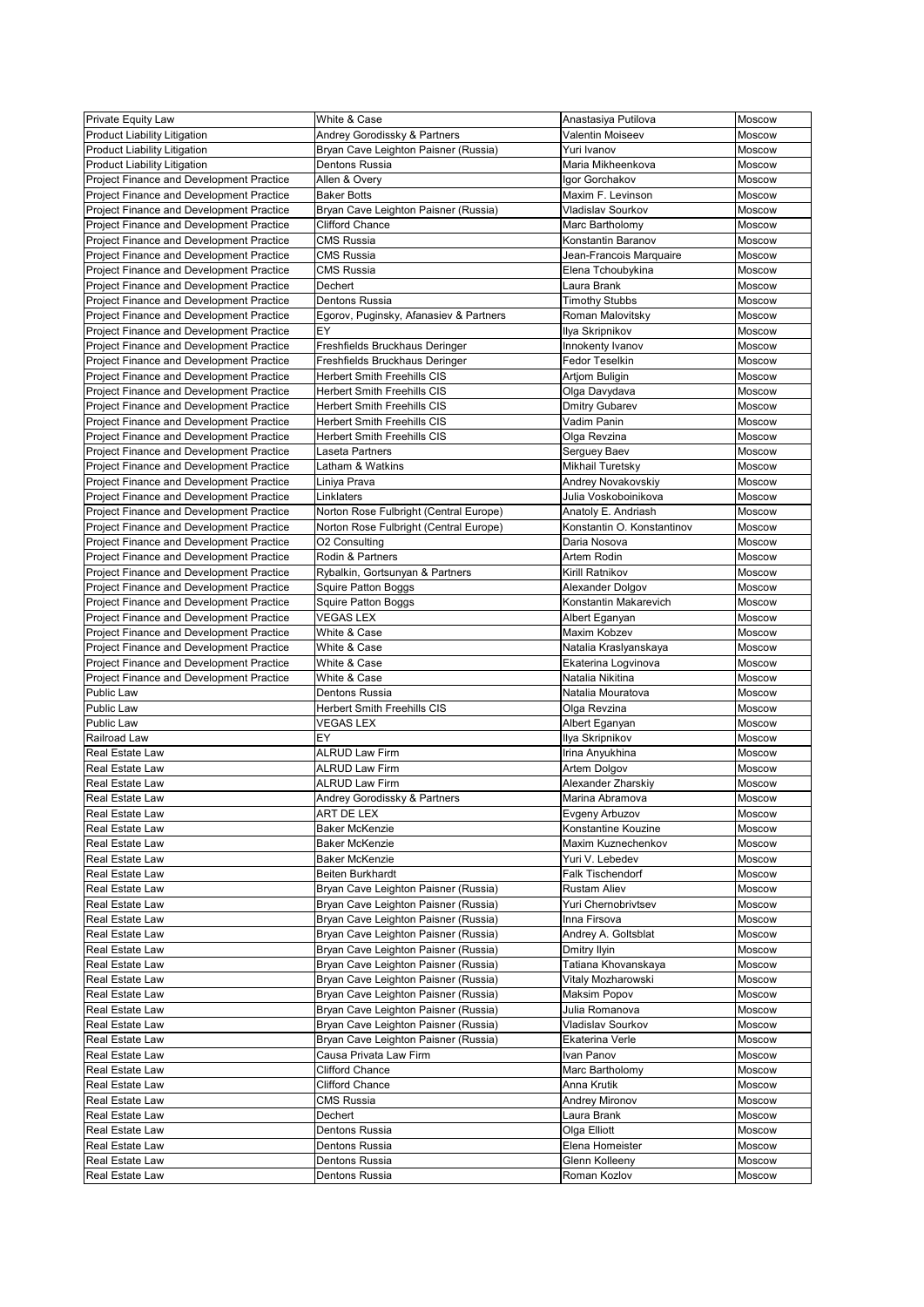| <b>Real Estate Law</b>     | <b>Dentons Russia</b>                  | Florian Schneider        | Moscow        |
|----------------------------|----------------------------------------|--------------------------|---------------|
| <b>Real Estate Law</b>     | Dentons Russia                         | Sergey Trakhtenberg      | Moscow        |
| <b>Real Estate Law</b>     | <b>DLA Piper</b>                       | Ivan Gritsenko           | Moscow        |
| <b>Real Estate Law</b>     | <b>DLA Piper</b>                       | Steffen Kaufmann         | <b>Moscow</b> |
| <b>Real Estate Law</b>     | <b>DLA Piper</b>                       | Alexey Kolegov           | Moscow        |
| <b>Real Estate Law</b>     | <b>DLA Piper</b>                       | Sergey Koltchin          | Moscow        |
| <b>Real Estate Law</b>     | <b>DLA Piper</b>                       | Sergey Lubimov           | Moscow        |
| <b>Real Estate Law</b>     |                                        | Anna Sitas               | Moscow        |
|                            | <b>DLA Piper</b><br><b>DS Law</b>      |                          |               |
| <b>Real Estate Law</b>     |                                        | Oleg Ponamarev           | <b>Moscow</b> |
| <b>Real Estate Law</b>     | Egorov, Puginsky, Afanasiev & Partners | Elena Gavrilina          | <b>Moscow</b> |
| <b>Real Estate Law</b>     | Ekaterina Budak                        | Ekaterina Budak          | Moscow        |
| <b>Real Estate Law</b>     | Enso Law Firm                          | Inna P. Golovchenko      | Moscow        |
| <b>Real Estate Law</b>     | <b>Eversheds Sutherland</b>            | <b>Yury Pugach</b>       | Moscow        |
| <b>Real Estate Law</b>     | EY                                     | Ilya Skripnikov          | Moscow        |
| <b>Real Estate Law</b>     | <b>Five Stones Consulting</b>          | Ksenia Kazakova          | Moscow        |
| Real Estate Law            | Freshfields Bruckhaus Deringer         | Innokenty Ivanov         | Moscow        |
| <b>Real Estate Law</b>     | <b>GRATA</b> International             | Andrei Soukhomlinov      | Moscow        |
| <b>Real Estate Law</b>     | <b>Herbert Smith Freehills CIS</b>     | Olga Revzina             | Moscow        |
| Real Estate Law            | <b>Herbert Smith Freehills CIS</b>     | Alexei Roudiak           | Moscow        |
| <b>Real Estate Law</b>     | Infralex                               | Sergey Shumilov          | Moscow        |
| <b>Real Estate Law</b>     | <b>INTELLECT</b>                       | Alexander Latyev         | Moscow        |
| <b>Real Estate Law</b>     | <b>INTELLECT</b>                       | Sergey Lukyanov          | Moscow        |
| <b>Real Estate Law</b>     | Khrenov & Partners                     | Roman Belanov            | Moscow        |
| <b>Real Estate Law</b>     | Khrenov & Partners                     | Oksana Stupina           | Moscow        |
| <b>Real Estate Law</b>     | KIAP, Attorneys at Law                 | <b>Sergey Popov</b>      | Moscow        |
| <b>Real Estate Law</b>     | KIAP, Attorneys at Law                 | Julia Usacheva           | Moscow        |
| <b>Real Estate Law</b>     | King & Spalding                        | Olga Kozyr               | Moscow        |
| <b>Real Estate Law</b>     | <b>LECAP Law Firm</b>                  | Georgy Osipov            | Moscow        |
| <b>Real Estate Law</b>     | Levant & Partners Law Firm             | Matvey Levant            | <b>Moscow</b> |
| <b>Real Estate Law</b>     | Lidings                                | Tatiana Bicheva          | <b>Moscow</b> |
| <b>Real Estate Law</b>     | Linklaters                             | Anna Saenko              | Moscow        |
| <b>Real Estate Law</b>     | <b>Mannheimer Swartling</b>            | Anna Sukharina           | Moscow        |
| <b>Real Estate Law</b>     | Morgan, Lewis & Bockius                | Dmitry A. Kunitsa        | <b>Moscow</b> |
| <b>Real Estate Law</b>     | <b>Noerr</b>                           | Ekaterina Kalinina       | Moscow        |
| <b>Real Estate Law</b>     | Norton Rose Fulbright (Central Europe) | Valentina Gluhovskaya    | Moscow        |
| <b>Real Estate Law</b>     | Okhta Ladoga Attorneys-at-Law          | Sergey Strembelev        | Moscow        |
| <b>Real Estate Law</b>     | Pepeliaev Group                        | Alexey Konevsky          | Moscow        |
| <b>Real Estate Law</b>     | Pepeliaev Group                        | Natalia Stenina          | <b>Moscow</b> |
| <b>Real Estate Law</b>     | PricewaterhouseCoopers Legal           | Inga Shakhnazarova       | Moscow        |
| <b>Real Estate Law</b>     | PTi Law Firm                           | <b>Yakov Aranovich</b>   | <b>Moscow</b> |
| <b>Real Estate Law</b>     | <b>QUORUS</b>                          | Evgeny Zhilin            | Moscow        |
| <b>Real Estate Law</b>     | <b>RBL Law Office</b>                  | Denis Gerasimov          | Moscow        |
| <b>Real Estate Law</b>     | Rybalkin, Gortsunyan & Partners        | Kirill Ratnikov          | Moscow        |
|                            |                                        |                          |               |
| <b>Real Estate Law</b>     | Saveliev, Batanov & Partners           | Sergey Saveliev          | <b>Moscow</b> |
| <b>Real Estate Law</b>     | Tomashevskaya & Partners               | <b>Vsevolod Baibak</b>   | Moscow        |
| <b>Real Estate Law</b>     | <b>VEGAS LEX</b>                       | Igor Chumachenko         | Moscow        |
| <b>Real Estate Law</b>     | White & Case                           | Evgeny Letunovsky        | <b>Moscow</b> |
| <b>Real Estate Law</b>     | White & Case                           | <b>Eric Michailov</b>    | Moscow        |
| <b>Real Estate Law</b>     | White & Case                           | Daria Plotnikova         | Moscow        |
| <b>Real Estate Law</b>     | Yakovlev & Partners Law Offices        | Evgeniy Pugachev         | Moscow        |
| <b>Real Estate Law</b>     | <b>Yukov and Partners Law Office</b>   | Marina Krasnobaeva       | Moscow        |
| <b>Real Estate Law</b>     | Yukov and Partners Law Office          | Vyacheslav Uvachev       | Moscow        |
| <b>Regulatory Practice</b> | Allen & Overy                          | Igor Kokin               | <b>Moscow</b> |
| <b>Regulatory Practice</b> | <b>ALRUD Law Firm</b>                  | Maxim Alekseyev          | <b>Moscow</b> |
| <b>Regulatory Practice</b> | <b>ALRUD Law Firm</b>                  | Daria Shkittina          | Moscow        |
| <b>Regulatory Practice</b> | <b>Baker McKenzie</b>                  | Sergei Lomakin           | Moscow        |
| <b>Regulatory Practice</b> | Bryan Cave Leighton Paisner (Russia)   | <b>Vladimir Tchikine</b> | Moscow        |
| <b>Regulatory Practice</b> | <b>CMS Russia</b>                      | Anton Bankovskiy         | Moscow        |
| <b>Regulatory Practice</b> | Freshfields Bruckhaus Deringer         | <b>Fedor Teselkin</b>    | Moscow        |
| <b>Regulatory Practice</b> | <b>Herbert Smith Freehills CIS</b>     | <b>Evgeny Yuriev</b>     | Moscow        |
| <b>Regulatory Practice</b> | <b>Herbert Smith Freehills CIS</b>     | Evgeny Zelensky          | Moscow        |
| <b>Regulatory Practice</b> | Hogan Lovells International            | Serafima Pankratova      | Moscow        |
| Regulatory Practice        | Kesarev                                | Petr Ordzhonikidze       | Moscow        |
| <b>Regulatory Practice</b> | Kesarev                                | Evgeny Roshkov           | <b>Moscow</b> |
| <b>Regulatory Practice</b> | Noerr                                  | Ekaterina Kalinina       | <b>Moscow</b> |
| <b>Regulatory Practice</b> | Pepeliaev Group                        | Elena Ovcharova          | <b>Moscow</b> |
| <b>Regulatory Practice</b> | Pepeliaev Group                        | Natalia Travkina         | Moscow        |
| <b>Regulatory Practice</b> | PricewaterhouseCoopers Legal           | Ksenia Gritsepanova      | Moscow        |
| <b>Regulatory Practice</b> | <b>Trubor Law Firm</b>                 | Maria Borzova            | Moscow        |
| <b>Regulatory Practice</b> | White & Case                           | Igor Ostapets            | Moscow        |
| <b>Regulatory Practice</b> | White & Case                           | Ksenia Tyunik            | Moscow        |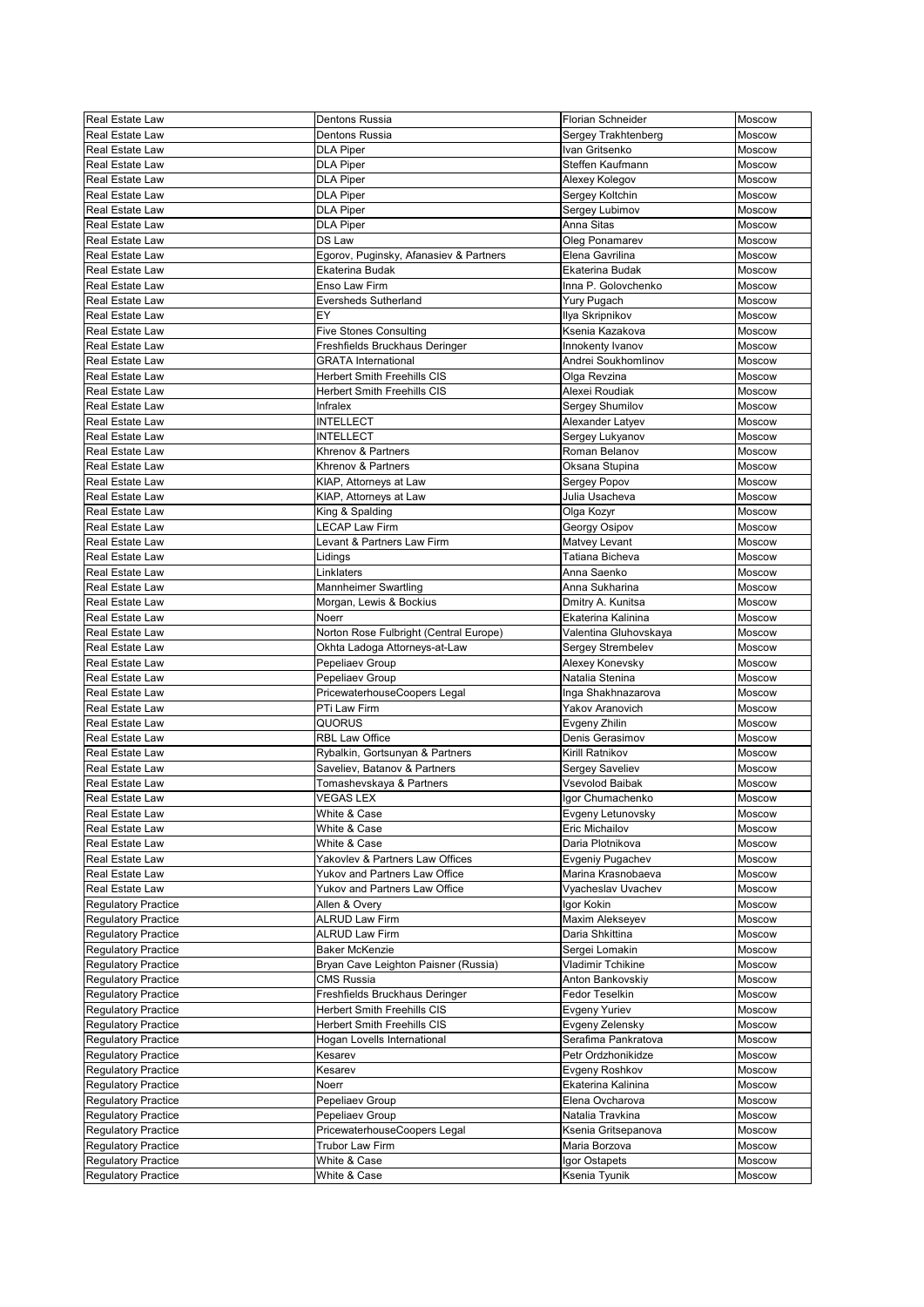| <b>Regulatory Practice</b>    | White & Case                           | <b>Anton Vasin</b>         | Moscow        |
|-------------------------------|----------------------------------------|----------------------------|---------------|
| <b>Retail Law</b>             | Hogan Lovells International            | Oxana Balayan              | Moscow        |
| <b>Structured Finance Law</b> | <b>Baker McKenzie</b>                  | Vladimir Dragunov          | Moscow        |
| <b>Structured Finance Law</b> | <b>Clifford Chance</b>                 | Alexander Anichkin         | Moscow        |
| <b>Structured Finance Law</b> | <b>Clifford Chance</b>                 | <b>Arthur Iliev</b>        | <b>Moscow</b> |
| <b>Structured Finance Law</b> | Egorov, Puginsky, Afanasiev & Partners | Roman Malovitsky           | <b>Moscow</b> |
| <b>Structured Finance Law</b> | Egorov, Puginsky, Afanasiev & Partners | Oleg Ushakov               | Moscow        |
| <b>Structured Finance Law</b> | <b>Herbert Smith Freehills CIS</b>     | <b>Dmitry Gubarev</b>      | Moscow        |
| <b>Structured Finance Law</b> | Latham & Watkins                       |                            | <b>Moscow</b> |
|                               |                                        | Mikhail Turetsky           |               |
| <b>Structured Finance Law</b> | <b>LECAP Law Firm</b>                  | <b>Yury Tuktarov</b>       | Moscow        |
| <b>Structured Finance Law</b> | Linklaters                             | Andrei N. Murygin          | Moscow        |
| <b>Structured Finance Law</b> | Noerr                                  | <b>Vladislav Skvortsov</b> | Moscow        |
| <b>Structured Finance Law</b> | Norton Rose Fulbright (Central Europe) | Konstantin O. Konstantinov | Moscow        |
| Tax Law                       | <b>ALRUD Law Firm</b>                  | Maxim Alekseyev            | Moscow        |
| Tax Law                       | <b>ALRUD Law Firm</b>                  | Elena Novikova             | Moscow        |
| Tax Law                       | <b>ALTHAUS Legal</b>                   | Sergey Gerasimov           | Moscow        |
| Tax Law                       | <b>ALTHAUS Legal</b>                   | Alexander Nepomnyashchiy   | Moscow        |
| Tax Law                       | <b>ALTHAUS Legal</b>                   | <b>Rostislav Shatenok</b>  | Moscow        |
| Tax Law                       | Andrey Gorodissky & Partners           | Valentin Moiseev           | Moscow        |
| Tax Law                       | <b>Avakov Tarasov &amp; Partners</b>   | <b>Dmitry Tarasov</b>      | Moscow        |
| Tax Law                       | <b>Baker McKenzie</b>                  | Alexander A. Bychkov       | <b>Moscow</b> |
| Tax Law                       | <b>Baker McKenzie</b>                  | <b>Alexander Chmelev</b>   | Moscow        |
| Tax Law                       | <b>Baker McKenzie</b>                  | Arseny V. Seidov           | Moscow        |
| Tax Law                       | <b>Baker McKenzie</b>                  | Artem Toropov              | Moscow        |
| Tax Law                       | <b>Baker McKenzie</b>                  | Sergei V. Zhestkov         | Moscow        |
| Гах Law                       | Bryan Cave Leighton Paisner (Russia)   | Sergey Likhachev           | Moscow        |
| Tax Law                       | Bryan Cave Leighton Paisner (Russia)   | Evgeny V. Timofeev         | Moscow        |
| Tax Law                       | Bryan Cave Leighton Paisner (Russia)   | Anna Zelenskaya            | Moscow        |
| Tax Law                       | <b>Clifford Chance</b>                 | Alexander Anichkin         | Moscow        |
| Tax Law                       | <b>Dentons Russia</b>                  | <b>Boris Bruk</b>          | Moscow        |
|                               |                                        |                            | Moscow        |
| Tax Law                       | Dentons Russia                         | Dzhangar Dzhalchinov       |               |
| <b>Tax Law</b>                | <b>Dentons Russia</b>                  | Anna Knelz                 | Moscow        |
| Tax Law                       | Dentons Russia                         | <b>Valentin Larin</b>      | Moscow        |
| Tax Law                       | <b>Dentons Russia</b>                  | Alexei Matveev             | Moscow        |
| Tax Law                       | Dentons Russia                         | Igor Schikow               | Moscow        |
| Tax Law                       | <b>DLA Piper</b>                       | Elena Mikhailovskaia       | Moscow        |
| Tax Law                       | <b>DLA Piper</b>                       | Igor Venediktov            | <b>Moscow</b> |
| Tax Law                       | <b>Dmitry Matveev &amp; Partners</b>   | Natalia Shcherbakova       | Moscow        |
| Tax Law                       | DS Law                                 | Oleg Ponamarev             | Moscow        |
| Tax Law                       | Egorov, Puginsky, Afanasiev & Partners | Sergey Kalinin             | Moscow        |
| Tax Law                       | Enso Law Firm                          | Elena Pidzakova            | Moscow        |
| Tax Law                       | EY                                     | <b>Fedor Blinov</b>        | Moscow        |
| Tax Law                       | EY                                     | Gennadii Timonichev        | Moscow        |
| Tax Law                       | <b>FBK Legal</b>                       | Galina Akchurina           | Moscow        |
| Tax Law                       | <b>FBK Legal</b>                       | Tatiana Grigorieva         | Moscow        |
| Tax Law                       | <b>FBK Legal</b>                       | Tatiana Matveicheva        | Moscow        |
| Tax Law                       | <b>FBK Legal</b>                       | Orlova Nadezhda            | <b>Moscow</b> |
| Tax Law                       | <b>FBK Legal</b>                       | Nadezhda Orlova            | Moscow        |
| Tax Law                       | <b>FBK Legal</b>                       | Dmitry Paramonov           | Moscow        |
| Tax Law                       | Gide Loyrette Nouel                    | Tatiana Kirgetova          | Moscow        |
| Tax Law                       | Gin & Partners Law Firm                | Kira Gin                   | Moscow        |
| Tax Law                       | <b>Herbert Smith Freehills CIS</b>     | Oleg Konnov                | <b>Moscow</b> |
| Tax Law                       | <b>Herbert Smith Freehills CIS</b>     | Alexei Panich              | Moscow        |
| Tax Law                       | Infralex                               | Maxim Rovinskiy            | Moscow        |
| Tax Law                       | Ivanyan & Partners                     | <b>Dmitry Mikhailov</b>    | Moscow        |
| Tax Law                       | KIAP, Attorneys at Law                 | Andrey Zuykov              | Moscow        |
| Tax Law                       | <b>KPMG</b>                            | Nikolay Baranov            | Moscow        |
| Tax Law                       | <b>KPMG</b>                            | <b>Mikhail Orlov</b>       | Moscow        |
| Tax Law                       | KSK group                              | Julia Knyazkova            | Moscow        |
| Tax Law                       | KSK group                              | Alexey Nekrasov            | Moscow        |
| Tax Law                       | <b>KSK</b> group                       | Tatiana Pyanchenkova       | Moscow        |
| Tax Law                       | Lemchik, Krupskiy & Partners           | Alexander Lemchik          | Moscow        |
|                               |                                        |                            |               |
| Tax Law                       | Liniya Prava                           | Lidia Charikova            | Moscow        |
| Tax Law                       | Linklaters                             | Victor Matchekhin          | Moscow        |
| Tax Law                       | Nalogovik LLC                          | Anton Sonichev             | <b>Moscow</b> |
| Tax Law                       | Noerr                                  | Alexandr Silakov           | Moscow        |
| Tax Law                       | Noerr                                  | Maxim Vladimirov           | Moscow        |
| Tax Law                       | Pepeliaev Group                        | <b>Rustem Ahmetshin</b>    | Moscow        |
| Tax Law                       | Pepeliaev Group                        | Valentina Akimova          | Moscow        |
| Tax Law                       | Pepeliaev Group                        | Olga Baranova              | Moscow        |
| Tax Law                       | Pepeliaev Group                        | Marina Ivlieva             | Moscow        |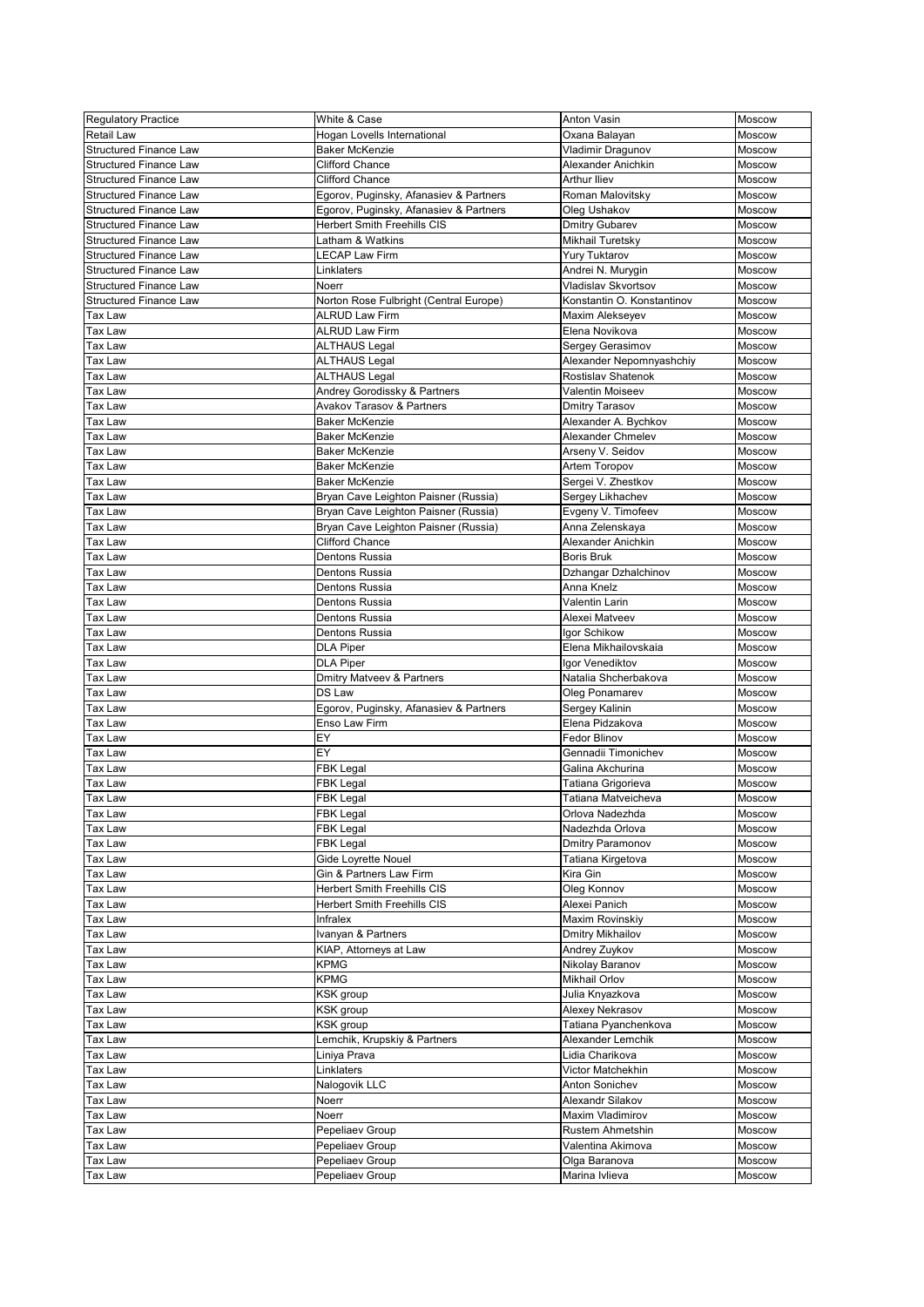| <b>Tax Law</b>                | Pepeliaev Group                               | Ivan Khamenushko           | Moscow        |
|-------------------------------|-----------------------------------------------|----------------------------|---------------|
| <b>Tax Law</b>                | Pepeliaev Group                               | Leonid Kravchinsky         | Moscow        |
|                               |                                               |                            |               |
| <b>Tax Law</b>                | Pepeliaev Group                               | Ksenia Litvinova           | Moscow        |
| <b>Tax Law</b>                | Pepeliaev Group                               | <b>Anton Nikiforov</b>     | Moscow        |
| <b>Tax Law</b>                | Pepeliaev Group                               | <b>Andrey Nikonov</b>      | Moscow        |
| <b>Tax Law</b>                | Pepeliaev Group                               | Sergey Pepeliaev           | Moscow        |
| <b>Tax Law</b>                | Pepeliaev Group                               | <b>Sergey Savseris</b>     | Moscow        |
| <b>Tax Law</b>                | Pepeliaev Group                               | <b>Andrey Tereschenko</b>  | Moscow        |
| <b>Tax Law</b>                | Personal Tax Management                       | Vasiliy Vayukin            | Moscow        |
| <b>Tax Law</b>                | Pleshakov, Ushkalov & Partners                | <b>Vladimir Pleshakov</b>  | Moscow        |
|                               |                                               |                            |               |
| <b>Tax Law</b>                | PricewaterhouseCoopers Legal                  | Raisa Alexakhina           | Moscow        |
| <b>Tax Law</b>                | Reznik, Gagarin & Partners                    | Genri M. Reznik            | Moscow        |
| <b>Tax Law</b>                | Rybalkin, Gortsunyan & Partners               | Ivan P. Meleshenko         | Moscow        |
| <b>Tax Law</b>                | Rybalkin, Gortsunyan & Partners               | Ilya M. Rybalkin           | Moscow        |
| <b>Tax Law</b>                | <b>Schekin and Partners</b>                   | Denis Schekin              | Moscow        |
| <b>Tax Law</b>                | Shapovalov Petrov                             | <b>Kirill Petrov</b>       | Moscow        |
| <b>Tax Law</b>                | Slizov & Partners                             | Olga Morozova              | Moscow        |
| <b>Tax Law</b>                | Slizov & Partners                             | Konstantin Slizov          | Moscow        |
| <b>Tax Law</b>                | Slizov & Partners                             | <b>Kirill Slizov</b>       | Moscow        |
|                               |                                               |                            |               |
| <b>Tax Law</b>                | Taxadvisor                                    | <b>Dmitry Kostalgin</b>    | <b>Moscow</b> |
| <b>Tax Law</b>                | Taxadvisor                                    | Alexei Yakovlev            | Moscow        |
| <b>Tax Law</b>                | Taxmanager                                    | Anton Goryunov             | Moscow        |
| <b>Tax Law</b>                | Taxology                                      | Alexey Artyukh             | Moscow        |
| Tax Law                       | Taxology                                      | Sergey Semenov             | Moscow        |
| <b>Tax Law</b>                | Taxology                                      | Leonid Somov               | Moscow        |
| <b>Tax Law</b>                | White & Case                                  | Irina Dmitrieva            | Moscow        |
| <b>Tax Law</b>                | Yakovlev & Partners Law Offices               | <b>Anton Alekseev</b>      | Moscow        |
|                               | Yakovlev & Partners Law Offices               | Svetlana Zvereva           |               |
| <b>Tax Law</b>                |                                               |                            | Moscow        |
| <b>Tax Law</b>                | <b>YUST Law Firm</b>                          | Igor N. Pastukhov          | Moscow        |
| <b>Tax Law</b>                | <b>Yustina Law Firm</b>                       | Vadim Zlobin               | Moscow        |
| <b>Technology Law</b>         | <b>Baker McKenzie</b>                         | Daria Ermolina             | Moscow        |
| <b>Technology Law</b>         | Dentons Russia                                | Irina Stepanova            | Moscow        |
| <b>Technology Law</b>         | Dentons Russia                                | Denis Voevodin             | Moscow        |
| <b>Technology Law</b>         | Egorov, Puginsky, Afanasiev & Partners        | Pavel Sadovsky             | <b>Moscow</b> |
| <b>Technology Law</b>         | Hogan Lovells International                   | Oxana Balayan              | Moscow        |
| Fechnology Law                | Hogan Lovells International                   | Julia Gurieva              | Moscow        |
| <b>Technology Law</b>         | <b>INTELLECT</b>                              | Svetlana Veresova          | Moscow        |
| Technology Law                | Nadmitov, Ivanov & Partners Law Firm          | <b>Alexander Nadmitov</b>  | <b>Moscow</b> |
| <b>Fechnology Law</b>         | Sojuzpatent                                   |                            | Moscow        |
|                               |                                               | Sergey Istomin             |               |
| <b>Technology Law</b>         | <b>Tilling Peters</b>                         | <b>Ekaterina Tilling</b>   | <b>Moscow</b> |
| <b>Technology Law</b>         | <b>VEGAS LEX</b>                              | Alexandra Vasukhnova       | Moscow        |
| <b>Telecommunications Law</b> | Akin Gump Strauss Hauer & Feld                | Svetlana A. Volevich       | Moscow        |
| <b>Felecommunications Law</b> | <b>ALRUD Law Firm</b>                         | Irina Anyukhina            | Moscow        |
| <b>Felecommunications Law</b> | Andrey Gorodissky & Partners                  | Elena Gorodisskaya         | <b>Moscow</b> |
| <b>Telecommunications Law</b> | Debevoise & Plimpton                          | Dmitri V. Nikiforov        | Moscow        |
| <b>Felecommunications Law</b> | Dentons Russia                                | <b>Richard Cowie</b>       | Moscow        |
| <b>Felecommunications Law</b> | <b>Dentons Russia</b>                         | Irina Stepanova            | <b>Moscow</b> |
| <b>Felecommunications Law</b> | Egorov, Puginsky, Afanasiev & Partners        | Denis Arkhipov             | Moscow        |
|                               |                                               |                            |               |
| <b>Felecommunications Law</b> | Egorov, Puginsky, Afanasiev & Partners        | Pavel Sadovsky             | Moscow        |
| <b>Telecommunications Law</b> | <b>Gowling WLG</b>                            | Alexander Christophoroff   | Moscow        |
| <b>Felecommunications Law</b> | Hogan Lovells International                   | Maria Baeva                | Moscow        |
| Felecommunications Law        | Hogan Lovells International                   | Oxana Balayan              | Moscow        |
| <b>Felecommunications Law</b> | Hogan Lovells International                   | Natalia Gulyaeva           | Moscow        |
| <b>Telecommunications Law</b> | Laseta Partners                               | Serguey Baev               | <b>Moscow</b> |
| <b>Telecommunications Law</b> | Monastyrsky, Zyuba, Stepanov & Partners (MZS) | Alexander Zyuba            | <b>Moscow</b> |
| <b>Felecommunications Law</b> | Norton Rose Fulbright (Central Europe)        | Anatoly E. Andriash        | Moscow        |
| Felecommunications Law        | White & Case                                  | Andrei Dontsov             | Moscow        |
| <b>Trade Law</b>              | <b>Beiten Burkhardt</b>                       | <b>Falk Tischendorf</b>    | Moscow        |
|                               |                                               |                            |               |
| <b>Trade Law</b>              | Bryan Cave Leighton Paisner (Russia)          | Elena Belozerova           | Moscow        |
| <b>Trade Law</b>              | Bryan Cave Leighton Paisner (Russia)          | <b>Vladimir Tchikine</b>   | Moscow        |
| <b>Trade Law</b>              | Dentons Russia                                | Dzhangar Dzhalchinov       | Moscow        |
| <b>Trade Law</b>              | Egorov, Puginsky, Afanasiev & Partners        | <b>Vladimir Talanov</b>    | Moscow        |
| Trade Law                     | Ivanyan & Partners                            | Natalia Malyamina          | Moscow        |
| Trade Law                     | Ivanyan & Partners                            | Maria Miroshnikova         | <b>Moscow</b> |
| <b>Trade Law</b>              | KIAP, Attorneys at Law                        | <b>Alexey Sizov</b>        | <b>Moscow</b> |
| <b>Trade Law</b>              | Kosenkov & Suvorov                            | Alexander Baev             | <b>Moscow</b> |
| <b>Trade Law</b>              | Kulkov, Kolotilov & Partners                  | <b>Maxim Kulkov</b>        | <b>Moscow</b> |
| <b>Trade Law</b>              | <b>Noerr</b>                                  | <b>Thomas Mundry</b>       | Moscow        |
| <b>Trade Law</b>              | Norton Rose Fulbright (Central Europe)        | Konstantin O. Konstantinov | <b>Moscow</b> |
| <b>Trade Law</b>              | Pleshakov, Ushkalov & Partners                | Viacheslav Ushkalov        |               |
|                               |                                               |                            | <b>Moscow</b> |
| <b>Trade Law</b>              | <b>QUORUS</b>                                 | Evgeny Zhilin              | Moscow        |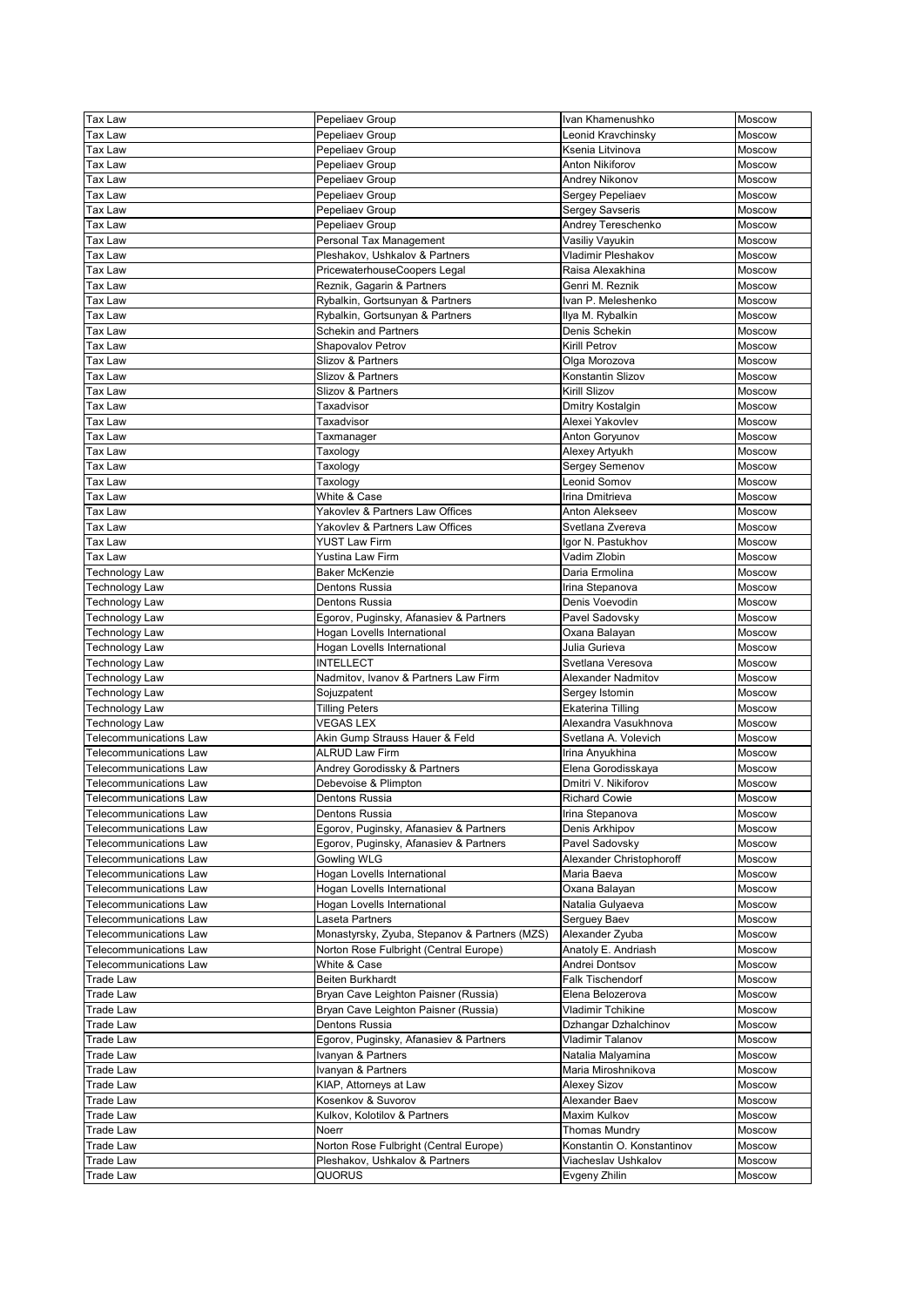| <b>Trade Law</b>                            | Rödl & Partner                         | Andreas Knaul              | <b>Moscow</b>  |
|---------------------------------------------|----------------------------------------|----------------------------|----------------|
| <b>Trade Law</b>                            | Yakovlev & Partners Law Offices        | Andrey Yu. Yakovlev        | Moscow         |
| <b>Trade Law</b>                            | <b>YUST Law Firm</b>                   | Alexander Rudyakov         | Moscow         |
| <b>Transportation Law</b>                   | Bryan Cave Leighton Paisner (Russia)   | Vladislav Vdovin           | Moscow         |
| <b>Trusts and Estates</b>                   | <b>ALRUD Law Firm</b>                  | Kira Egorova               | <b>Moscow</b>  |
|                                             |                                        | Yulia Nenasheva            | Moscow         |
| Venture Capital Law                         | <b>Branan Legal</b>                    |                            |                |
| Venture Capital Law                         | Dentons Russia                         | Nikolai Roudomanov         | Moscow         |
| Venture Capital Law                         | <b>DLA Piper</b>                       | Leo Batalov                | Moscow         |
| Venture Capital Law                         | Egorov, Puginsky, Afanasiev & Partners | Dmitriy Glazounov          | <b>Moscow</b>  |
| Venture Capital Law                         | Egorov, Puginsky, Afanasiev & Partners | Oleg Ushakov               | Moscow         |
| Venture Capital Law                         | <b>INGVARR</b>                         | Bronislava Starovoitova    | Moscow         |
| Venture Capital Law                         | Tarlo & Partners                       | Levon L. Grigorian         | <b>Moscow</b>  |
| <b>Water Law</b>                            | Egorov, Puginsky, Afanasiev & Partners | Anastasiya Boytsova        | Moscow         |
| <b>Arbitration and Mediation</b>            | Grebneva and Partners law firm         | Irina Grebneva             | Novosibirsk    |
| <b>Arbitration and Mediation</b>            | <b>Usconsalt</b>                       | Evgeniya Bondarenko        | Novosibirsk    |
| Insolvency and Reorganization Law           | Grebneva and Partners law firm         | Sergey Obukhov             | Novosibirsk    |
| Insolvency and Reorganization Law           | <b>INTELLECT</b>                       | Anna Shumskaya             | Novosibirsk    |
| Insolvency and Reorganization Law           | Law Firm Arbitrage.ru                  | Daniil Savchenko           | Novosibirsk    |
| Insolvency and Reorganization Law           | Pravo                                  | Dmitriy Lizunov            | Novosibirsk    |
| Intellectual Property Law                   | <b>INCO</b>                            | Ekaterina Shekhtman        | Novosibirsk    |
| Litigation                                  | Bezrukov & Partners                    | Andrei Bezrukov            | Novosibirsk    |
| Litigation                                  | <b>INTELLECT</b>                       | Anna Shumskaya             | Novosibirsk    |
| Mergers and Acquisitions Law                | LexProf Law Firm                       | Tatiana Goncharova         | Novosibirsk    |
| Product Liability Litigation                | <b>INTELLECT</b>                       | Anna Shumskaya             | Novosibirsk    |
| Tax Law                                     | Pepeliaev Group                        | Egor Lysenko               | Novosibirsk    |
|                                             | Stepanov & Aksuk                       | Igor Stepanov              | Rostov-on-Don  |
| Civil Rights Law<br><b>Construction Law</b> | Stepanov & Aksuk                       | Igor Stepanov              | Rostov-on-Don  |
|                                             |                                        |                            |                |
| Litigation                                  | Stepanov & Aksuk                       | Igor Stepanov              | Rostov-on-Don  |
| Administrative Law                          | <b>DLA Piper</b>                       | Wilhelmina Shavshina       | St. Petersburg |
| Administrative Law                          | <b>lusland Law Offices</b>             | Elena Legashova            | St. Petersburg |
| Administrative Law                          | Varshavskiy and the Partners           | Vladlena Varshavskaya      | St. Petersburg |
| Appellate Practice                          | Egorov, Puginsky, Afanasiev & Partners | Evgeny Gurchenko           | St. Petersburg |
| Appellate Practice                          | Egorov, Puginsky, Afanasiev & Partners | Sergey Korolyov            | St. Petersburg |
| Appellate Practice                          | Law Firm "Urvest"                      | Dmitry Ivanov              | St. Petersburg |
| Appellate Practice                          | Law Firm "Urvest"                      | Roman Obraztsov            | St. Petersburg |
| <b>Arbitration and Mediation</b>            | Advocate FREMM                         | <b>Vladislav Shestakov</b> | St. Petersburg |
| <b>Arbitration and Mediation</b>            | Borenius Attorneys Russia              | Lyubov Erigo               | St. Petersburg |
| <b>Arbitration and Mediation</b>            | Borenius Attorneys Russia              | Andrei Gusev               | St. Petersburg |
| <b>Arbitration and Mediation</b>            | Borenius Attorneys Russia              | Irina Selezneva            | St. Petersburg |
| <b>Arbitration and Mediation</b>            | Borenius Attorneys Russia              | Anna Zabrotskaya           | St. Petersburg |
| <b>Arbitration and Mediation</b>            | <b>Capital Legal Services</b>          | Irina Onikienko            | St. Petersburg |
| <b>Arbitration and Mediation</b>            | <b>Capital Legal Services</b>          | Vladislav Zabrodin         | St. Petersburg |
| <b>Arbitration and Mediation</b>            | Dentons Russia                         | Mikhail Ivanov             | St. Petersburg |
| <b>Arbitration and Mediation</b>            | <b>DLA Piper</b>                       | Leonid Kropotov            | St. Petersburg |
| <b>Arbitration and Mediation</b>            | Duvernoix Legal                        | Natalia Afanaseva          | St. Petersburg |
| <b>Arbitration and Mediation</b>            |                                        |                            |                |
|                                             | Egorov, Puginsky, Afanasiev & Partners | Artem Magunov              | St. Petersburg |
| <b>Arbitration and Mediation</b>            | Egorov, Puginsky, Afanasiev & Partners | Ilya Nikiforov             | St. Petersburg |
| <b>Arbitration and Mediation</b>            | Egorov, Puginsky, Afanasiev & Partners | Ilya Tur                   | St. Petersburg |
| <b>Arbitration and Mediation</b>            | Inmarine                               | Viktoria Zhdanova          | St. Petersburg |
| <b>Arbitration and Mediation</b>            | lusland Law Offices                    | Maxim Semenyako            | St. Petersburg |
| <b>Arbitration and Mediation</b>            | Ivanyan & Partners                     | Tatiana Bravicheva         | St. Petersburg |
| <b>Arbitration and Mediation</b>            | Ivanyan & Partners                     | Inna Derbeneva             | St. Petersburg |
| <b>Arbitration and Mediation</b>            | Ivanyan & Partners                     | Anton Egorov               | St. Petersburg |
| <b>Arbitration and Mediation</b>            | Ivanyan & Partners                     | Alexey Kozyakov            | St. Petersburg |
| <b>Arbitration and Mediation</b>            | Ivanyan & Partners                     | Ksenia Selevtsova          | St. Petersburg |
| <b>Arbitration and Mediation</b>            | Ivanyan & Partners                     | Sofia Sergeeva             | St. Petersburg |
| <b>Arbitration and Mediation</b>            | Kachkin & Partners                     | <b>Dmitry Nekrestyanov</b> | St. Petersburg |
| <b>Arbitration and Mediation</b>            | Kachkin & Partners                     | <b>Kirill Saskov</b>       | St. Petersburg |
| <b>Arbitration and Mediation</b>            | Law Firm "LEGE"                        | Ilya Chuzhinov             | St. Petersburg |
| <b>Arbitration and Mediation</b>            | Law Firm "LEGE"                        | Anastasia Ilyuhina         | St. Petersburg |
| <b>Arbitration and Mediation</b>            | Pen & Paper Attorneys at Law           | <b>Stanislav Danilov</b>   | St. Petersburg |
| Arbitration and Mediation                   | Pen & Paper Attorneys at Law           | Valery Zinchenko           | St. Petersburg |
| Arbitration and Mediation                   | Prime Advice                           | Inna Vavilova              | St. Petersburg |
| Banking and Finance Law                     | <b>Baker McKenzie</b>                  | <b>Maxim Kalinin</b>       | St. Petersburg |
| Banking and Finance Law                     | Borenius Attorneys Russia              | Artem Zhavoronkov          | St. Petersburg |
| Banking and Finance Law                     | Dentons Russia                         | Irina Dementieva           | St. Petersburg |
| Banking and Finance Law                     | <b>DLA Piper</b>                       | Marat Altynbaev            | St. Petersburg |
|                                             |                                        |                            |                |
| Banking and Finance Law                     | Egorov, Puginsky, Afanasiev & Partners | Ilya Nikiforov             | St. Petersburg |
| Banking and Finance Law                     | Kachkin & Partners                     | Denis Kachkin              | St. Petersburg |
| Banking and Finance Law                     | Prime Advice                           | Inna Vavilova              | St. Petersburg |
| Civil Rights Law                            | Ivanovy & Partners                     | Ksenya Ivanova             | St. Petersburg |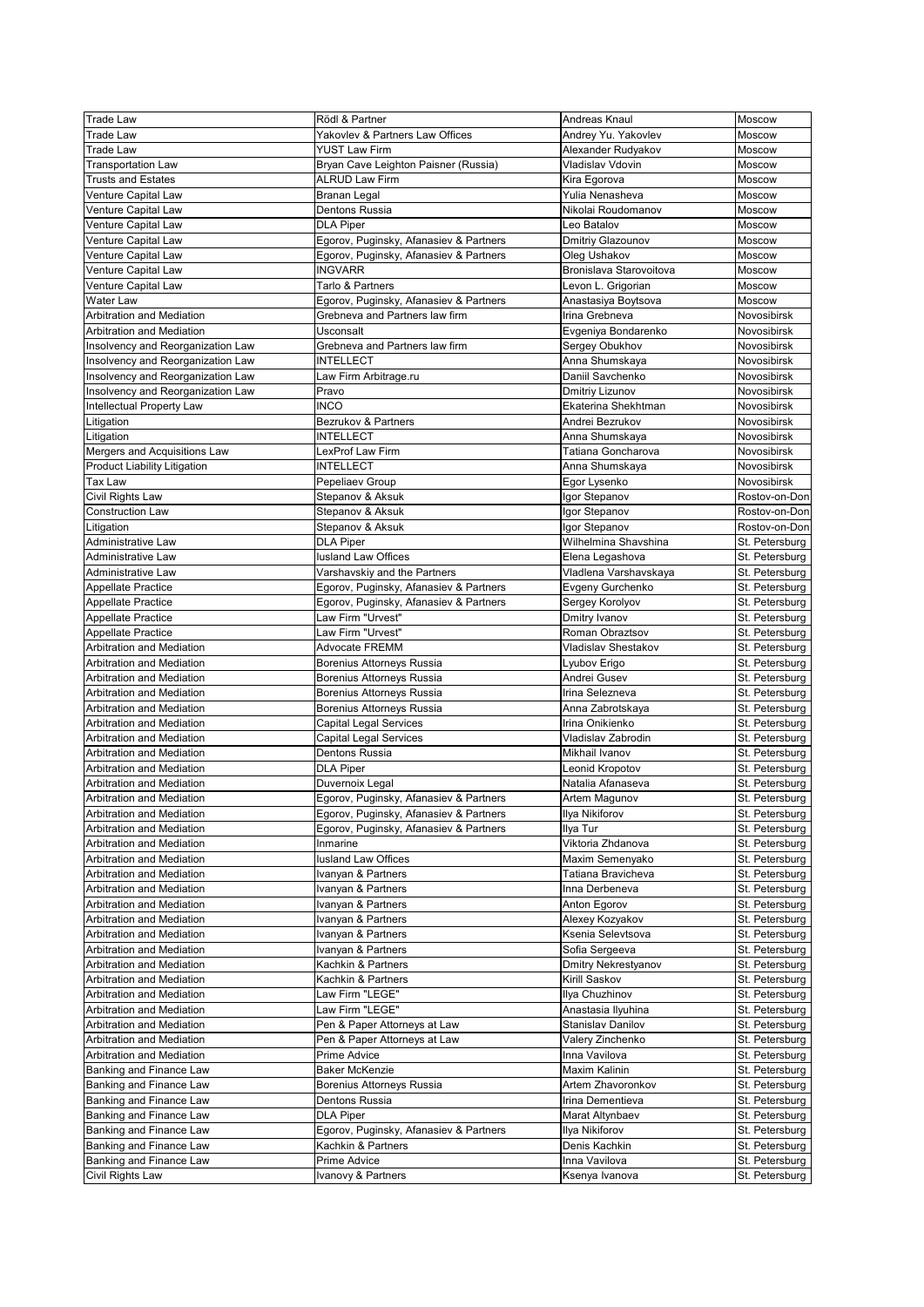| <b>Competition / Antitrust Law</b>         | Dentons Russia                         | Oleg Lovtsov           | St. Petersburg |
|--------------------------------------------|----------------------------------------|------------------------|----------------|
| <b>Competition / Antitrust Law</b>         | <b>Dentons Russia</b>                  | Evgenia Teterevkova    | St. Petersburg |
| <b>Competition / Antitrust Law</b>         | Egorov, Puginsky, Afanasiev & Partners | Elena Agaeva           | St. Petersburg |
| Competition / Antitrust Law                | Egorov, Puginsky, Afanasiev & Partners | Ivan A. Smirnov        | St. Petersburg |
| <b>Construction Law</b>                    | <b>Baker McKenzie</b>                  | Olga V. Anikina        | St. Petersburg |
|                                            |                                        |                        |                |
| <b>Construction Law</b>                    | <b>Baker McKenzie</b>                  | <b>Maxim Kalinin</b>   | St. Petersburg |
| <b>Construction Law</b>                    | Borenius Attorneys Russia              | <b>Alexey Nikitin</b>  | St. Petersburg |
| <b>Construction Law</b>                    | Borenius Attorneys Russia              | Maya Petrova           | St. Petersburg |
| <b>Construction Law</b>                    | Dentons Russia                         | Karina Chichkanova     | St. Petersburg |
| <b>Construction Law</b>                    | <b>DLA Piper</b>                       | Oksana Derevyanko      | St. Petersburg |
| <b>Construction Law</b>                    | <b>DLA Piper</b>                       | Denis Sosedkin         | St. Petersburg |
| <b>Construction Law</b>                    | Egorov, Puginsky, Afanasiev & Partners | Olga Mischenko         | St. Petersburg |
| <b>Construction Law</b>                    | Egorov, Puginsky, Afanasiev & Partners | Ilya Nikiforov         | St. Petersburg |
| <b>Construction Law</b>                    | Egorov, Puginsky, Afanasiev & Partners | Ivan A. Smirnov        | St. Petersburg |
| <b>Construction Law</b>                    | Ivanyan & Partners                     | Olga Kudryavtseva      | St. Petersburg |
| <b>Construction Law</b>                    | Kachkin & Partners                     | Dmitry Nekrestyanov    | St. Petersburg |
| <b>Construction Law</b>                    | Kachkin & Partners                     | Veronika Perfileva     | St. Petersburg |
|                                            |                                        |                        |                |
| <b>Construction Law</b>                    | Kachkin & Partners                     | Kirill Saskov          | St. Petersburg |
| <b>Construction Law</b>                    | NB law agency                          | Nina Boer              | St. Petersburg |
| Corporate Governance & Compliance Practice | Borenius Attorneys Russia              | Maya Petrova           | St. Petersburg |
| Corporate Governance & Compliance Practice | Dentons Russia                         | Ilya Kotov             | St. Petersburg |
| Corporate Governance & Compliance Practice | <b>DLA Piper</b>                       | Natalia Vygovskaya     | St. Petersburg |
| Corporate Governance & Compliance Practice | Egorov, Puginsky, Afanasiev & Partners | Elena Agaeva           | St. Petersburg |
| Corporate Governance & Compliance Practice | lusland Law Offices                    | Alexander Changli      | St. Petersburg |
| Corporate Governance & Compliance Practice | <b>LEGAL PRO</b>                       | Anna Chaykina          | St. Petersburg |
| Corporate Governance & Compliance Practice | Maxima Legal                           | Maxim Avrashkov        | St. Petersburg |
| Corporate Law                              | <b>Baker McKenzie</b>                  | <b>Maxim Kalinin</b>   | St. Petersburg |
|                                            |                                        |                        |                |
| Corporate Law                              | <b>Baker McKenzie</b>                  | Alexander Korkin       | St. Petersburg |
| Corporate Law                              | Beiten Burkhardt                       | Natalia Wilke          | St. Petersburg |
| Corporate Law                              | Borenius Attorneys Russia              | Artyom Berlin          | St. Petersburg |
| Corporate Law                              | <b>Borenius Attorneys Russia</b>       | Andrei Gusev           | St. Petersburg |
| Corporate Law                              | Borenius Attorneys Russia              | <b>Alexey Nikitin</b>  | St. Petersburg |
| Corporate Law                              | Borenius Attorneys Russia              | Maya Petrova           | St. Petersburg |
| Corporate Law                              | Borenius Attorneys Russia              | Artem Zhavoronkov      | St. Petersburg |
| Corporate Law                              | <b>Capital Legal Services</b>          | Pavel Karpunin         | St. Petersburg |
| Corporate Law                              | <b>Capital Legal Services</b>          | Vladislav Zabrodin     | St. Petersburg |
| Corporate Law                              | Deloitte Legal                         | Nikita Korobeinikov    |                |
|                                            |                                        |                        | St. Petersburg |
| Corporate Law                              | Dentons Russia                         | Irina Dementieva       | St. Petersburg |
| Corporate Law                              | Dentons Russia                         | Sergey Fedorov         | St. Petersburg |
| Corporate Law                              | Dentons Russia                         | Vladimir Kilinkarov    | St. Petersburg |
| Corporate Law                              | Dentons Russia                         | Ilya Kotov             | St. Petersburg |
| Corporate Law                              | Dentons Russia                         | Oleg Lovtsov           | St. Petersburg |
| Corporate Law                              | Dentons Russia                         | Victor Naumov          | St. Petersburg |
| Corporate Law                              | Dentons Russia                         | Georgy Pchelintsev     | St. Petersburg |
| Corporate Law                              | Dentons Russia                         | <b>Anton Poddubny</b>  | St. Petersburg |
| Corporate Law                              | Dentons Russia                         | Evgenia Teterevkova    | St. Petersburg |
| Corporate Law                              | <b>DLA Piper</b>                       | Denis Sosedkin         | St. Petersburg |
|                                            |                                        | Ruslan Vasutin         |                |
| Corporate Law                              | <b>DLA Piper</b>                       |                        | St. Petersburg |
| Corporate Law                              | <b>DLA Piper</b>                       | Natalia Vygovskaya     | St. Petersburg |
| Corporate Law                              | Duvernoix Legal                        | Alexander Arbouzov     | St. Petersburg |
| Corporate Law                              | Duvernoix Legal                        | Igor Guschev           | St. Petersburg |
| Corporate Law                              | Duvernoix Legal                        | Egor Noskov            | St. Petersburg |
| Corporate Law                              | Egorov, Puginsky, Afanasiev & Partners | Elena Agaeva           | St. Petersburg |
| Corporate Law                              | Egorov, Puginsky, Afanasiev & Partners | Evgenia Evdokimova     | St. Petersburg |
| Corporate Law                              | Egorov, Puginsky, Afanasiev & Partners | Ilya Nikiforov         | St. Petersburg |
| Corporate Law                              | Egorov, Puginsky, Afanasiev & Partners | Ivan A. Smirnov        | St. Petersburg |
| Corporate Law                              | <b>Eversheds Sutherland</b>            | Victoria Goldman       | St. Petersburg |
| Corporate Law                              | <b>Eversheds Sutherland</b>            | <b>Mikhail Timonov</b> | St. Petersburg |
| Corporate Law                              | Fiducia                                | Olga Mazur             | St. Petersburg |
|                                            |                                        |                        |                |
| Corporate Law                              | <b>lusland Law Offices</b>             | Maxim Semenyako        | St. Petersburg |
| Corporate Law                              | Ivanyan & Partners                     | Stanislav Bartenev     | St. Petersburg |
| Corporate Law                              | Ivanyan & Partners                     | Olga Kudryavtseva      | St. Petersburg |
| Corporate Law                              | Kachkin & Partners                     | Denis Kachkin          | St. Petersburg |
| Corporate Law                              | Kachkin & Partners                     | Kirill Saskov          | St. Petersburg |
| Corporate Law                              | <b>LEGAL PRO</b>                       | Anastasia Fomicheva    | St. Petersburg |
| Corporate Law                              | Pen & Paper Attorneys at Law           | Konstantin Dobrynin    | St. Petersburg |
| Corporate Law                              | Pen & Paper Attorneys at Law           | Valery Zinchenko       | St. Petersburg |
| Corporate Law                              | Pepeliaev Group                        | Sergey Spasennov       | St. Petersburg |
| Corporate Law                              | Thorn Law Office                       | Stanislav Bobkov       | St. Petersburg |
| Corporate Law                              | Thorn Law Office                       | Ksenia Gordeeva        | St. Petersburg |
|                                            |                                        |                        |                |
| <b>Criminal Defense</b>                    | <b>CLC</b>                             | Natalya Shatikhina     | St. Petersburg |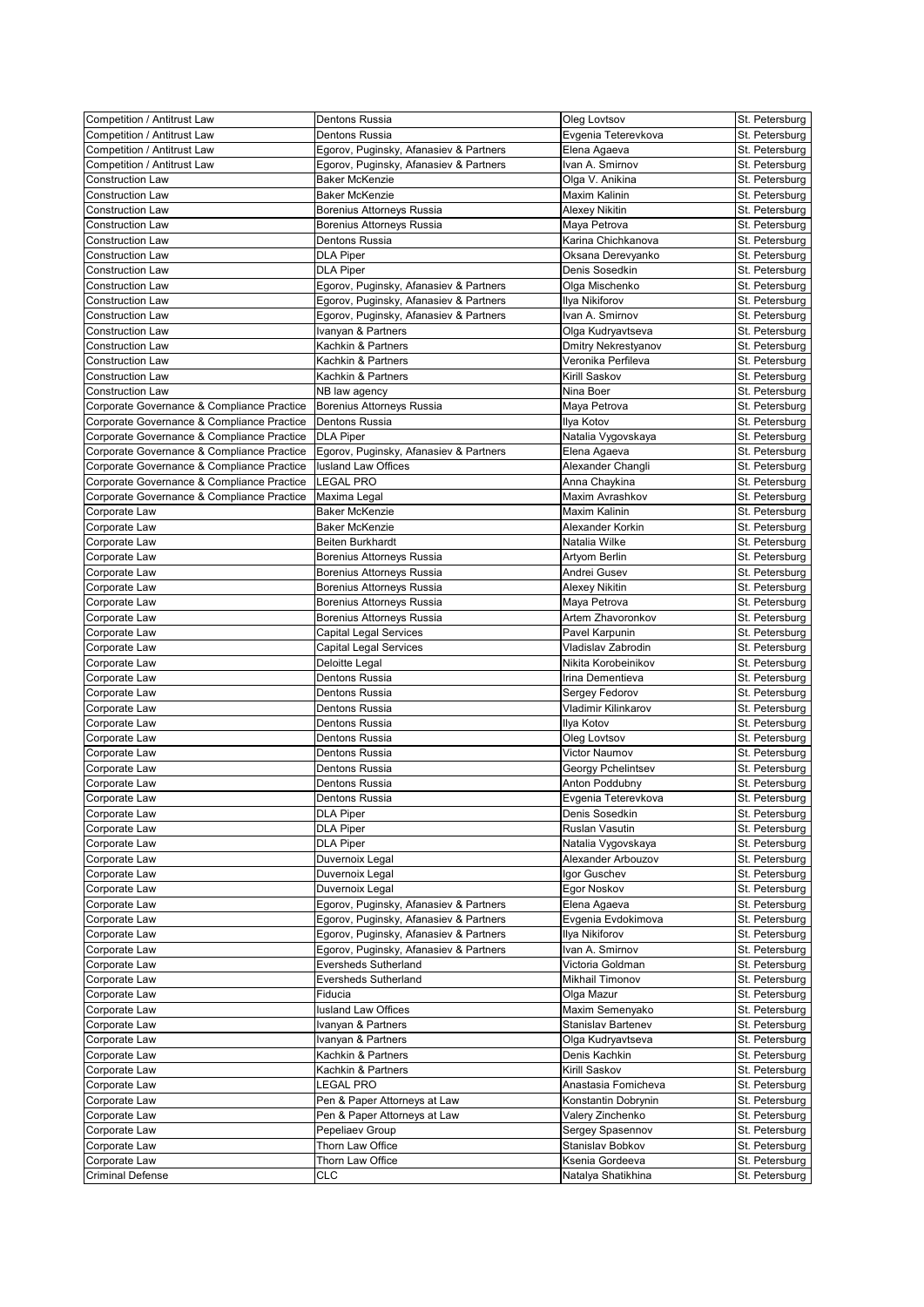| <b>Criminal Defense</b>                 | Egorov, Puginsky, Afanasiev & Partners | Ilya Nikiforov             | St. Petersburg |
|-----------------------------------------|----------------------------------------|----------------------------|----------------|
| <b>Criminal Defense</b>                 | Pen & Paper Attorneys at Law           | Konstantin Dobrynin        | St. Petersburg |
| <b>Criminal Defense</b>                 | Pen & Paper Attorneys at Law           | Alexey Dobrynin            | St. Petersburg |
| <b>Criminal Defense</b>                 | <b>Thorn Law Office</b>                | Pavel Astapenko            | St. Petersburg |
| <b>Customs and Excise Law</b>           | Dentons Russia                         | Sergey Fedorov             | St. Petersburg |
| <b>Customs and Excise Law</b>           | <b>DLA Piper</b>                       | Wilhelmina Shavshina       | St. Petersburg |
| <b>Customs and Excise Law</b>           | Egorov, Puginsky, Afanasiev & Partners | Alexey Karchiomov          | St. Petersburg |
| <b>Customs and Excise Law</b>           | lusland Law Offices                    |                            |                |
|                                         |                                        | Elena Legashova            | St. Petersburg |
| <b>Energy and Natural Resources Law</b> | <b>Baker McKenzie</b>                  | <b>Maxim Kalinin</b>       | St. Petersburg |
| <b>Energy and Natural Resources Law</b> | <b>Beiten Burkhardt</b>                | Anna Afanasyeva            | St. Petersburg |
| <b>Entertainment Law</b>                | Dentons Russia                         | <b>Victor Naumov</b>       | St. Petersburg |
| <b>Environmental Law</b>                | Deloitte Legal                         | Ekaterina Bespalova        | St. Petersburg |
| <b>Environmental Law</b>                | <b>DLA Piper</b>                       | Oksana Derevyanko          | St. Petersburg |
| <b>Family Law</b>                       | Ivanovy & Partners                     | Ksenya Ivanova             | St. Petersburg |
| <b>Financial Institutions</b>           | Yukov and Partners Law Office          | Julia Marants              | St. Petersburg |
| <b>Gaming Law</b>                       | Dentons Russia                         | Vladislav Arkhipov         | St. Petersburg |
| <b>Government Practice</b>              | <b>Baker McKenzie</b>                  | <b>Maxim Kalinin</b>       | St. Petersburg |
| <b>Government Relations Practice</b>    | Kachkin & Partners                     | Denis Kachkin              | St. Petersburg |
| <b>Government Relations Practice</b>    | Maxima Legal                           | Natalia Diatlova           | St. Petersburg |
| Information Technology Law              | Borenius Attorneys Russia              | Aleksei Gribanov           | St. Petersburg |
| Information Technology Law              | Dentons Russia                         | Vladislav Arkhipov         | St. Petersburg |
| Information Technology Law              | Dentons Russia                         | Yana Chirko                | St. Petersburg |
| Information Technology Law              | Dentons Russia                         | Victor Naumov              | St. Petersburg |
| Information Technology Law              | <b>Dentons Russia</b>                  | Georgy Pchelintsev         | St. Petersburg |
|                                         |                                        |                            |                |
| Information Technology Law              | Dentons Russia                         | Anastasia Zagorodnaya      | St. Petersburg |
| Information Technology Law              | Egorov, Puginsky, Afanasiev & Partners | Ilya Nikiforov             | St. Petersburg |
| Information Technology Law              | Egorov, Puginsky, Afanasiev & Partners | Daria Sergeeva             | St. Petersburg |
| Information Technology Law              | Maxima Legal                           | <b>Maksim Ali</b>          | St. Petersburg |
| Insolvency and Reorganization Law       | <b>Advocate FREMM</b>                  | <b>Vladislav Shestakov</b> | St. Petersburg |
| Insolvency and Reorganization Law       | <b>Advocate FREMM</b>                  | Anton Slobodin             | St. Petersburg |
| Insolvency and Reorganization Law       | Borenius Attorneys Russia              | Anna Zabrotskaya           | St. Petersburg |
| Insolvency and Reorganization Law       | Egorov, Puginsky, Afanasiev & Partners | Sergey Korolyov            | St. Petersburg |
| Insolvency and Reorganization Law       | Egorov, Puginsky, Afanasiev & Partners | Ivan A. Smirnov            | St. Petersburg |
| Insolvency and Reorganization Law       | Egorov, Puginsky, Afanasiev & Partners | Ilya Tur                   | St. Petersburg |
| Insolvency and Reorganization Law       | Ivanyan & Partners                     | Alexey Kozyakov            | St. Petersburg |
| Insolvency and Reorganization Law       | Ivanyan & Partners                     | Valeria Romanova           | St. Petersburg |
| Insolvency and Reorganization Law       | Kachkin & Partners                     | Kirill Saskov              | St. Petersburg |
| Insolvency and Reorganization Law       | NB law agency                          | Nina Boer                  | St. Petersburg |
| Insolvency and Reorganization Law       | Prime Advice                           | Ekaterina Mikhalskaya      | St. Petersburg |
|                                         |                                        |                            |                |
| Insolvency and Reorganization Law       | Prime Advice                           | Inna Vavilova              | St. Petersburg |
| Insurance Law                           | Egorov, Puginsky, Afanasiev & Partners | Ilya Nikiforov             | St. Petersburg |
| Intellectual Property Law               | <b>ARS-Patent</b>                      | <b>Evgeny Ilmer</b>        | St. Petersburg |
| Intellectual Property Law               | <b>ARS-Patent</b>                      | Mikhail Khmara             | St. Petersburg |
| Intellectual Property Law               | <b>ARS-Patent</b>                      | Vladimir Rybakov           | St. Petersburg |
| Intellectual Property Law               | <b>ARS-Patent</b>                      | Elena Solovyova            | St. Petersburg |
| Intellectual Property Law               | Dentons Russia                         | Vladislav Arkhipov         | St. Petersburg |
| Intellectual Property Law               | Dentons Russia                         | Victor Naumov              | St. Petersburg |
| Intellectual Property Law               | <b>DLA Piper</b>                       | Roman Golovatsky           | St. Petersburg |
| Intellectual Property Law               | <b>DLA Piper</b>                       | Alexander P. Sergeev       | St. Petersburg |
| Intellectual Property Law               | Egorov, Puginsky, Afanasiev & Partners | Ilya Nikiforov             | St. Petersburg |
| Intellectual Property Law               | Gorodissky & Partners                  | Viktor Stankovsky          | St. Petersburg |
| Intellectual Property Law               | Liapunov & Co                          | Veronika Liapunova         | St. Petersburg |
| Intellectual Property Law               | Papula-Nevinpat                        | Alexander Polikarpov       | St. Petersburg |
| Intellectual Property Law               | Papula-Nevinpat                        | Marina Smirnova            | St. Petersburg |
| International Arbitration               | Borenius Attorneys Russia              | Artyom Berlin              | St. Petersburg |
| International Arbitration               | Borenius Attorneys Russia              | Irina Selezneva            | St. Petersburg |
| International Arbitration               | Dentons Russia                         | Mikhail Ivanov             |                |
|                                         |                                        |                            | St. Petersburg |
| International Arbitration               | <b>DLA Piper</b>                       | Oleg Skvortsov             | St. Petersburg |
| International Arbitration               | Egorov, Puginsky, Afanasiev & Partners | Ilya Nikiforov             | St. Petersburg |
| International Arbitration               | Egorov, Puginsky, Afanasiev & Partners | Ilya Tur                   | St. Petersburg |
| Investment                              | <b>Baker McKenzie</b>                  | <b>Maxim Kalinin</b>       | St. Petersburg |
| Investment                              | <b>Capital Legal Services</b>          | Pavel Karpunin             | St. Petersburg |
| Investment                              | Dentons Russia                         | Karina Chichkanova         | St. Petersburg |
| Investment                              | Dentons Russia                         | Vladimir Kilinkarov        | St. Petersburg |
| Investment                              | Dentons Russia                         | Evgenia Teterevkova        | St. Petersburg |
| Investment                              | <b>DLA Piper</b>                       | Marat Altynbaev            | St. Petersburg |
| Investment                              | <b>DLA Piper</b>                       | Denis Sosedkin             | St. Petersburg |
| Investment                              | <b>DLA Piper</b>                       | Natalia Vygovskaya         | St. Petersburg |
| Investment                              | Egorov, Puginsky, Afanasiev & Partners | Elena Agaeva               | St. Petersburg |
| Investment                              | Egorov, Puginsky, Afanasiev & Partners | Ilya Nikiforov             | St. Petersburg |
| Investment                              | Kachkin & Partners                     | Lusine Arutyunyan          | St. Petersburg |
|                                         |                                        |                            |                |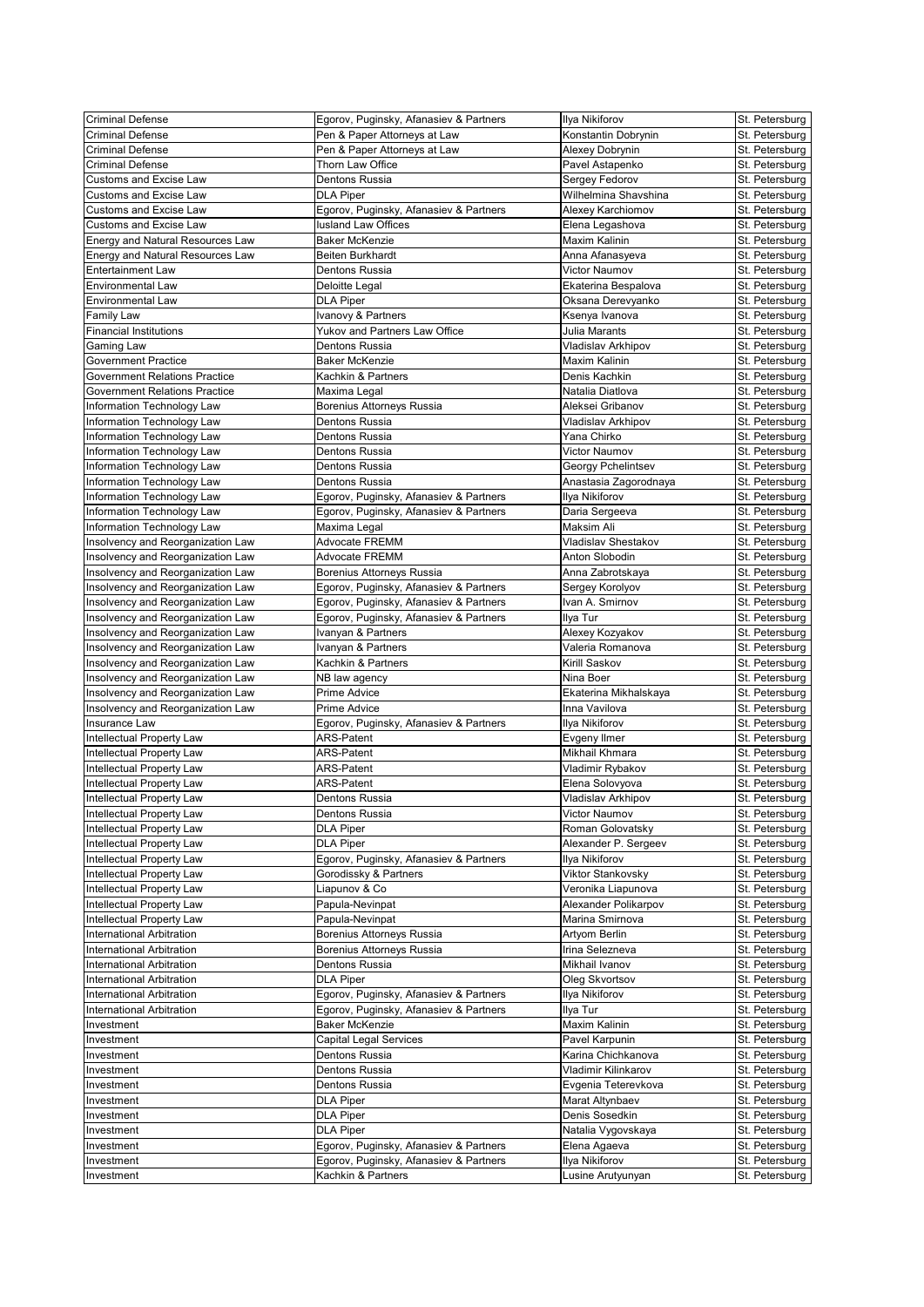| Investment                   | Kachkin & Partners                     | Denis Kachkin              | St. Petersburg |
|------------------------------|----------------------------------------|----------------------------|----------------|
| Investment                   | Kachkin & Partners                     | Irina Mitina               | St. Petersburg |
| Investment                   | Kachkin & Partners                     | <b>Dmitry Nekrestyanov</b> | St. Petersburg |
| abor and Employment Law      | <b>Borenius Attorneys Russia</b>       | Lyubov Erigo               | St. Petersburg |
| abor and Employment Law      | <b>Capital Legal Services</b>          | Irina Onikienko            | St. Petersburg |
| abor and Employment Law      | Dentons Russia                         | Evgenia Teterevkova        | St. Petersburg |
| abor and Employment Law      | <b>DLA Piper</b>                       | Oksana Derevyanko          | St. Petersburg |
| abor and Employment Law      | Egorov, Puginsky, Afanasiev & Partners | Ilya Nikiforov             | St. Petersburg |
| abor and Employment Law      | <b>lusland Law Offices</b>             | Elena Legashova            | St. Petersburg |
| abor and Employment Law      | Ivanyan & Partners                     | <b>Stanislav Bartenev</b>  | St. Petersburg |
| abor and Employment Law      | Varshavskiy and the Partners           | Vladislav Varshavskiy      | St. Petersburg |
| and Use and Zoning Law       | Borenius Attorneys Russia              | Maya Petrova               | St. Petersburg |
| and Use and Zoning Law       | Kachkin & Partners                     | <b>Dmitry Nekrestyanov</b> | St. Petersburg |
| Litigation                   | <b>Baker McKenzie</b>                  | <b>Maxim Kalinin</b>       | St. Petersburg |
| Litigation                   | Borenius Attorneys Russia              | Lyubov Erigo               | St. Petersburg |
| Litigation                   | Borenius Attorneys Russia              | Andrei Gusev               | St. Petersburg |
| Litigation                   | <b>Borenius Attorneys Russia</b>       | Irina Selezneva            | St. Petersburg |
| Litigation                   | Borenius Attorneys Russia              | Artem Zhavoronkov          | St. Petersburg |
| Litigation                   | <b>Capital Legal Services</b>          | Irina Onikienko            | St. Petersburg |
| Litigation                   | Dentons Russia                         | Mikhail Ivanov             | St. Petersburg |
| Litigation                   | Dentons Russia                         | Anastasia Zagorodnaya      | St. Petersburg |
| Litigation                   | <b>DLA Piper</b>                       | Leonid Kropotov            | St. Petersburg |
| Litigation                   | <b>DLA Piper</b>                       | Alexander P. Sergeev       | St. Petersburg |
| Litigation                   | <b>DLA Piper</b>                       | Oleg Skvortsov             | St. Petersburg |
| Litigation                   | <b>DS Law</b>                          | Natalya Ryasina            | St. Petersburg |
| Litigation                   | Egorov, Puginsky, Afanasiev & Partners | Evgenia Evdokimova         | St. Petersburg |
| Litigation                   | Egorov, Puginsky, Afanasiev & Partners | Sergey Korolyov            | St. Petersburg |
| Litigation                   | Egorov, Puginsky, Afanasiev & Partners | Ilya Nikiforov             | St. Petersburg |
| Litigation                   | Egorov, Puginsky, Afanasiev & Partners | Alexey Rizhkin             | St. Petersburg |
| Litigation                   | Egorov, Puginsky, Afanasiev & Partners | Ivan A. Smirnov            | St. Petersburg |
| Litigation                   | Egorov, Puginsky, Afanasiev & Partners | Ilya Tur                   | St. Petersburg |
| Litigation                   | Fiducia                                | Olga Mazur                 | St. Petersburg |
| Litigation                   | <b>lusland Law Offices</b>             | Elena Legashova            | St. Petersburg |
| Litigation                   | lusland Law Offices                    | Maxim Semenyako            | St. Petersburg |
| Litigation                   | Ivanyan & Partners                     | Mikhail Alyabyev           | St. Petersburg |
| Litigation                   | Ivanyan & Partners                     | Anton Egorov               | St. Petersburg |
| Litigation                   | Ivanyan & Partners                     | Olga Kudryavtseva          | St. Petersburg |
| Litigation                   | Kachkin & Partners                     | Olga Duchenko              | St. Petersburg |
| Litigation                   | Kachkin & Partners                     | <b>Dmitry Nekrestyanov</b> | St. Petersburg |
| Litigation                   | Kachkin & Partners                     | <b>Kirill Saskov</b>       | St. Petersburg |
| Litigation                   | Kachkin & Partners                     | Alexandra Ulezko           | St. Petersburg |
| Litigation                   | Prime Advice                           | Inna Vavilova              | St. Petersburg |
| Litigation                   | <b>Thorn Law Office</b>                | Sergey Tokarev             | St. Petersburg |
| Litigation                   | Varshavskiy and the Partners           | Vladislav Varshavskiy      | St. Petersburg |
| <b>Maritime Law</b>          | Remedy Law Firm                        | <b>Maxim Puslis</b>        | St. Petersburg |
| <b>Maritime Law</b>          | Remedy Law Firm                        | Andrey Suprunenko          | St. Petersburg |
| Media Law                    | Dentons Russia                         | Victor Naumov              | St. Petersburg |
| Media Law                    | Dentons Russia                         | Tatiana Nikiforova         | St. Petersburg |
| Mergers and Acquisitions Law | <b>Baker McKenzie</b>                  | <b>Maxim Kalinin</b>       | St. Petersburg |
| Mergers and Acquisitions Law | Borenius Attorneys Russia              | Andrei Gusev               | St. Petersburg |
| Mergers and Acquisitions Law | Borenius Attorneys Russia              | <b>Alexey Nikitin</b>      | St. Petersburg |
| Mergers and Acquisitions Law | Borenius Attorneys Russia              | Artem Zhavoronkov          | St. Petersburg |
| Mergers and Acquisitions Law | <b>Capital Legal Services</b>          | Pavel Karpunin             | St. Petersburg |
| Mergers and Acquisitions Law | <b>Capital Legal Services</b>          | Vladislav Zabrodin         | St. Petersburg |
| Mergers and Acquisitions Law | Dentons Russia                         | Irina Dementieva           | St. Petersburg |
| Mergers and Acquisitions Law | Dentons Russia                         | Sergey Fedorov             | St. Petersburg |
| Mergers and Acquisitions Law | Dentons Russia                         | Ilya Kotov                 | St. Petersburg |
| Mergers and Acquisitions Law | Dentons Russia                         | Georgy Pchelintsev         | St. Petersburg |
| Mergers and Acquisitions Law | Dentons Russia                         | <b>Anton Poddubny</b>      | St. Petersburg |
| Mergers and Acquisitions Law | Dentons Russia                         | Evgenia Teterevkova        | St. Petersburg |
| Mergers and Acquisitions Law | <b>DLA Piper</b>                       | Denis Sosedkin             | St. Petersburg |
| Mergers and Acquisitions Law | <b>DLA Piper</b>                       | Natalia Vygovskaya         | St. Petersburg |
| Mergers and Acquisitions Law | Duvernoix Legal                        | Egor Noskov                | St. Petersburg |
| Mergers and Acquisitions Law | Egorov, Puginsky, Afanasiev & Partners | Elena Agaeva               | St. Petersburg |
| Mergers and Acquisitions Law | Egorov, Puginsky, Afanasiev & Partners | Ilya Nikiforov             | St. Petersburg |
| Mergers and Acquisitions Law | <b>Eversheds Sutherland</b>            | Victoria Goldman           | St. Petersburg |
| Mergers and Acquisitions Law | <b>Eversheds Sutherland</b>            | <b>Mikhail Timonov</b>     | St. Petersburg |
| Mergers and Acquisitions Law | Kachkin & Partners                     | Denis Kachkin              | St. Petersburg |
| Mergers and Acquisitions Law | Kachkin & Partners                     | <b>Dmitry Nekrestyanov</b> | St. Petersburg |
| Mergers and Acquisitions Law | Kachkin & Partners                     | Kirill Saskov              | St. Petersburg |
| Mergers and Acquisitions Law | <b>LEGAL PRO</b>                       | Anna Chaykina              | St. Petersburg |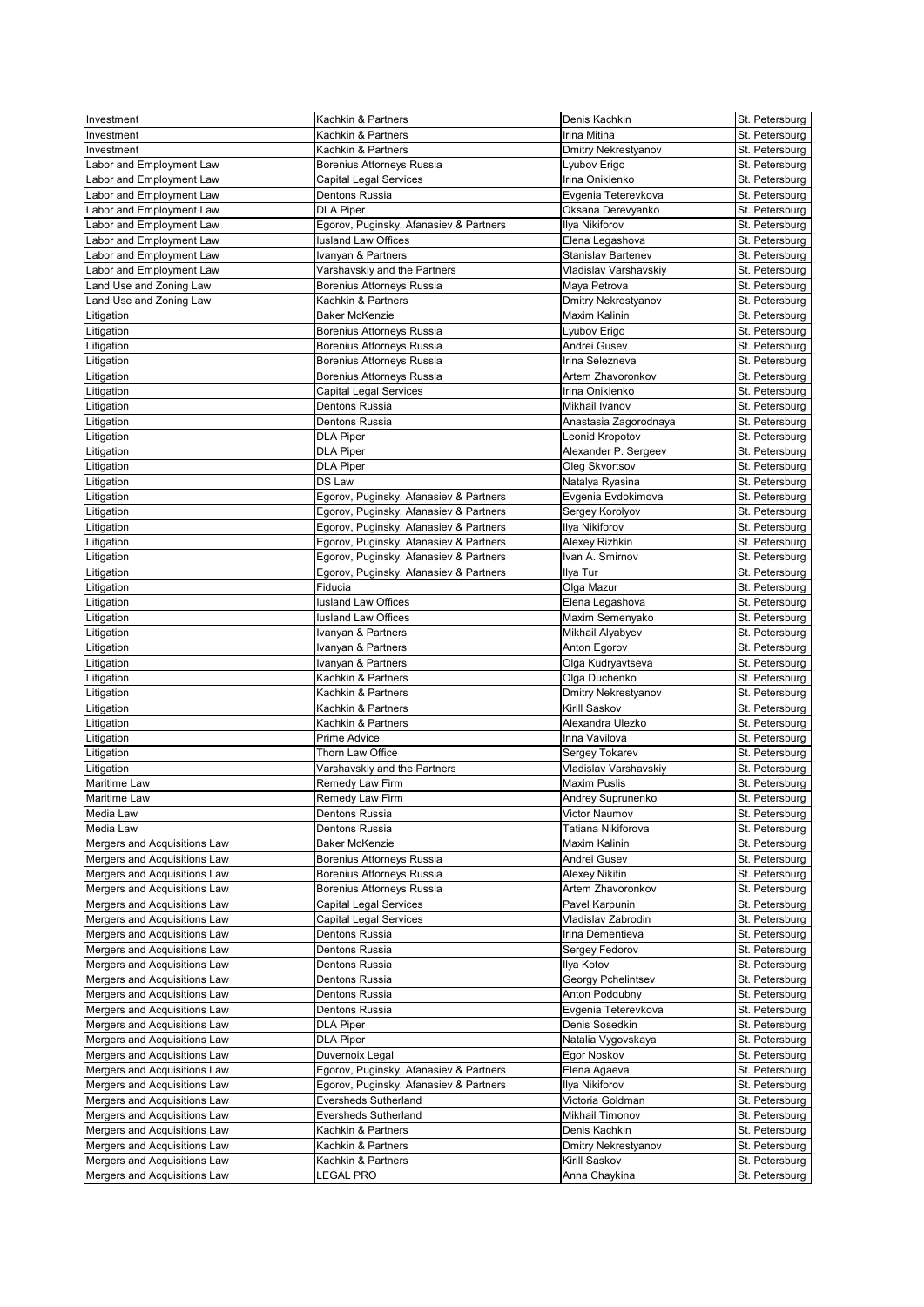| Mergers and Acquisitions Law             | Pepeliaev Group                                 | Sergey Sosnovsky           | St. Petersburg |
|------------------------------------------|-------------------------------------------------|----------------------------|----------------|
| Mergers and Acquisitions Law             | Pepeliaev Group                                 | Sergey Spasennov           | St. Petersburg |
| <b>Mining Law</b>                        | <b>Baker McKenzie</b>                           | <b>Maxim Kalinin</b>       | St. Petersburg |
| Oil & Gas Law                            | <b>Baker McKenzie</b>                           | <b>Maxim Kalinin</b>       | St. Petersburg |
| Partnership                              | <b>Dentons Russia</b>                           | Vladimir Kilinkarov        | St. Petersburg |
| Planning                                 | Borenius Attorneys Russia                       | <b>Alexey Nikitin</b>      | St. Petersburg |
|                                          |                                                 |                            |                |
| Planning                                 | Borenius Attorneys Russia<br>Kachkin & Partners | Maya Petrova               | St. Petersburg |
| Planning                                 |                                                 | <b>Dmitry Nekrestyanov</b> | St. Petersburg |
| <b>Product Liability Litigation</b>      | Appeal Center, JSC                              | Ivan Reshetnikov           | St. Petersburg |
| Project Finance and Development Practice | Borenius Attorneys Russia                       | Maya Petrova               | St. Petersburg |
| Project Finance and Development Practice | <b>Dentons Russia</b>                           | Vladimir Kilinkarov        | St. Petersburg |
| Project Finance and Development Practice | Dentons Russia                                  | Oleg Lovtsov               | St. Petersburg |
| Project Finance and Development Practice | <b>DLA Piper</b>                                | Marat Altynbaev            | St. Petersburg |
| Project Finance and Development Practice | Egorov, Puginsky, Afanasiev & Partners          | Ilya Nikiforov             | St. Petersburg |
| Project Finance and Development Practice | Kachkin & Partners                              | Denis Kachkin              | St. Petersburg |
| Public Law                               | Dentons Russia                                  | Vladimir Kilinkarov        | St. Petersburg |
| <b>Real Estate Law</b>                   | <b>Advocate FREMM</b>                           | Genrikh Mengden            | St. Petersburg |
| Real Estate Law                          | <b>Baker McKenzie</b>                           | Olga V. Anikina            | St. Petersburg |
| <b>Real Estate Law</b>                   | <b>Baker McKenzie</b>                           | <b>Maxim Kalinin</b>       | St. Petersburg |
| Real Estate Law                          | <b>Beiten Burkhardt</b>                         | Natalia Wilke              | St. Petersburg |
| Real Estate Law                          | Borenius Attorneys Russia                       | <b>Alexey Nikitin</b>      | St. Petersburg |
| <b>Real Estate Law</b>                   | <b>Borenius Attorneys Russia</b>                | Maya Petrova               | St. Petersburg |
| Real Estate Law                          | Borenius Attorneys Russia                       | Artem Zhavoronkov          | St. Petersburg |
| <b>Real Estate Law</b>                   | <b>Capital Legal Services</b>                   | Vladislav Zabrodin         | St. Petersburg |
| <b>Real Estate Law</b>                   |                                                 |                            |                |
|                                          | <b>Deloitte Legal</b>                           | Yuriy Khalimovskiy         | St. Petersburg |
| <b>Real Estate Law</b>                   | Dentons Russia                                  | Karina Chichkanova         | St. Petersburg |
| <b>Real Estate Law</b>                   | Dentons Russia                                  | Evgenia Teterevkova        | St. Petersburg |
| <b>Real Estate Law</b>                   | <b>DLA Piper</b>                                | Oksana Derevyanko          | St. Petersburg |
| <b>Real Estate Law</b>                   | <b>DLA Piper</b>                                | Roman Golovatsky           | St. Petersburg |
| <b>Real Estate Law</b>                   | <b>DLA Piper</b>                                | Denis Sosedkin             | St. Petersburg |
| <b>Real Estate Law</b>                   | <b>DLA Piper</b>                                | Natalia Vygovskaya         | St. Petersburg |
| <b>Real Estate Law</b>                   | Duvernoix Legal                                 | Alexander Arbouzov         | St. Petersburg |
| <b>Real Estate Law</b>                   | Duvernoix Legal                                 | Igor Guschev               | St. Petersburg |
| <b>Real Estate Law</b>                   | Egorov, Puginsky, Afanasiev & Partners          | Olga Mischenko             | St. Petersburg |
| <b>Real Estate Law</b>                   | <b>Eversheds Sutherland</b>                     | Victoria Goldman           | St. Petersburg |
| Real Estate Law                          | Ivanyan & Partners                              | Olga Kudryavtseva          | St. Petersburg |
| <b>Real Estate Law</b>                   | Ivanyan & Partners                              | Dmitriy Stepanenko         | St. Petersburg |
| Real Estate Law                          | Kachkin & Partners                              | Denis Kachkin              | St. Petersburg |
| Real Estate Law                          | Kachkin & Partners                              | <b>Dmitry Nekrestyanov</b> | St. Petersburg |
| <b>Real Estate Law</b>                   | Kachkin & Partners                              | Kirill Saskov              | St. Petersburg |
| Real Estate Law                          |                                                 |                            |                |
|                                          | Maxima Legal                                    | Konstantin Boytsov         | St. Petersburg |
| Real Estate Law                          | Pepeliaev Group                                 | Elena Krestyantseva        | St. Petersburg |
| <b>Regulatory Practice</b>               | Deloitte Legal                                  | Anastasia Matveeva         | St. Petersburg |
| <b>Regulatory Practice</b>               | <b>DLA Piper</b>                                | Wilhelmina Shavshina       | St. Petersburg |
| <b>Regulatory Practice</b>               | <b>lusland Law Offices</b>                      | Elena Legashova            | St. Petersburg |
| <b>Tax Law</b>                           | Beiten Burkhardt                                | Anna Afanasyeva            | St. Petersburg |
| Tax Law                                  | Borenius Attorneys Russia                       | Andrei Gusev               | St. Petersburg |
| <b>Tax Law</b>                           | Dentons Russia                                  | Vasilii Markov             | St. Petersburg |
| <b>Tax Law</b>                           | <b>DLA Piper</b>                                | Elena Mikhailovskaia       | St. Petersburg |
| <b>Tax Law</b>                           | <b>DLA Piper</b>                                | Denis Sosedkin             | St. Petersburg |
| <b>Tax Law</b>                           | <b>DLA Piper</b>                                | <b>Ruslan Vasutin</b>      | St. Petersburg |
| <b>Tax Law</b>                           | Forte Tax & Law                                 | Anton Kabakov              | St. Petersburg |
| <b>Tax Law</b>                           | Pepeliaev Group                                 | Rustam Galiyahmetov        | St. Petersburg |
| <b>Tax Law</b>                           | Pepeliaev Group                                 | Vitaly Grigoryev           | St. Petersburg |
| <b>Tax Law</b>                           | Pepeliaev Group                                 | Sergey Sosnovsky           | St. Petersburg |
| <b>Technology Law</b>                    | Dentons Russia                                  | Yana Chirko                | St. Petersburg |
| Technology Law                           | Dentons Russia                                  | Victor Naumov              | St. Petersburg |
| <b>Technology Law</b>                    | Egorov, Puginsky, Afanasiev & Partners          | Ilya Nikiforov             | St. Petersburg |
| <b>Technology Law</b>                    | Egorov, Puginsky, Afanasiev & Partners          | Daria Sergeeva             | St. Petersburg |
|                                          |                                                 |                            |                |
| <b>Felecommunications Law</b>            | Dentons Russia                                  | Victor Naumov              | St. Petersburg |
| <b>Telecommunications Law</b>            | Dentons Russia                                  | Georgy Pchelintsev         | St. Petersburg |
| <b>Trade Law</b>                         | Dentons Russia                                  | Evgenia Teterevkova        | St. Petersburg |
| <b>Trade Law</b>                         | Egorov, Puginsky, Afanasiev & Partners          | Ivan A. Smirnov            | St. Petersburg |
| <b>Trade Law</b>                         | lusland Law Offices                             | Elena Legashova            | St. Petersburg |
| <b>Transportation Law</b>                | <b>Baker McKenzie</b>                           | Maxim Kalinin              | St. Petersburg |
| <b>Transportation Law</b>                | Law Firm "Urvest"                               | <b>Dmitry Ivanov</b>       | St. Petersburg |
| <b>Transportation Law</b>                | Law Firm "Urvest"                               | Roman Obraztsov            | St. Petersburg |
| <b>Trusts and Estates</b>                | <b>Baker McKenzie</b>                           | Maxim Kalinin              | St. Petersburg |
| Corporate Law                            | Pepeliaev Group                                 | Natalia Prisekina          | Vladivostok    |
| Insurance Law                            | Norina & Partners                               | Ekaterina Gerasimova       | Vladivostok    |
| Insurance Law                            | Norina & Partners                               | Vladimir Kharlov           | Vladivostok    |